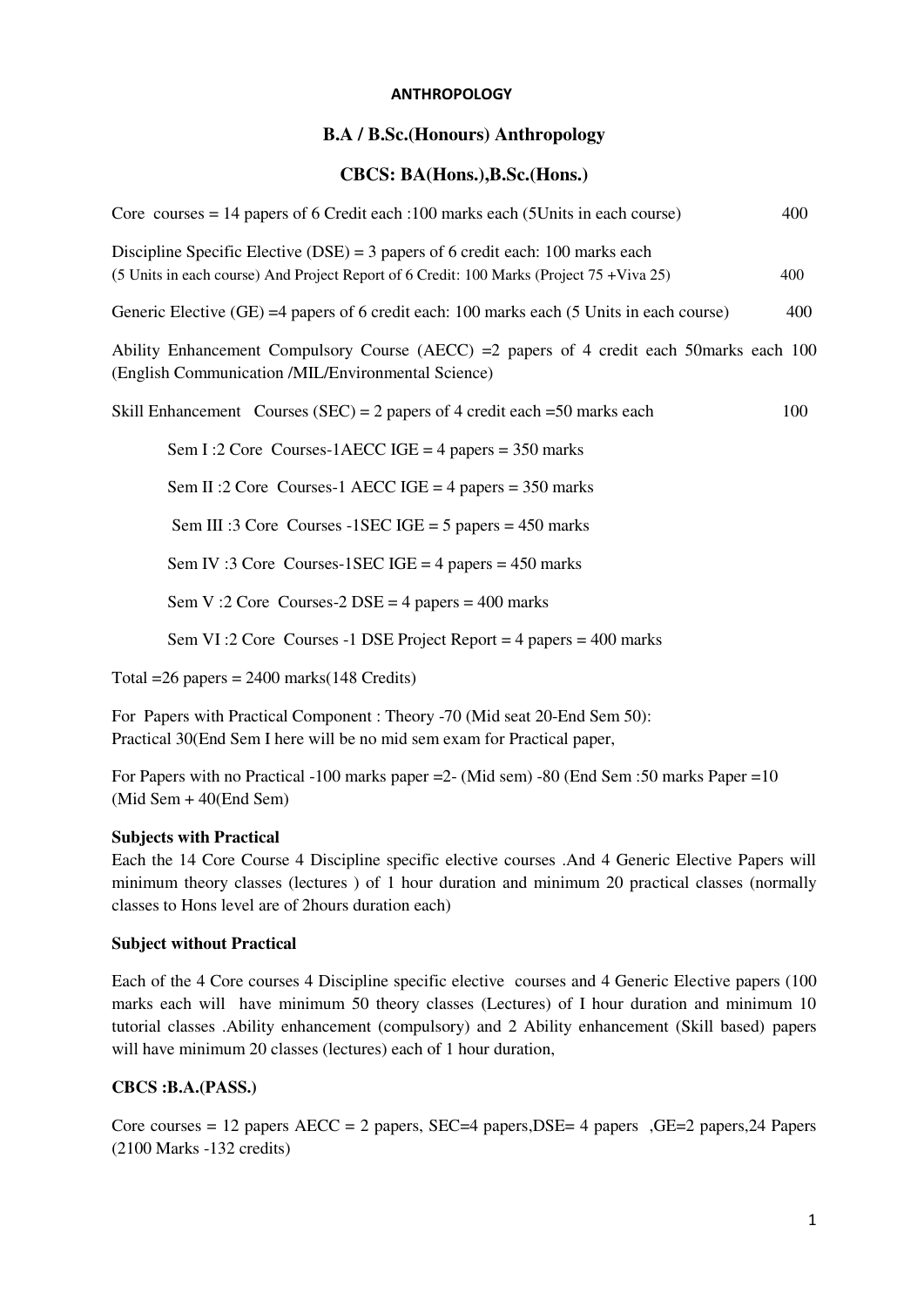To complete this programme ,a student has to take 4 Core Courses each in 2 disciplines of choice and two core papers each in English and MIL respectively,

# **CBCS : B.Sc (Pass)**

Core Courses -=12 papers AECC-=2 Papers ,SEC =4 Papers,DSE- 6 Papers:24 papers (2100 Marks-132 credits)

To complete this programme a student has to take 4 Core Papers each in 3 disciplines of choice,

Core Courses:

| Semister-1 | C1:Induction                   | to C2: Induction to Socio |  |
|------------|--------------------------------|---------------------------|--|
|            | <b>Biological Anthropology</b> | cultural Anthropology     |  |
| Semister-2 | C3:Archaeologial               | C4: Fundamentals Human    |  |
|            | Anthropology                   | Origin & Evolution        |  |

# **CORE PAPERS**

Credits Paper X (Theory + Practical) =  $14 \text{ X } (4+2) = 84$ 

C1 :Introduction to Biological Anthropology

.

# **Theory** Credit -4

Unit 1: History and development Modern biological Anthropology.Aim Scope And its Relationship With Other Biological Sciences . Application Of Biological Anthropology In The Service Of Mankind

Unit-II: Origin Of Life And Evidence Of Organic Evolution . Theory Of Spontaneous Generation , Theory Of Extra Terestrial Origin Of Life , Theory Of Eternity , Theory Of Creationism , Theory Of Catastrophism Evidence Of Organic Evolution , Morphological , Embryological And Palaeantogical Evidences ,

Theory Of Organic Evolution , Lamarckism ,Neolamarckism,Darwinism,Modern synthetic Theory.

Unit III: Mans Place in Animal Kingdom . The Order Primate Its Classification And Characterstics. Comparative anatomy and behaviors of human and non-human primates : Significance of nonhuman primate study in Biological Anthropology.

Unit-IV: Structure and function of an animal cell; cell theory and cell division. Essentials of Genetics ,Landmarks in the history of genetics principle in human genetics Mendel's Laws of inheritance and its application to man ;Concept of race & UNESCO statement on Race; A comparative account of various races of the world.

# **Credit-2**

- 1. Physiognomic facial height.
- 2. Morphological facial height.
- 3. Physiognomic upper facial height
- 4. Morphological Upper facial height
- 5. 13. Head circumference
- 6. Stature
- 7. Sitting height
- 8. Body weight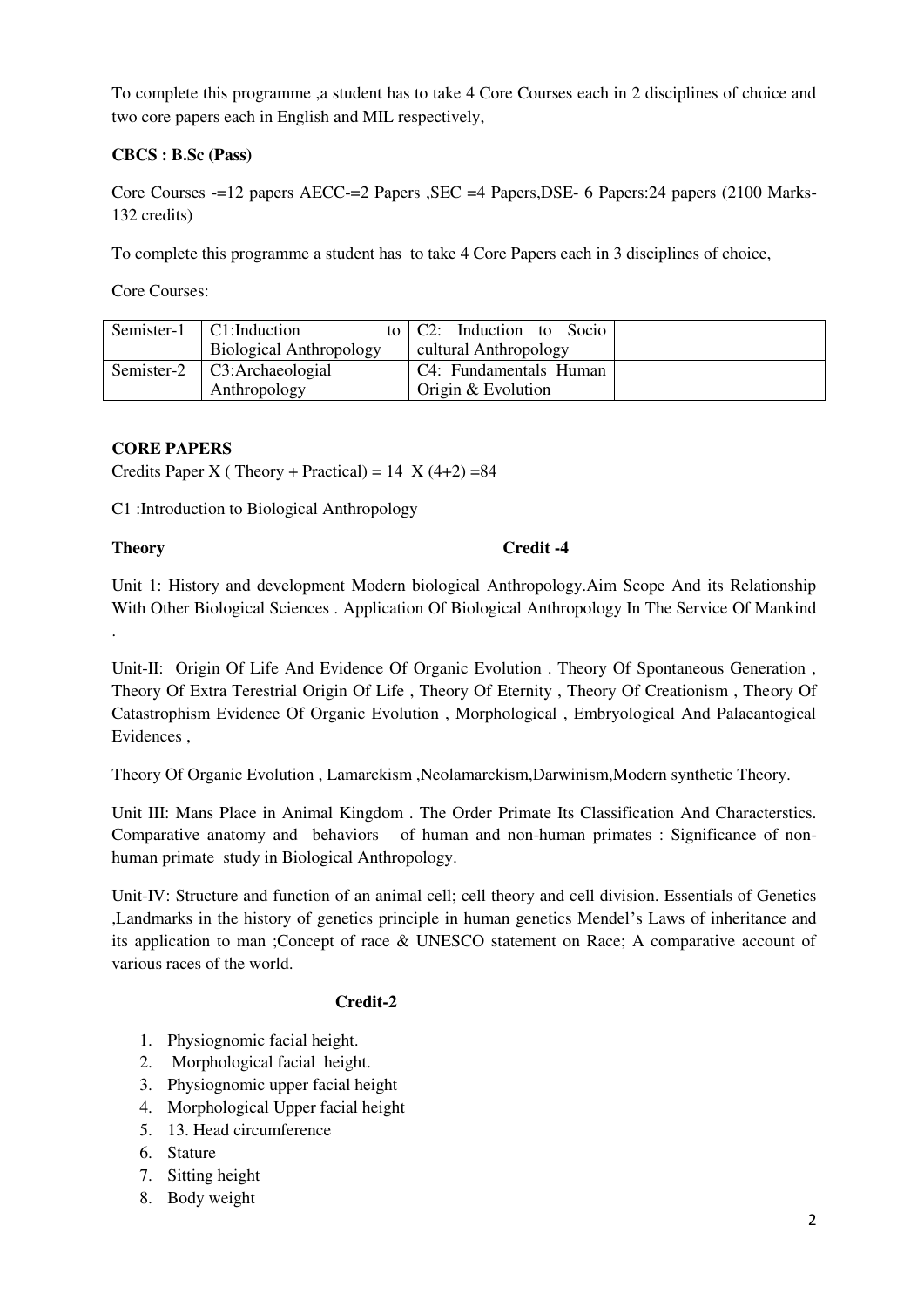16. Facial form 4.Eye form

Eye colour 8.Skin colour

N R .I.(2012) Introduction to Physical Anthropology

H Publishing Co.,New Delhi

Exploring Biological Anthropology . The Essentials.

Exposition of the Four Statements on Race (1972) Issued.

Credit-4

C:2- Introduction to Socio-cultural Anthropology

# **UNIT-I**

Anthropological Perspective and orientation, scope and relevance of social anthropology; Relationship & social Anthropology with other disciplines.

# **UNIT –II**

Concept of society & culture ;Status & role . Social Organisation (Economic And political Organisation )

### **UNIT-III**

Social Institutions And Its Functions. (family , Marrige ,kinship,Descent)

# **UNIT-IV**

Theory and Practice of Ethnographic fieldwork ; Survey method comparative & Historical method.

#### **CREDIT-2**

Methods and Techniques of Social Anthropology :

The Practical will include the following techniques and methods in collection of data in social Anthropology.

(i) Observation ,(ii)Interview,(iii)Question aired and Schedule (iv) Case study (v) Life history.

- 1. Beattie J.(1964) Other Cultures Londan : Cohen & West Limited.
- 2. Bernard H.P. (1940) .Research Methods in cultural Anthropology, Newbury Park. Sage Publication.
- 3. Davis K.(1981)*Human Society* New Delhi; Surjeet Publication.
- 4. Delaney C.(2004) Orientation and disorientation .In Investigating Culture; An experiential Introduction to Anthropology .Wiley –Blackwell.
- 5. Ember C.R. et al.(2011) .Anthropology New –Delhi :Dorling Kindersley
- 6. Farraro G. and Andereatta S (2008) .In Cultural Anthropology; An Applied Perspective Beimont;Wardsworth.
- 7. Haviland ,Prins,Waltatin McBride (2007) Introduction to Anthropology.Cengage Learning India Pvt.Ltd. New Delhi
- 8. Haviland ,Prins,Waltatin McBride (2008) Cultural Anthropology.Cengage Learning India Pvt.Ltd.New Delh.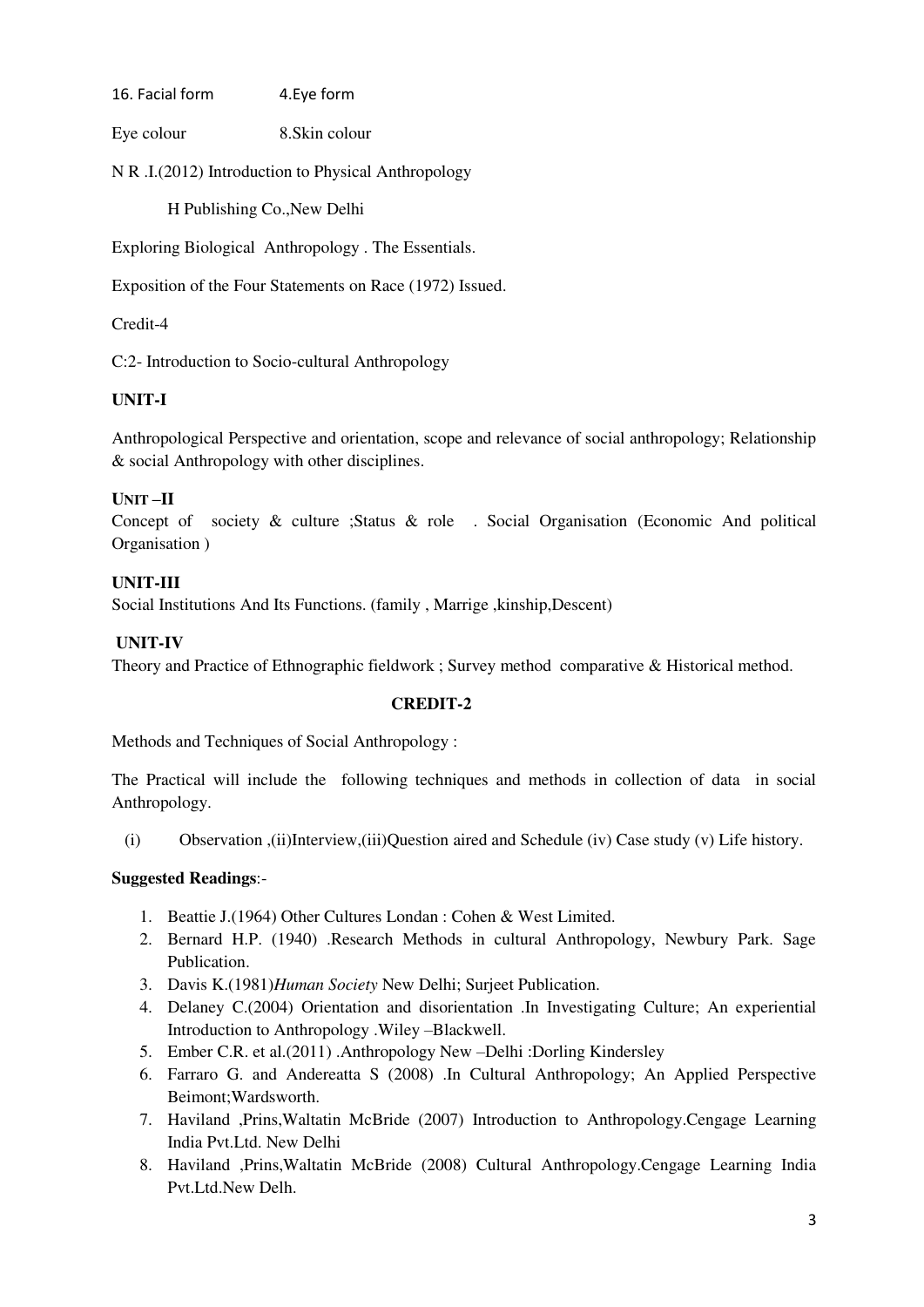- 9. Karen O'reilly.(2012). "Practical Issues in Interviewing Ethnographis Methods Abingdon ; Routledge.
- 10. Lang G/(1956) .Concept of status and Role in Anthropology; *Their Definitions and Use. The American catholic Sociological Review.*17(3) ;206-128
- 11. O'reilly K .(2012)Ethnographic Methods ;Abingdon Routledge.
- 12. Parsons T (1968) The Structure of Social Action .New York; Free Press.
- 13. Repport N. and Overing J (2004) Key Concepts in Social and Cultural Anthropology .London/Routledge,
- **14.** Repport N. and Overing J (2004) Key Concepts in Social and Cultural Anthropology .London/Routledge,

# **C3 : Archeological Anthropology**

### **Theory Credit -4**

UNIT-1 : Introduction .Definition and scope of archaeological anthropology; Relation with othe disciplines Methods of studying archaeological anthropology.

UNIT-II Methods of Estimation of Time and Reconstruction of the Past; Absolute dating methods: Radiocarbon 14 dating c14) ,Potassium-Argon, Fission Track Dating ;Relating dating methods. Stratigraphy. Paleontology ,Palynology.

UNIT-III: Geochronology of Pleistocene Epoch; Glacial and Interglacial; Pluviation and Inter Pluviation; Different types of geoclimatic events.

UNIT-IV; Understanding Culture ,Technique of tool manufacture and estimation of their relative efficiency; Classification of Tools; primary and combination fabrication techniques : Earliest evidence of culture in the world. Konso ,Olorgesailla, Olduva Gorge Pirro Nord,Damanisi ,Attirampakkam ,Isampur,Kuliana.

# Practical Credit -2

Typo –technological Analysis of Prehistoric Tools :Identification ,Interpretation and Drawings of the tool Type

- 1. Core Tool Types
- 2. Flake Tool Types
- 3. Blade Tool Types
- 4. Microlithic Tool Types
- 5. Neolithic Tool Types

- 1. Allchin and Allchin(1993) The Rise of Civilization of India and Pakistan, Cambridge University Press
- 2. Bhattacharya D.K.(1978).*Emergence of culture in Europe,Delhi*,B.R. Publication.
- 3. BhattacharyaD.K.(1979).*Old stone Age Tools and Technique* ,Calcutta ,K.P. Bagchi Company.
- 4. Bhattacharya D.K.(19796) .*Paleolithic Europe* ,Netherlands Humanities Press.
- 5. Champion et al.(1984) *Prehistoric,Europe* New York Academic Press.
- 6. Fagan B.M(1993)*People of Earth :An Introduction* ,Boston,Little,Brown & Company.
- 7. Phillipson D.W (2005) *African Archaeology,Cambridge* ,Cambridge University Press.
- 8. Renfrew C and Paul Bahn(1996)*Archaeology* :Theories Methods and Practice , Thames and Hudson.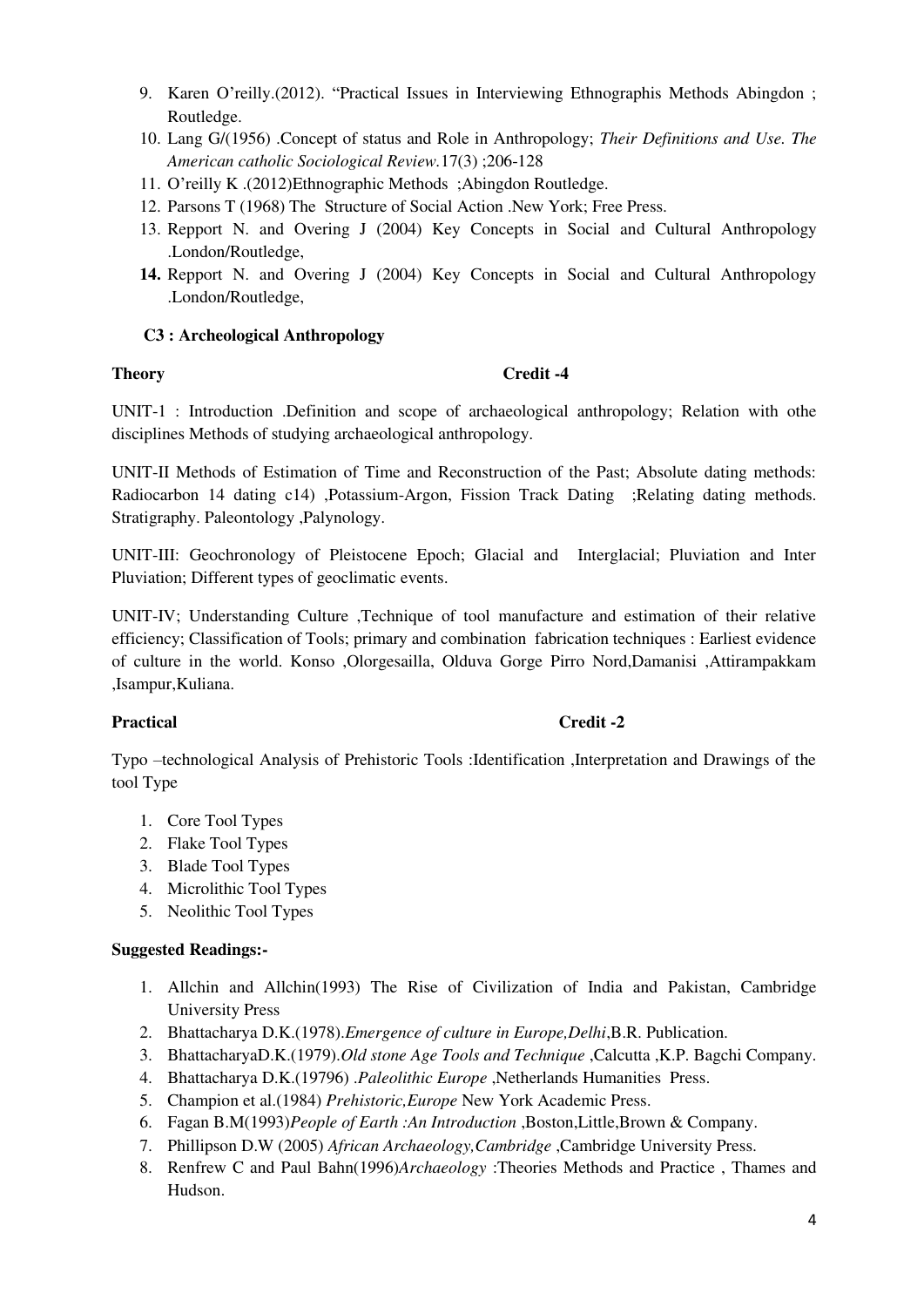9. Sankalia H.D.(1964) Stone Age Tools Poona Deccan College.

# **C4: Fundamental of Human & Evolution**

#### **Theory Credit -4**

**UNIT-1** : Primate origins and radiation with special reference to Miocene hominoids Ramapithecus , distribution ,features and their phylogenetic relationship.

**UNIT-II :** Australopithecines; distribution ,features and their phylogenetic relationships. Appearance of genus Home(Homo habilis) and related finds .Homo erectus from Asia, Europe and Africa : Distribution ,features and their phylogeniticstatus.

**UNIT-III**: The Origin of Homo sapiens :Fossil evidences of Neaderthals and Archaic *Homo sapienssapiens*.

**UNIT-IV**; Origin of modern humans (Home sapiens sapiens): distribution and feature; Multi religional and Out of Africa theory : Hominisation process.

# **Practical (any two)** Credit -2 Cranimetry: Maximum cranial length Maximun cranial breadth Maximum bizygomatic breadth Maximun Frontal breadth Manimum Frontal breadth Nasal height Nasal height Bi-mastoid breadth Greatest occipital breadth Upper facial height Cranial index Nasal index

Osteomentry: Measurements of long bones:lengths,minimum /least circumference and caliber index.

Identification of casts of fossils of family homenidae : Drawing and comparison of Characteristics.

- 1. Beutne -Janusch(1996) Origins of Man Physical Anthropology ,John Wiley & Sons.Inc, New York, London,Sydney.
- 2. Conroy G.C.(1997) *Reconstructing Human Origins* : A Modern Synthesis W.W.Norton & company , New York, London.
- 3. Howell F.C.(1997) *Horizons of Anthropology Eds*.S.Taz and L.G.Freeman Aldine Publishing house Chicago.
- 4. Nystrom P .and Ashmore O (2011) .The Life of Primates .PHI Learning Private Limited New Delhi.
- 5. Seth P.K. and Seth S (1986) The Primates .Northern Book center,New Delhi. Allahabad.
- 6. Singh I.P. And Bhasin M.K.(1989) Anthropometry ;A laboratory Manual on Biological Anthropology Kamla-Raj,Enterprises ,Chawri Bazar ,Delhi.
- 7. Standford C.Allien J.S and Anton S.C (2012) *Biological Anthropology* ; The Natural History of Mankind PHI Learning Private Limited New Delhi.
- 8. Swindler D.R.(2009) *Introduction in Primates*.Overseas Press India Pvt.Ltd.,New Delhi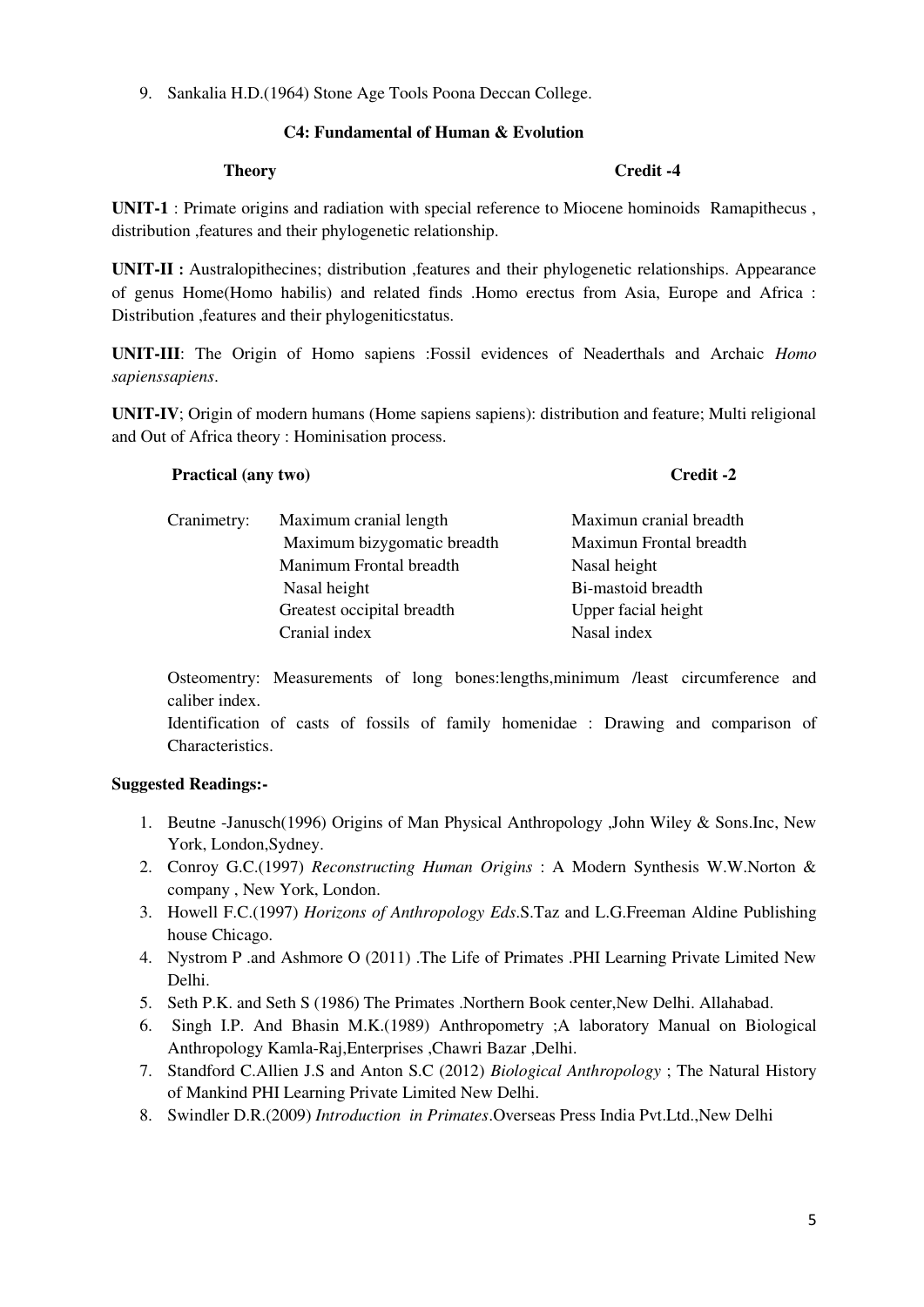# **B.A./B.Sc, in Anthropology**

| Sl.No          | <b>Core Paper</b>                           | Theory | <b>Practical</b> |
|----------------|---------------------------------------------|--------|------------------|
| $\rm C1$       | Introduction to Biological Anthropology     |        |                  |
| C <sub>2</sub> | Introduction to Socio-cultural Anthropology |        |                  |
| C <sub>3</sub> | Archeological Anthropology                  |        |                  |
| C <sub>4</sub> | Fundamentals Human Origin & Evolution       |        |                  |

| Sl.No            | <b>Elective Courses</b>                                     | <b>Theory</b> | <b>Practical</b> |
|------------------|-------------------------------------------------------------|---------------|------------------|
| DSE7             | Anthropology of Religion , Politics<br>and                  |               |                  |
|                  | Economy (1 <sup>st</sup> semester & $2nd$ semester)         |               |                  |
| DSE <sub>8</sub> | Tribal Cultures of India (3rd semester $\&$ 4 <sup>th</sup> |               |                  |
|                  | semester)                                                   |               |                  |

# **DSE 7. Anthropology of Religion ,Politics and Economy.**

### **Theory**

**UNIT-I ;** Anthropological approaches to understand religion-margin, animism, animatisms', totemisn naturism, witchcraft and socrcey;Religious specialists Shaman,Priests ,mystics Overview of Anthropological .Theories of Religion .Religion as the sacrality of ecological adaptation and socialness.

**UNIT-II :** Economic institutions:Principles of production ,distribution and consumption insimple and complex societies critical examination of relationship between economy and society through neo classical, substantives, and neo-Marxist approaches various forms for exchange ;barter, trade and market Forms of currencies reciprocities –generalized balanced and negative.

**UNIT-III:** Political institutions concepts of power and authority types of authority , state and stateless societies ; Law and justice in simple and complex societies , the prospects fordemocracy and tolerance among and within the world's diverse civilizations themeaning and sources of Identify in complex contemporary societies the origins of modern politics its institutions and cultures both Western and non-Western.

**UNIT-IV;** Interrelationship between religion politics and economy ;religious conversion and movements emergence of new religious sects in the global order.

# **Practical Credit -2**

1. Case study of any of the social institute (religion ,economic ,political) with respect to culture perspective.

- 1. Durkheim E (1986) The elementary forms of the religious life a study in religious sociology .New York Macmillan.
- 2. Benedict A (2006) Imagined communities :Reflections on the Origin and Spread of Nationalism Verso.
- 3. Glendill J (2006) Power and its Disguises Anthropological Perspectives on Politics 2nd ed.London Pluto Press.
- 4. Ellisj F(2000\_ A framework for livelihood analysis .In Rural Livelihood and Diversity in developing Countries Oxford Oxford University Press.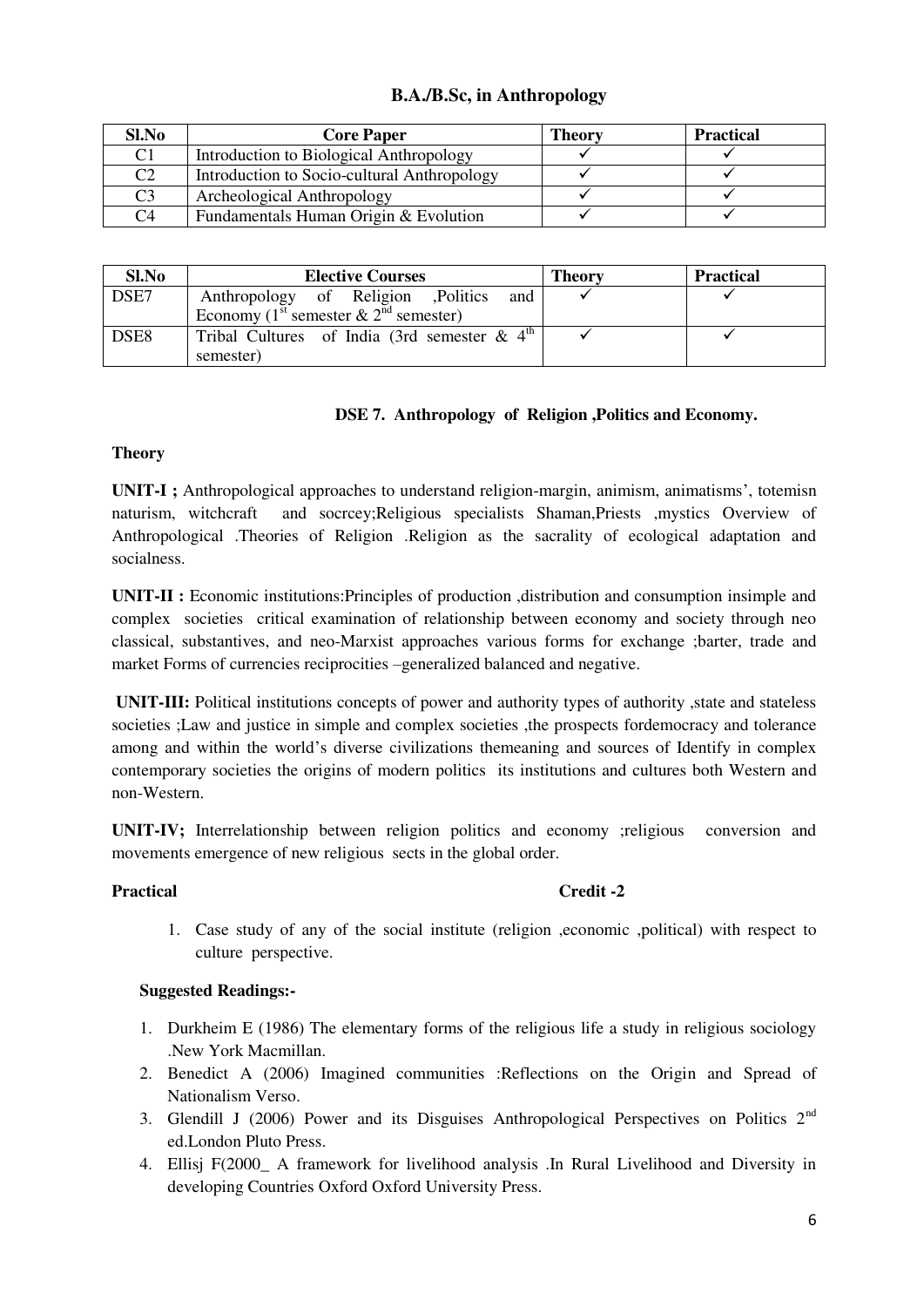- 5. Henrich J.Boyd R.Bowles S Camerer C Fehr e .Gintis H Mc Elreath r Alvard M et at. (2005) Economic Man' in cross-cultural perspective Behavioural Experiments in 15 small-scale society Behaviour and Brain Science 28(6)765-815.
- 6. Henrich J (2002) Decision–Making cultural transmission and adaptation in economic anthropology in J E..
- 7. Henrich J (2002) Decision –Making cultural transmission and adaptation in economic anthropology in J Ensminger (Ed.) Theory I Economic Anthropology (pp251-295).Walnut Creek CA: Altamira Press.
- 8. Lambek M (2008) A Reader in the Anthropology of Religion.
- 9. Eller JD (2007) Introducing Anthropology of Religion New York Routledge.
- 10. Glazier SD (1997) Anthropology of Religion , a Handbook Westport,ct Greenwood Press.
- 11. Frick GD(1997) and Langer R (2010) Transfer and spaces. Harrassowitz (German).
- 12. Evens -Pritchard EE (1937) Witchcraft ,Oracles and Magic among the Azande, Oxford Clarendon press.
- 13. Frazer JG(1978) .The IIIustrated Golden Bough London Macmillan.
- 14. Berbara M (2011) Cultural Anthropology New Jersey Pearson education.
- 15. Ember CR(2011) Anthropology New Delhi Dorling Kindereslay.
- 16. Herskovits MI. (1952)Economic Anthropology A study in Comperative Economics .New York.Alfried A KNofr inc.
- 17. Malinowski B (1922) Argonauts of the Western Pacific London,Routledge.
- 18. Polyani K et. at (1957) Trade and Market in the Early Empires Chicago ;Henry Regnery Company .
- 19. Balandier G(1972) Political Anthropology Middlesex,Penguine.

# **DSE 8. Tribal Culture s of India**

# **Theory**

**UNIT-I:** Concept of tribes and its problematic nature ,General and specific characteristic of tribes Classification and distribution of tribes based on their economiy ,occupation and religion. Racial Elements among the tribes schedule and non-scheduled category of tribes Particularly Vainerable Tribal Groups.(PVTGs).

**UNIT-II :** Tribes –caste continuum, Gender and Tribe Distribution of tribes in India.

 **UNIT-III:** Tribes nomenclature –emic and etic differences :Tribal Movements problem of tribal development.

**UNIT-IV;** Forest policies and tries ,Migration and occupational shift ,Tribal arts abd aesthetics Displacement, rehabilitation and social change Glob alization among Indian Tribes.

# Practical Credit -2

- 1. Distribution of Indian Tribes PVTGs ST
- 2. Location of Different tribes on the map of India
- 3. Write an annotated bibliography on any one tribe.
- 4. Write the social structure of any one tribe of India.

# **Suggested Readings:-**

1. Behera D.K and Georg pfeffer contemporaty Society Tribal Studies Volume I to VII ,New Delhi Concept Publishing Company.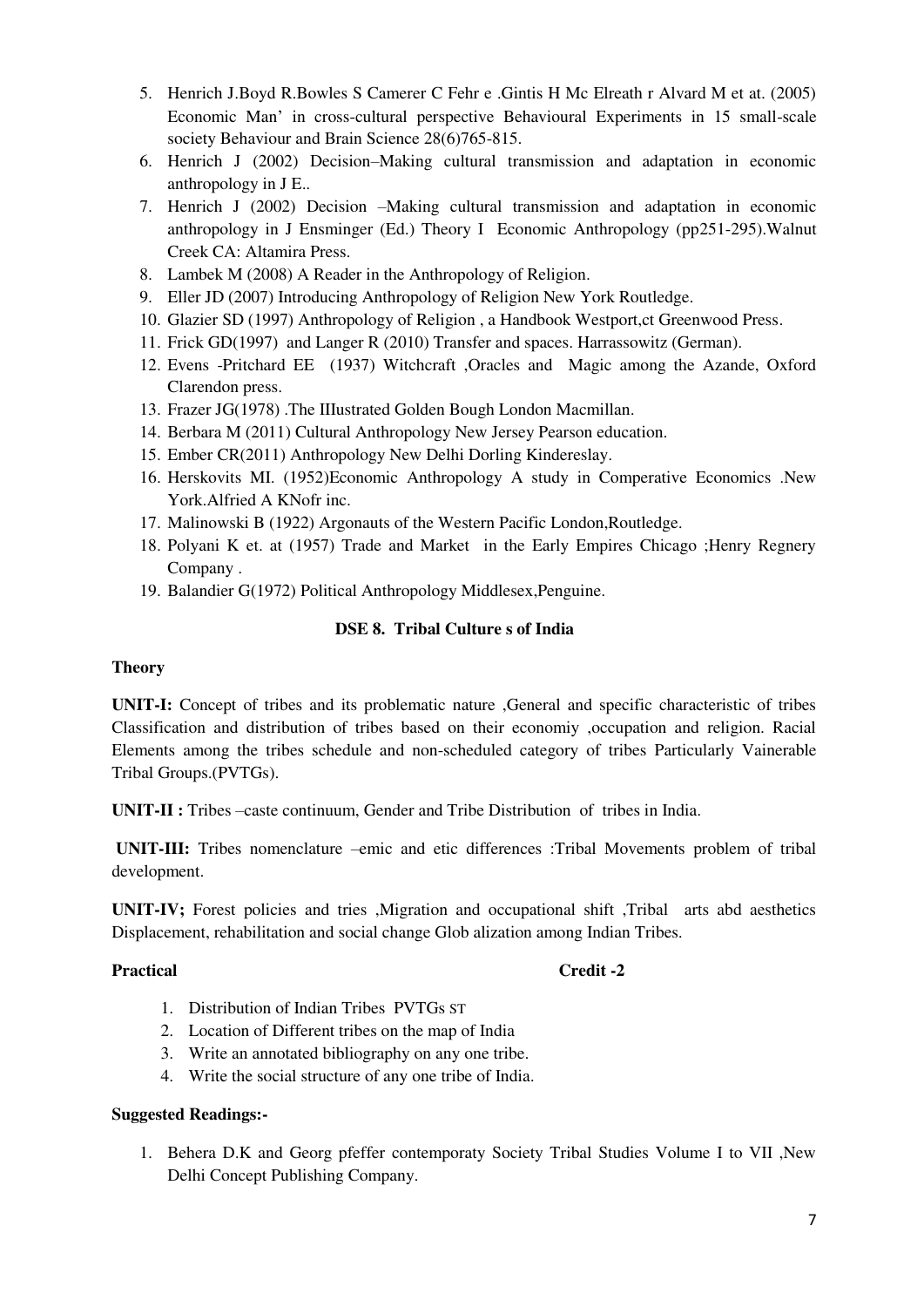- 2. Georg Pfeiffer Hunters Tribes and Peasant Cultural Crisis and Comparison Bhubaneswar :Niswas.
- 3. Vidarthy L.P. and Rai Applied Anthropology in India.
- 4. Vidarthy L.P. and B.N Sahay Applied Anthropology and Development in India., New Delhi. National Publishing House.

Note : Student will write dissertation on the basis of 20 days Field Work in the nearby locality on any branch of Anthropology in 6<sup>th</sup>Semester .She /He will be supervised by one Teacher/teachers.

Generic Elective (GE)

For B.Sc. in Anthropology: Chemistry, Botany, Zoology, Geology, Geography ,Bio-Technology, Environmental Science, Psychology, Statistics Marine Science ,BCA.

For B.A. in Anthropology:-History, Political Science, Economics , Psychology, Geography, Sociology, Home science, Sanskrit, Odia, Philosophy and BBA (Health care Management) Tourism Administration.

### **Ability enhancement Elective (skill Based)(SEC**)

SEC1 .Public Health and Epidemiology SEC-3. Media Anthropology SEC-2 Business and Corporate Anthropology SEC-4 Tourism Anthology SEC-5 Museology and Cultural Resource Management.

#### **C5: Tribes and Peasants in India**

**UNIT-I** : Definition and Concept of Tribe : Problems of nomenclature ,distribution and classification; Features of tribes in India.

**UNIT-II :** Tribes in India .The History of Tribal administration Constitutional safeguards; Draft , National Tribal Policy ,Issues of acculturation assimilation and integration; Impact of development schemes and programme on tribal life.

**UNIT-III:** Concepts of Indian Village. The concept of Peasantry . Approaches to the study of peasants- economic, political and cultural. Characteristics of Indian village : social organization ; economy and changes .Caste system and its changes in the Indian Society.

**UNIT-IV:** Ethnicity Issues :Tribal and peasant ,Movements; Identity issues.

#### **Practical Credit -2**

Reading of Ethnography : Students are required to read and analyze any tow of the ethnographies (as listed below) and prepare a report based upon it. The report should be clearly link up the study with the concept of tribe and peasantry and delineate clearly the concept used in the text.

- 1. Research question s/objectives of the study and their relevance.
- 2. Theoretical schema
- 3. Methods and techniques used in the study.

#### **Theory** Credit -4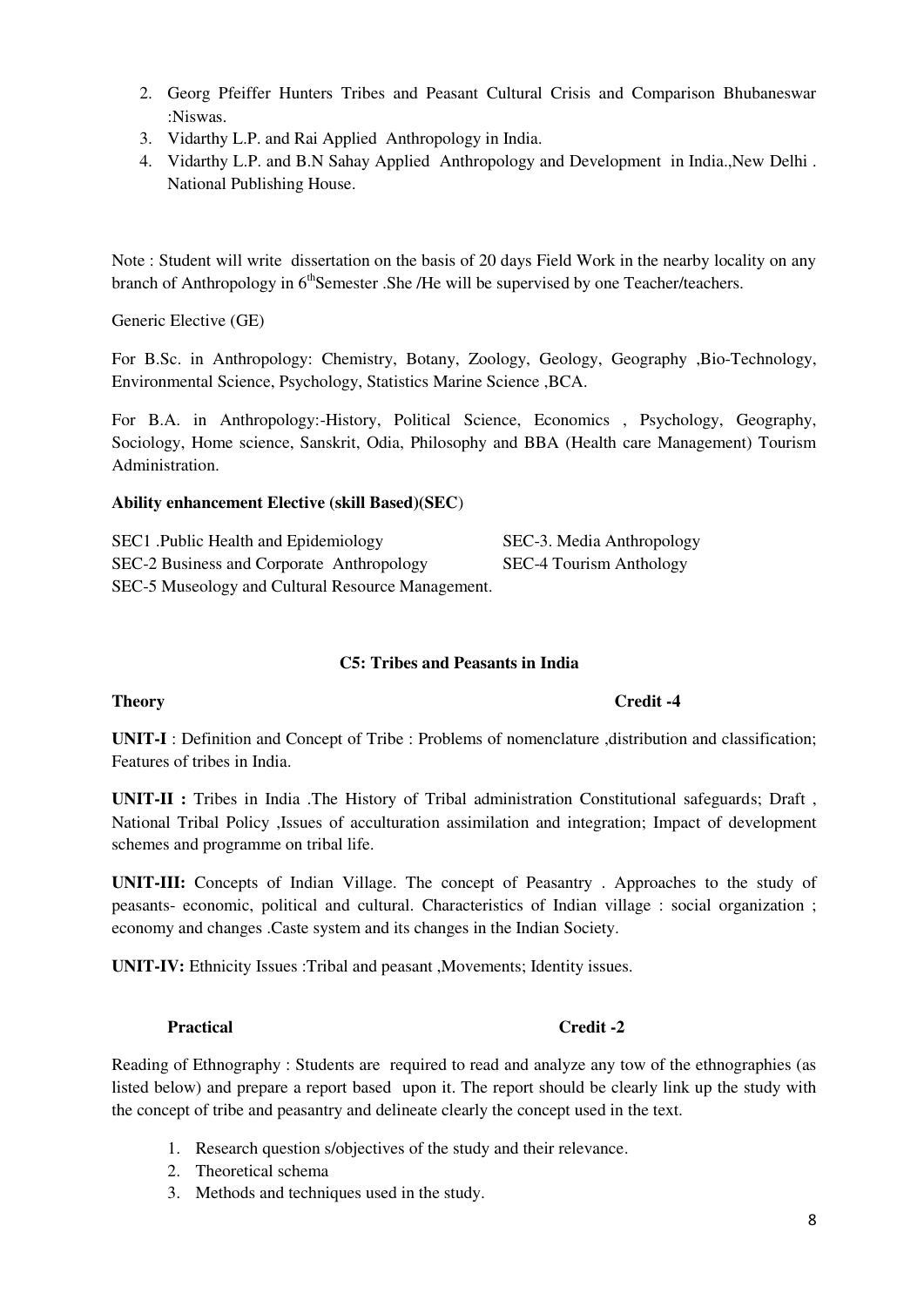- 4. Key findings and their significance in the context of the objectives of the study.
- 5. Critical analysis of the finding on the basis of contemporary available resources.

# **List of Ethnographies:**

Walker a (1986).*The Todas* ,Delhi, Hindustan publishing corporation verrier Elwin (1992).*The Muria and their Ghotul* USA Oxford University Press.

Malinowski M (1992) Argonaunts of the Wstern Pacific ,London ,Routledge and Kagan paul ltd.

Furer –Haimendorf C.V. (1939) *The Naked Nagas.* Londons Methuen and Co.

Evans –Pratchard E.E (1940) *The Nuer A description of the Modes of Livehood and Political Institutions of a Nilatic People* Oxford ;Clarendon Press.

Majundar DN (1950) *Affairs of tribes* Lucknow University Publishers Ltd.

Dube S.C. (1955) *Indian village* London Routledge and Kagan Paul Ltd.

Berreman G.D.(1963) *Hindus of the Himalayas* Berkeley;California University Press.

# **Suggested Readings:-**

- 1. Gupta D. (1991) Social Stratification Oxford University Press Delhi.
- 2. Madan V(2002) The village in India Oxford University Press Delhi.
- 3. Natham D. (1998) Tribes –Caste Question Simla IIAS.
- 4. National Tribal Policy (draft)(2006) Ministry of Tribal Affairs Government India.
- 5. Patnaik S.M (1996) Displacement Rehabilitation and Social change .Inter India Publication , Delhi.
- 6. Shah G.(2002) social Movement and the state Delhi Sage.
- 7. Shanin T (1987) Peasants and Peasantry .New York Blackwell.
- 8. Vidyarthi L.P. and Rai B.K. (1985) Tribal Culture in India New Delhi , Concept Publishing Company.
- 9. Wolf R (1966) Peasants NJ Prentice Hall.

# **C6: Human Ecology**

# **Theory** Credit -4

**UNIT-I :** Concept of Ecology : Definition ,ecosensitivity ,adaptation ,acclimation ,acclimatization, biotic and abiotic component.

**UNIT-II :** Methods of studying human ecology .Adaptation to various ecologiacal stresses.Haet,cold. And high altitude ;Ecological rules and their applicability to human populations.

**UNIT-III:** Culture as a tool of adaptation, Various modes of human adaptation in pre-sate societies(i) Hunting and food gathering (ii) Pastoralism and (iii) Shifting cultivation and Agriculture and Peasantry.

**UNIT-IV:** Ecological themes of state formation: i. Neolithic revolution. ii .Hydraulic civilization. Impact of urbanization and industrialization of Man.

# Practical **Credit -2**

Biological Dimensions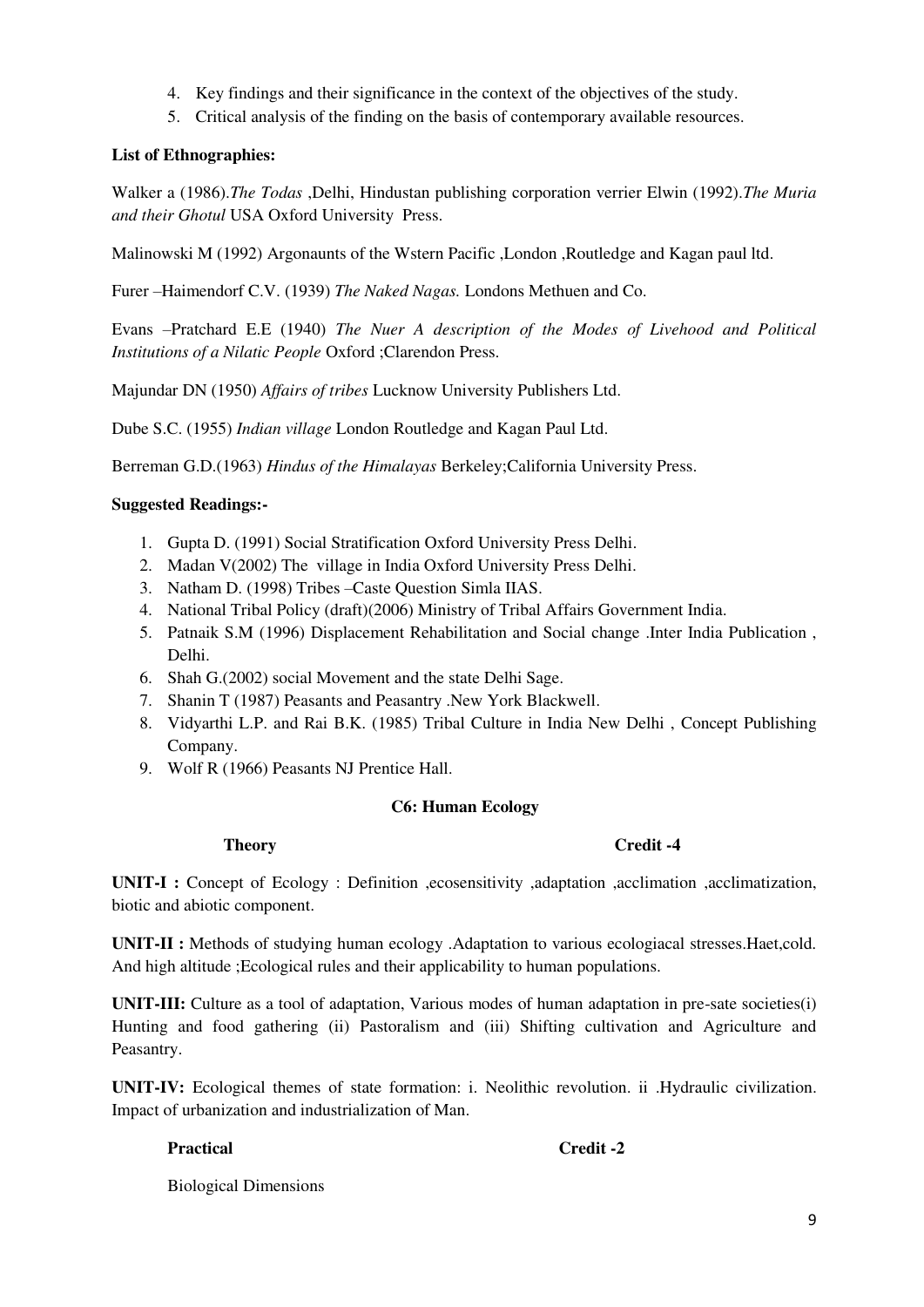*Size and Shape Measurements*  2. Sitting Height 6. Nasal Breadth 3.Body Weight 7.Nasal Height 4.Total Upper Extremity Length

1.Stature 5. Total Upper Extremity Length

### **Size and Shape Indices (Any two)**

| 1. Body Mass Index         | 4. Relative Upper Extremity Length       |
|----------------------------|------------------------------------------|
| 2. Ponderal Index          | 5. Relative Total Lower Extremity Length |
| 3. Relative Sitting Height | 6. Nasal Index                           |

### **Cultural dimensions:**

1.Make a research design pertaining to any environment problem and do a project based on it.

- 1. Human ecology : biocultural adaptation inhuman communities (2006) Schutkowski. H.Berlin. Springer Verag.
- 2. Human ecology and cognitive style: compatative studied in cultural and physical adaptation (1976)Berry.J.B.New York :John Wiley.
- 3. Human Ecology (1964) Stepledon Faber & Faber.
- 4. Studies in human Ecology (1961)Theodorson, G.A.Row, Peterson & Company Elmsford, New York.
- 5. Human ecology (1973) Problem and solutions Paul R.Ehrlich.Anne H.Ehrlich and Jonj P Holdress. W.H. Freeman & Company San Francisco.
- 6. Cohen.Yehudt A 1968 Man in adaptation ;The cultural present Chicago :Aldine Pub.Co.
- 7. Redfied Rebort (1965) Peasant society and culture an anthropological approach to civilization .Chacago (u.a) Univ .of Chicago Press.
- 8. Symposium on m an the hunter ,Richard B. Lee and Irven DeVore 1969.Man the hunter Chicago (Aidine Pub.Co)
- 9. Dave Deeksha & S.S. Katewa (2012) Text Book Of Environment Studies, Cengage Learning India Pvt.Ltd.Delhi.
- 10. Eugene P.Odum and Gary W Barrett(2004) Fundamentals of Ecology.Cengage Learning:5 edition.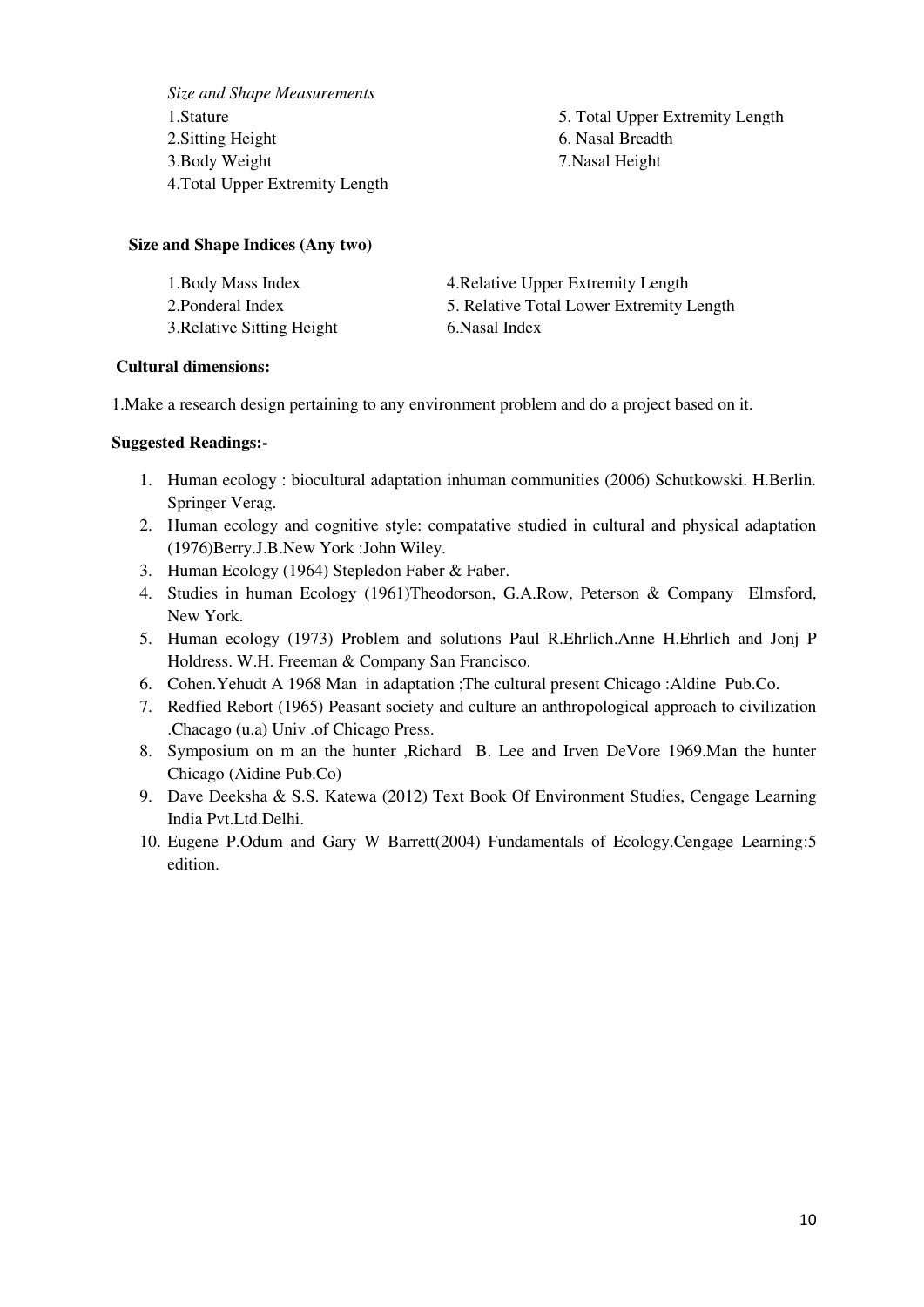# **C7: Biological Diversity in Human Populations.**

# **Theory** Credit -4

**UNIT-I** : Concept of Biological Variability; Race,Hardy-Weinberg Law; Sources of Genetic Variation; Structuring Genetic Variation Structuring Genetic, Variation,Interpretaion of Human Variation ,Genetic Polymorphism (Serological Biochemical and DNA Markers)

**UNIT-II :** Role of Bio-cultural Factors ,Human Adaptability cultural Biology,Bio-Cultural factors influencing the diseas and nutritional status ;Evolution of Human diet ,Biological Perspectives of ageing process among different populations.

**UNIT-III:** Demographic ,Perspective, Demographic, Anthropology ;Sources of Demographic Date, Demographic processes Demographic Profile Of Indian Populations and its growth structure, Inbreeding and consanguinity –Biological Consequences of inbreeding ,frequency of inbreeding in world populations Methods of Counselling..

**UNIT-IV;** Genetic diversity among Indian Population .A critical appraisal of contribution of RisIey, Guha, Rickstett and Sarkar towards understanding ethnic elements in the Indian populations.

# **Practical (Any two)** Credit -2

- 1. Craniometric Measurements. (Skull & Mandible)
- 2. Determination of B.O. and Rh blood groups of the ten subjects.
- 3. Analysisi and interpretation of finger ball pattern types, Palmer lines and pattern index Finger print classification and development of chance prints and statistical treatment of the data collected (Ten Subjects).
- 4. Collection of demographic data from secondary Sources.

- 1. Baker P.T. and J.S Weiner (d) (1996) *The Biology of Human Adaptability* .Oxford & New York, Oxford university Press.
- 2. Bhande A and T.K Kantikar (2006) *Principles of Population studies*. Himalayan publishing House, Mumbai.
- 3. Bogin B. (1999) *Pattern of Human Growth.* 2nd edition CUP.
- 4. Cameron Noel and Barry Bogin (2012) *Human Growth and development*, Second edition Academic press Elsevier.
- 5. Eckhardt R.B (1979) *The study of human Evolution* .Mc.Grand Hill Book Company USA.
- 6. Frisancho R.(1993) *The Human Adaptation and accommodation,* University of Michigan Press.
- 7. Harrison G.A.Tanner .J.M.Pilbeam D.R.Baker P.T.(1988) *Human biology* Oxford University Press.
- 8. Jurmaim Robbort Lynn Kilgore Wenda Trevathan and Ciochon (2010) *Introduction of physical Anthropology* Wardsworth Publishing USA.
- 9. Kapoor A.K.and Satwanti Kapoor(ed)(1995)*Biology of Highlanders* ,Jammu,Vinod Publisher & Distibutor.
- 10. Kapoor A.K.and Satwanti Kapoor (eds.)(2004) *India's Elderly-A Multidisciplinary Dimension*. Mittal Pubilcation New Delhi.
- 11. Klepinge L.L. (2006)*Fundamentals of Feorensic Anthropology* . John Willey & Sons, New Jersey .
- 12. Malhotra K.C and B Balakrishnan (1996) Human Population Genetics in India.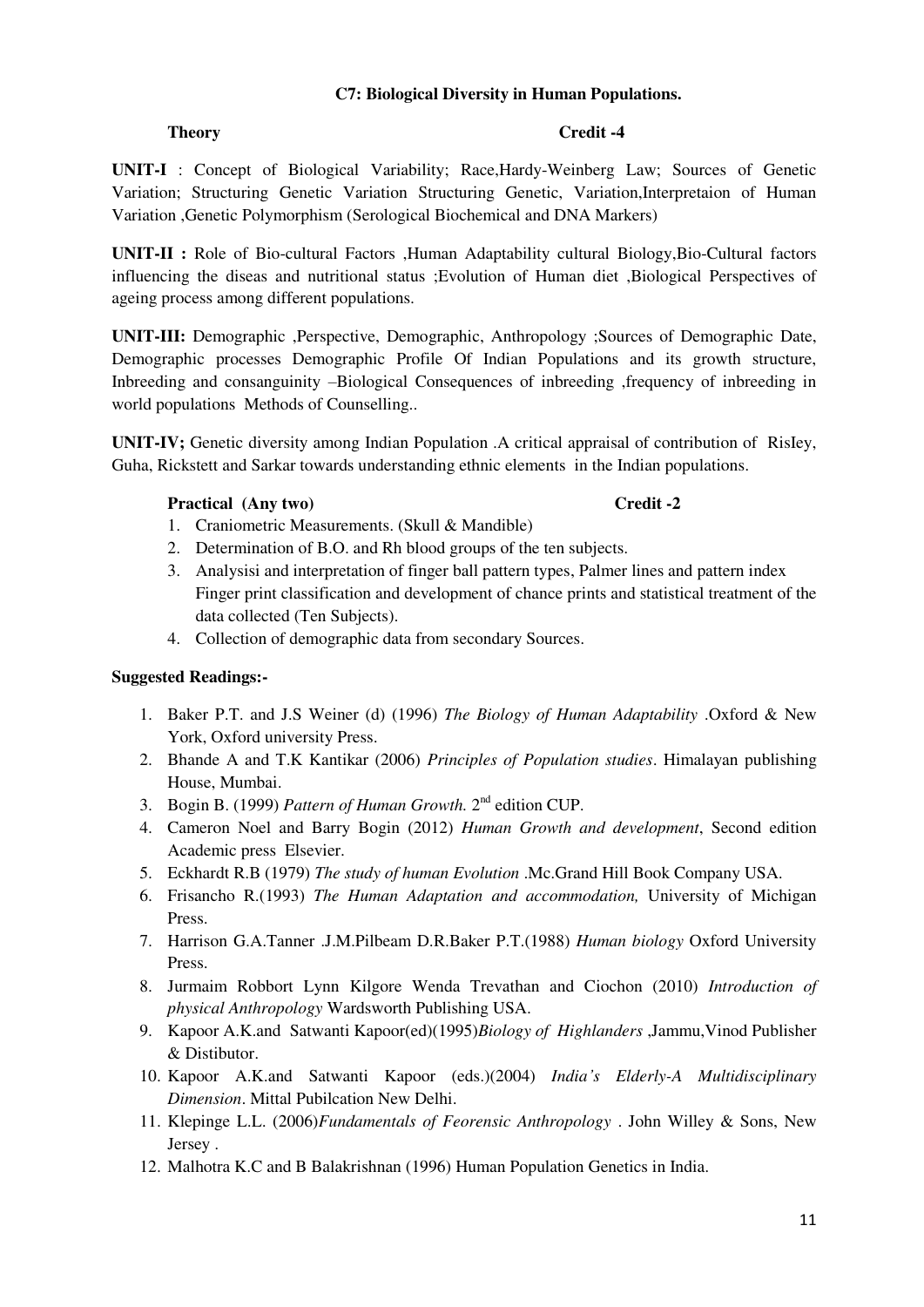- 13. Malina Robert M. Claude Bouchard.Oded. Bar–Or (2004) Growth and Physical Activity *Human Kinetics*.
- 14. Stanford C., Alien S.J. and Anton C.S. (2013) *Biological Anthropology*. 3rd edition Pearson USA.

# **C8: Theories of Culture and Society**

### **Theory Credit -4**

**UNIT-1 :** Emergence of Anthropology : Interface with evolutionary theory and colonialism, changing Perspectives on Evolutionism. Diffusionism and culture area theories.

**UNIT-II :** Emergence of Field Work tradition Historical Particularism, American culture Tradition.

**UNIT-III**: Durkheim and Social Integration ;Functionalism and structural-fundamentalism and British Social Anthropology.

**UNIT-IV;** Structuralism : Claude Levi–Strauss and Edmund Leach; Symbolism and Interpretative approach.

### Practical Credit -2

As a part of the practical following exercises will b e undertaken by the students so as to enable them to connect the theories they learn with things of everyday living.

- 1. To Identify a topic relating to contemporary issue and formulate research questions and clearly identify the theoretical perspectives from which they are derived.'
- 2. Identification of variables of a study.
- 3. Various types of hypotheses
- 4. Formulation of hypothesis
- 5. Distinction between hypothesis testing and exploratory research.
- 6. Identification of universe and unit of study with justifications
- 7. Choice of appropriate research technique and method in the context of theoretical framework.
- 8. Date collection and analysis.s

- 1. Applebaum H.A. (1987) .*Perspectives in Cultural Anthropology*. Albany: State University of New York.
- 2. Barnard A. (2000). *History and Theories in Anthropology Cambridge*: Cambridge: University.
- 3. McGee R.J. and Warms R.L.(1996) *Anthropological Theories An Introductory History*.
- 4. Moore M. and Sanders T.(2006) *Anthropology in Theory :Issues in Epistemology* . Maldem MA.; Blackwell Publishing.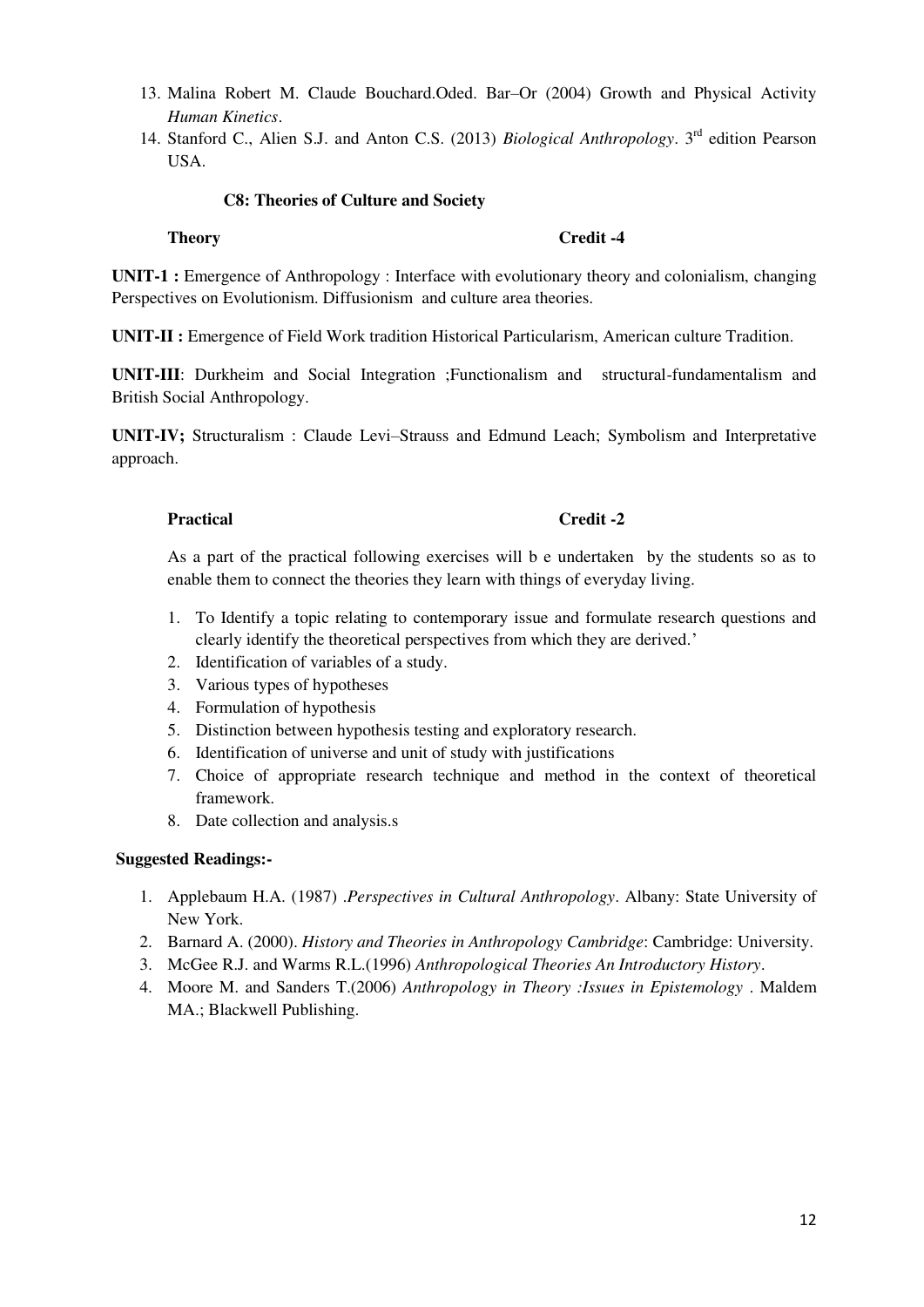### **C9: Human Growth and Development**

### **Theory** Credit -4

**UNIT-1** : Concept of human growth ,development differentiation and maturation, evolutionary Perspective on human growth (including living primates and fossil human ancestors).

**UNIT-II :** Prenatal (conception till birth) and postmatal (birth till senescence) period of growth pattern of normal growth curves, variation from normal growth (canalization ,catch up growth and catch down growth) ethnic and gender differences in growth curves ,secular trend.

**UNIT-III:** Bio-cultural factors(genetic, social,and ecological factors) influencing patterns of growth and variation methods and techniques to study growth. Significance / applicability of growth studies . Nutritional epidemiology-concept of balanced diet, impact of malnutrition (over and under) with special reference to obesity. Kwashiorkor and Marasmus ,Assessment of nutritional status.

**UNIT-IV;** Human physique and body composition –models and techniques ;gender and ethnic differences . Somatotyping and human physique with reference to Sheldon ,Parnell ,Health and carter methods,

### **Practical (Any Two)** Credit -2

- 1. Growth status Somatometry (stature body weight mid upper arm circumference etc.)assessment of chromological age .percentile ,z-score ,height for age,weight for age BMI for age.
- 2. Obesity assessment :General (BMI ,body fat % Consicty index,bbody adiposity indices) and regional adiposity indices(WC,WHR,WHTR)
- 3. Estimation of body composition (fat percentage and muscle mass) with skinfold thickness and bioelectric impedance.
- 4. Nutritional assessment through dietary pattern and anthropometric Indices.

- 1. Bogin B(1999) patterns ofHuman growth ,Cambridge University Press.
- 2. Fraisancho R (1993) Human Adaptation and Accommodation ,University of Michigan Press.
- 3. Camaron N. and Bogin B.(2012) Human Growth and Development Second edition Academic Press, Elsevier.
- 4. Harrison GA. and Howard M (1998) Human Adaptation ,Oxford University Press.
- 5. Harrison GA.,Tanner JM., Pibeam. DR, Baker PT (1988) Human Biology ,Oxford University Press.
- 6. Jurmain R,Kilgore L, Trevatham W. Essentials of physical anthropology ,Wardsworth publishing.
- 7. Kapoor AK and Kapoor S.(1995) Biology of Highlanders, Vinod Publisher and Distributor.
- 8. Kathleen K (2008) Encyclopedia of Obesity. Sage.
- 9. Malina R.Bouchard C.Oded B (2004) Growth Maturation and Physical Activity ,Human Kinetics.
- 10. Mc Ardle WD. Katch Fl Katch VL(2001) Exercise Physiology, Energy, Nutriation and Human Performance.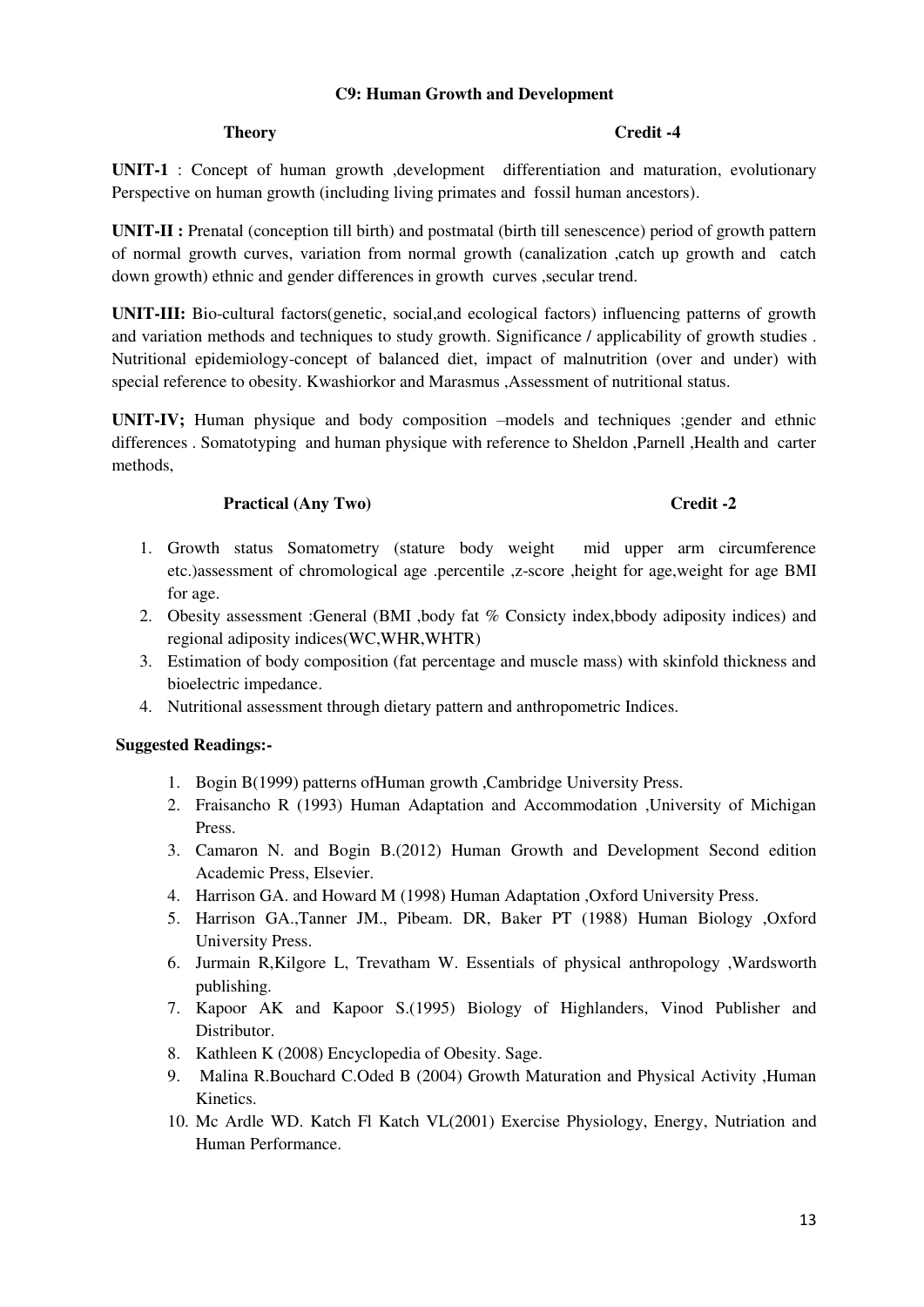- 11. Singh I,Kapoor AK,Kapoor S(1989) , Mortho –physiological and demographic status of he Western Himalayan population. In Basu and Gupta(eds.) Human Biology of Asian Highland Populations in the global context.
- 12. Sinha R.and Kapoor S(2009) Obesity : A Multidimensional approach to contemporary global issue Dhanraj publishers Delhi..

### **C10: Research Methods**

#### **Theory Credit -4**

**UNIT-1 :** Field work tradition in Anthropology ;Ethnographic approach ,Contribution of Malinowski , Boas and other pioneers ,cultural relativism ,ethnocentrism , etic and emic perspectives comparative and historical methods, techniques of rapport establishment identification of representative categories of informants , maintance of field diary and logbook.

**UNIT-II :** Research Design ,review of literature ,conceptual frame work formulation of research problem formulation of hypothesis, sampling, tools and techniques of data collection ;Survey method. Observation, Questionnaire ,Schedule, Interview ,Case study ,Life history and genealogy data analysis and report writing-Chapterization , preparing text for submission and publication concepts of preface, notes (end and footnotes) glossary ,prologue and epilogue ,appendix, bibliography (annotated) and references cited ,review and index.

**UNIT-III:** Ethics and Politics of Research. Identify, define and analyze ethical issues in the context of human subject research: ethical importance of consent .privacy and confidentiality in research; Issues of academic fraud and plagiarism ,conflicts of interest authorship and publication.

**UNIT-IV;** Bio-statistics , Guiding ideals and critical evaluation of Major approaches in research methods basic tenets of qualitative research and its relationship with quantitative research; Types of variables, presentation and summarization of data(tabulation and illustration).Descriptive statistics – Measures of Central Tendency. Measure of Variation .Skewnessand, Kurtosis, Variance and Standard deviation Normal and binomial distribution.tests of Inference –Variance ratio test. Student' ' t' tests, Chi-square test.

# Practical Credit -2

- 1. Construction of genealogy & Pedigree Analysis.
- 2. Observation ; Direct Indirect participant Non-participant, Controlled.
- 3. Questionnaire and Schedule; Interview-Unstructured, structured, Key, informant interview, Focused Group Discussion and free listing–pile sorting.
- 4. Case study and life history.

# **Suggested Readings:-**

Garrard E and Dawson A What is the role of the research ethics committee? Paternalism inducements and harm in research ethics .Journal of Medical Ethics 2005;31;419-23.

 Bernard H.R. Research methods in Anthropology ,Qualitantive and Quantitative Approaches Jaipur Rawat Publication .2006

Madrigal L . Statistic for Anthropology, Cambridge, Cambridge University Press.2012.

Zar JH .Biostatistical for Analysis ,Prentice Hall 2010.

Michael A The Professional Stranger Emerald Publishing 1996.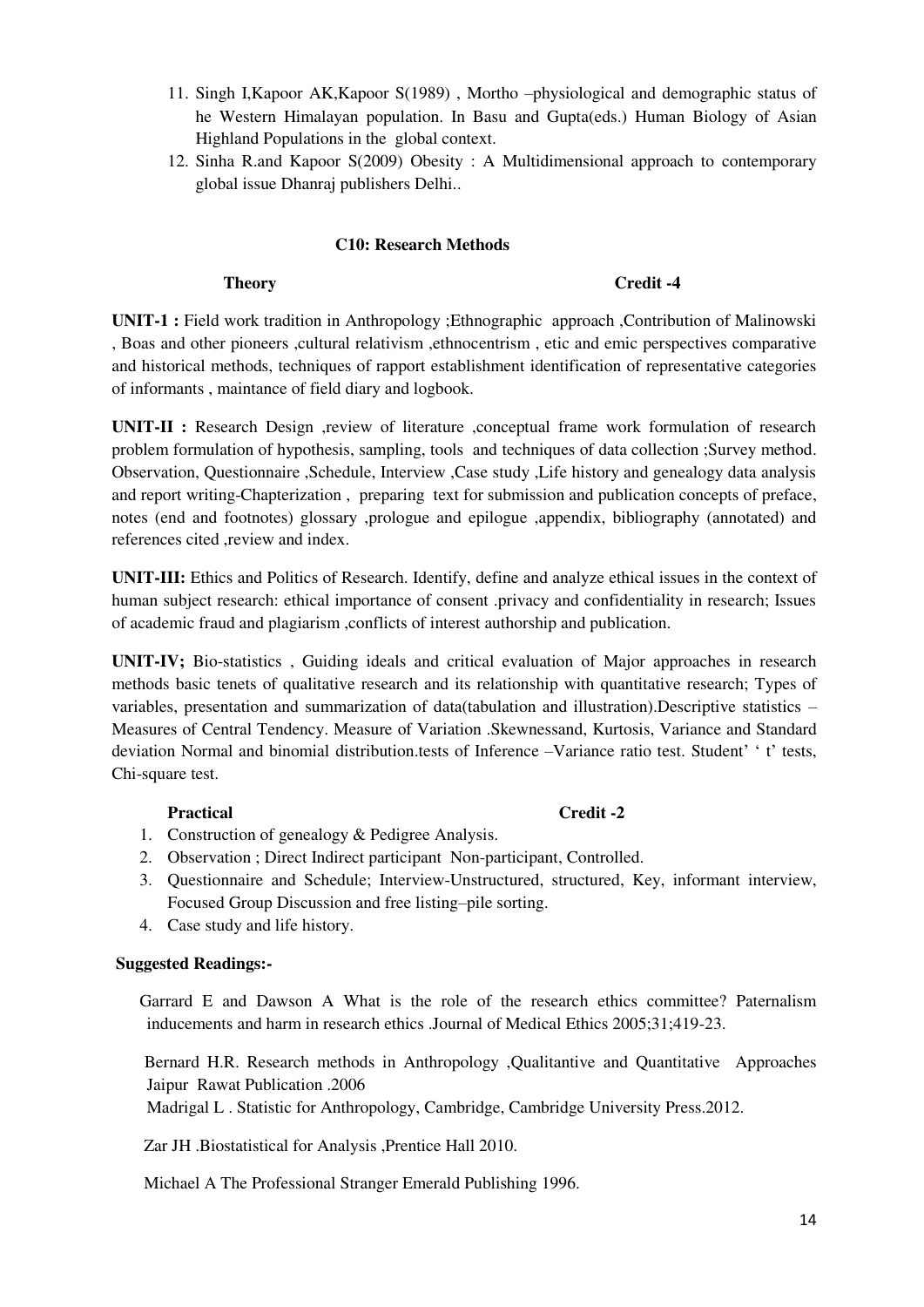Bernard R Research Methods in Anthropology : Qualitative and Quantitative Approaches. Alta Mira Press-2011.

 Emerson RM Fretz RI and Shaw L. Writing Ethnographic Field note Chicago, University of Chicago Press. 1995.

 Lawrence NW Social Research Methods, Qualitantive and Quantitative Approaches Boston, Allyn and Bacon 2000.

O'relly K. Ethnographic Methods London and New York Routledge 2005.

 Patnaik S.M. Culture Identity and Development; An account of Team Ethnography among the Bhil of Jhabua , Jaipur; Rawat Publication 2011.

 Pelto PJ and Pelto GH. Anthropological Research. The Structure of Inquiry, Cambridge, Cambridge University Press.1978.

Sarantakos S Social Research London : Macmillan Press.1998.

### **C11: Prehistoric Archaeology of India**

**Theory** Credit -4

#### **UNIT-1 : Pleistocene Chronology of India ;Paleolithic culture in India**.

Paleolithic cultures in India : Lower Paleolithic cultures –evidences from Kashmir Valley and Peninsular India) Middle Paleolithic culture in India Upper Paleolithic culture in India(characteristic features Major tool types important sites chronology with stratigraphic evidences) .Some important sites of Odisha may be discussed on the above cultural periods.

#### **UNIT-II : Mesolithic cultures in India .**

 Mesolithic cultures in India (characteristic features Major tool types important sites regions and sites chronology with stratigraphic evidence) Some important sites of Odisha may be discussed on the above cultural periods .

#### **UNIT-III: Neolithic cultures in India**

Neolithic culture in India characteristic features Major tool types important sites regions and sites chronology with stratigraphic evidence) Some important sites of Odisha may be discussed on the above cultural periods .

#### **UNIT-IV; Rock art of India**

Prehistoric Art in India with special reference to Central India and Odisha.

#### **Practical Credit -2**

- 1. Identification of Tools
	- (a) Hand axe varieties chopper /chopping tools.
	- (b) Cleaver varieties
	- (c) Side scraper varieties
	- (d) Knives (e) Burins (f)End scrapers (g) Borer (h) Microlithic tools. (i) Bone Tools
- 2. Identification of lithic technology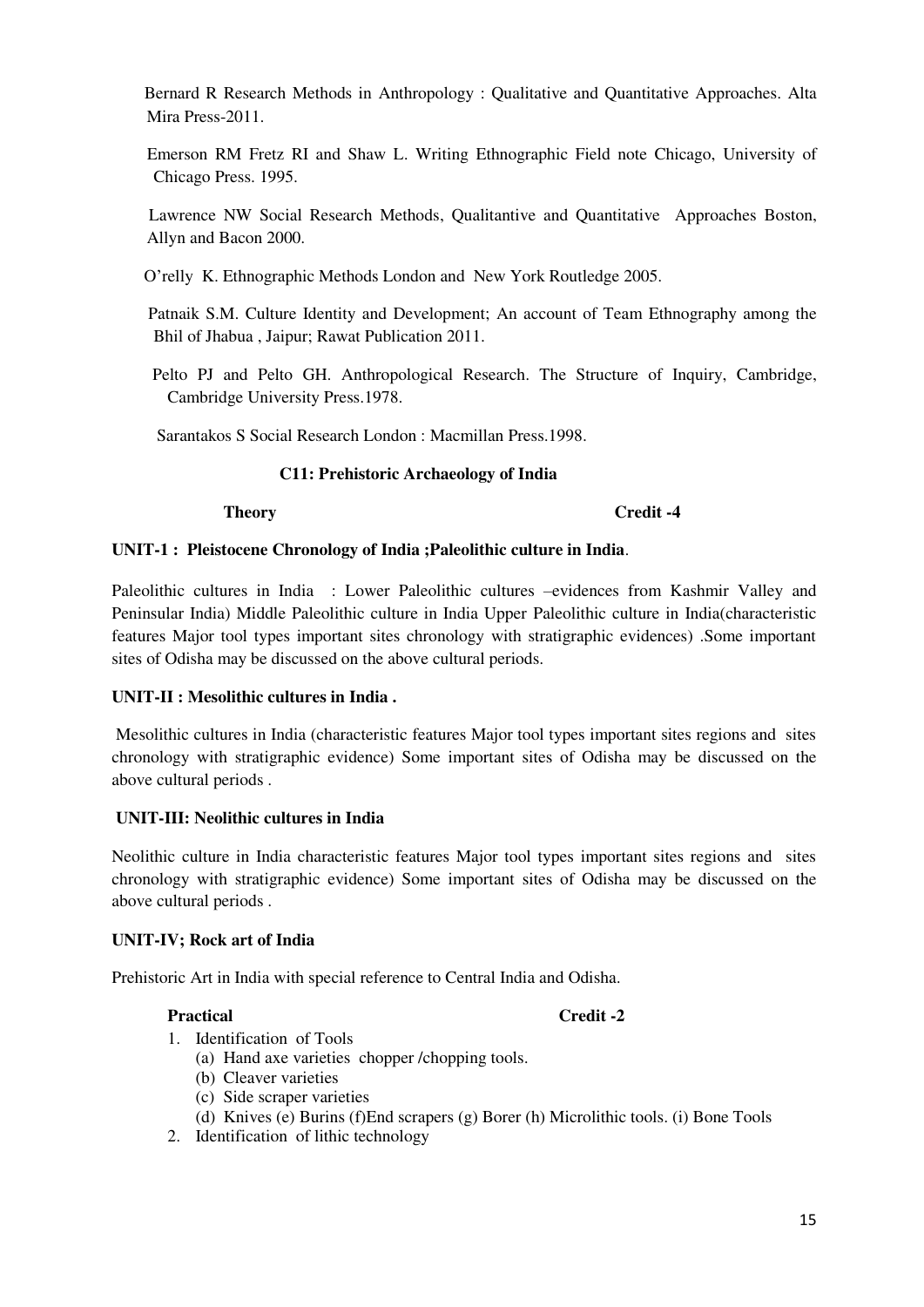#### **Suggested Readings:-**

- 1. Agarwal D.P. 1984, *Archaeology of India* ,New Delhi :Select Book services Syndicate.
- 2. Allchin Briget and Raymond Allchin 1982.*The rise of Civilization in India and Pakistan , Cambridge,* Cambridge University Press.
- 3. Allchin B.and R Allchin 1997 Origins of Civilization :The Prehistory and early Archaeology of South Asia .New Delhi Viking by Penguin Books India (p) Ltd.
- 4. Bhattacharya D.K.1990 An Introduction to Prehistoric Archaeology Delhi ,Hindustan Publishing Corporation.
- 5. Bhattacharya D.K.2001 An Outline of Indian Prehistory Delhi ,Palaka prakashan.
- 6. Chakrabati D.K. 2001 India an Archaeological History Palaeolithic beginning to Early Historic foundation New Delhi Oxford University Press.
- 7. Jain V.K.2009 Prehistory and Protohistory of India New Delhi D.K. Print world (P)Ltd.
- 8. Paddayya K.(Ed.)2002 .Recent Studies in Indian Archaeology .New Delhi.
- 9. Pappu R.S.2001 Aheulian Culture in Peninsular India—an Ecological Perspective New Delhi.D.K. Printworld(P) Ltd.
- 10. Rammi Reddy V 1987 Elements of Prehistory ,New Delhi Mittal Publications.
- 11. Rammi Reddy V 1989 Palaeolithic and Mesolithic cultures,New Delhi Mittal Publications.
- 12. Rammi Reddy V 1991 Neolithic andPost-Neolithiccultures,New Delhi Mittal Publication .
- 13. Sankalia H.D. 1974 Prehistory and Protohistory of India and Pakistan Pune : Deccan college.
- 14. Sankalia (1982) Stone Tool Type and technology Delhi ,B.R. Publication.
- 15. Settar S and R Korisetter (Ed) 2001 Indian Archaeology in Retrospect Vol.I. PREHISTORY. Archaeology of south Asia ,New Delhi. Manohar in association with Indian Council of Historical Research.

#### **C12: Anthropology in Practice**

#### **Theory Credit -4**

**UNIT-1**: Academic Anthropology : Academics and Practitioners: Differences,Structure. Activities Controversies and Issues :Applied Anthropology,Action Anthropology and Development Anthropology..

**UNIT-II : Role of** Anthropology in Development "Anthropology and Public Policy Need Assessment and Community Development, Anthropology of NGO's Business Anthropology. Environment and Community Health ,Social Economic sustainbaliti ,Cultural resource management

**UNIT-III:** Future Dynamics I n Anthropology. Trends Anthropology; Anthropology of Tourism Anthropology I n Census, Designing And Fashion .Visual Anthropology.

**UNIT-IV; Biosocial** Anthropology in practice ;Bio-social elements of human development at National and International Level application of conceptual frame work of Forensic Anthropology in judicial setting both criminal and civil .Population Dynamics and relationship between population growth and various aspects of culture such as means of substance, kinship,social complexity social stratification and political organization ,Bio-social counseling of an Individual or population .

#### Practical **Credit -2**

- 1. The students will visit a NGO or corporate office or census office in Odisha and its adjoining area and write principal observations on the same.
- 2. Write a project on constitutional provisions of evaluation of any development project report.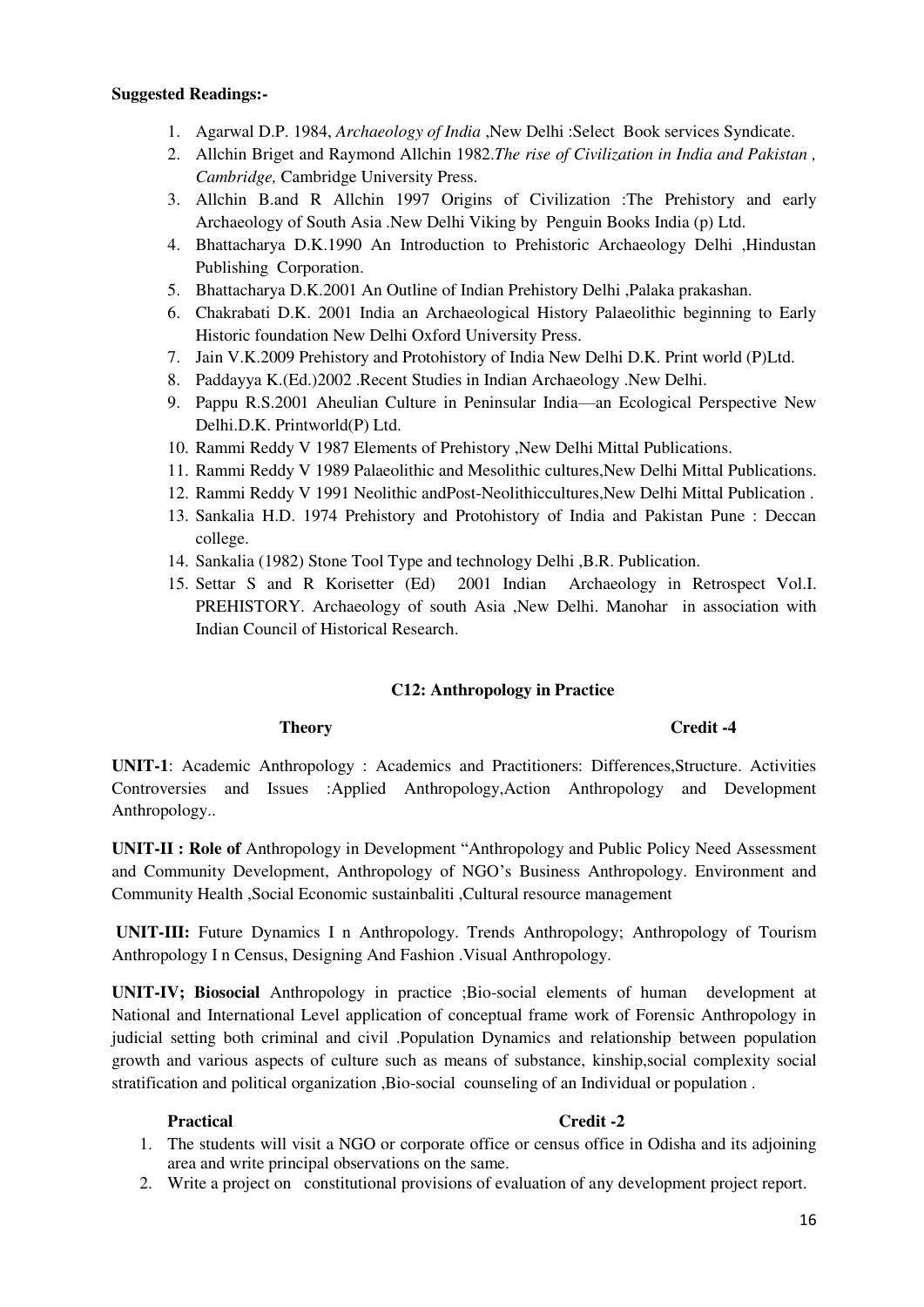- 3. Draw a scence of crime and Identify the various evidences in a portrayed Crime scene.
- 4. Write a Project on Religious Tourism /Tribal Tourism /Health Tourism /Fashion /Human rights /Ecotourism.
- 5. Write a project on the demographic profile from secondary data.
- 6. Collect data on bio-social problem and design counseling and give the analysis and interpretation.

- 1. Arya A and Kapoor AK (2012) Gender and Health Management in Afro-Indians Global Vision Publishing House New Delhi.
- 2. Kartzar DI and Fricle T.(1997) Anthropological Demography .University of Chicago Press.
- 3. Basu A. and P. Aaby (1998).The Methods and the Uses of Anthropological Demography 329PP.Oxford Clarendon Press.
- 4. Carter A. (1998) Cultural Models and Demographic Behaviour . In The Methods and the Uses of Anthropological demography edited by Basu A and Aaby P. Oxford Clerendon Press pp246-268.
- 5. Census of India (2001-2011) and National family Health survey (2006-2010).
- 6. Ervic Alxander M.(2000) Applied Anthropology:Tools and Perspectives for Contemporary Practice , Boston, MA:Allyn and Bacon.
- 7. Erwin a (2004) Applied Anthropology Tools and Practice ,Allyn and Bacon.
- 8. Gupta S and Kapoor AK. (2009) Human Rights among Indian Population ,Knowledge Awareness and Practice Gyan Publishing House New Delhi.
- 9. Willen SS (2012) Anthropology and Human Rights: Theoretical reconsideration and Phenomenological Explorations Journal of Human Rights 11:150-159.
- 10. Goodale M(2009) Human Rights: An Anthropological Reader. Wiley Blackwell.
- 11. Gupta S. and Kapoor AK.(2007) Human Rights Development and Tribe. In Genes Environment and Health - Anthropological Prespective s K. Sharma R.K. Pathak .S. Mehra and Talwar (eds.) Serials Publications House, New Delhi.
- 12. Margeret AG.(2003) Applied Anthropology A Career –Oriented Approach Boston,MA Allyn And Becon.
- 13. Halbar BG and Khan CGH(1991) Relevance of Anthropology-The Indian Scenario Rawat Publications Jaipur.
- 14. Kapoor AK(1998) Role of NGO's in Human Development :A Domain of Anthropology J. Ind Anthrop Soc:33;283;300.
- 15. Kapoor AK and singh D (1997) Rural Development through NGO's Rawat Publications Jaipur.
- 16. Klepinger LL. (2006) Fundamentals of Forensic Anthropology Wiley-Liss Publications.
- 17. Kumar R K and Kapoor AK(2009)Management of a Primitive Tribe : Role of Development Dynamics Academic excellence,Delhi.
- 18. Mahrotra N. and Patnaik SM(2008)Culture versus Coercion. The Other Side of Nirmal Gram Yojna Economic and Political weekly PP25-27.
- 19. Mishra RC(2005) Human Rights in a Developing Society, Mittal Publications Delhi.
- 20. Noaln RW.(2002) Anthropology in Practice .Building a Career outside the Academy publishing Lyrine Reinner.
- 21. Patnaik SM.(1996) Displacement. Rehabilitation & Social Change, Inter India Publications New Delhi
- 22. Patnaik SM.(2007) Anthropology of Tourism insights from Nagaland. The Eastern Anthropologist 60 (3&4)455-470.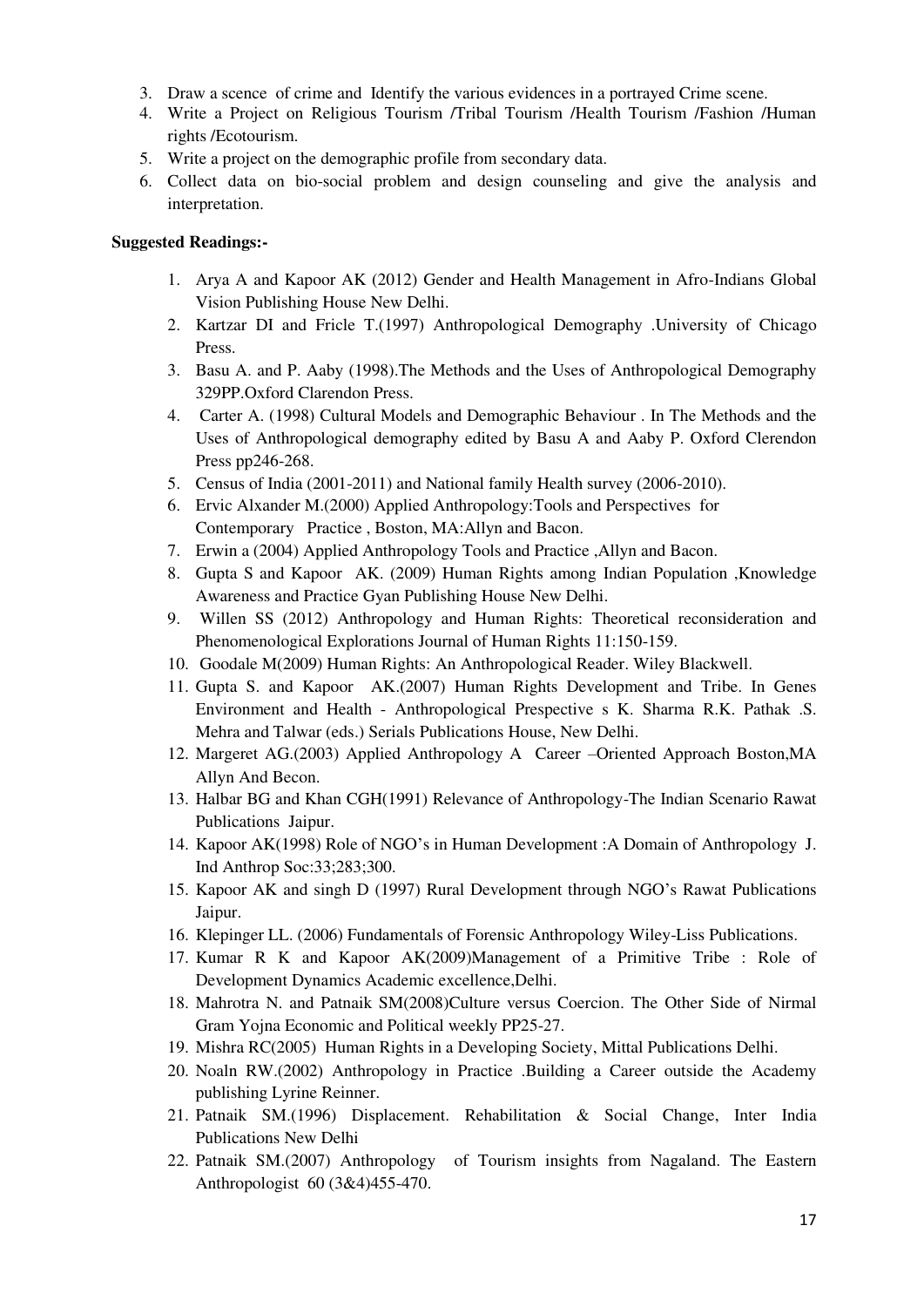- 23. Srivastav OS (1996) Demographic and Population studies ,Vikas Publishing House. India.
- 24. Vidyarthi LP. and BN. Sahay (2001) Applied Anthropology and Development in India, National Publishing House ,New Delhi.
- 25. Vidyarthi LP. (1990) Applied Anthropology in India-Principles ,Problems and case studies, Kitab Mahal U.P.
- 26. Vidyarthi V (1981) Tribal development and its administration .Concept Publishing company ,New Delhi.

# **C13: Forensic Anthropology**

#### **Theory** Credit -4

**UNIT-1:** Introduction to Forensic Anthropology :Definition ,Brief History ,Scope, Applications and Integration of Forensic Anthropology

**UNIT-II :** Basic Human Skeletal Biology ,Identification of Human and Non-Human Skeletal Remains,Ancestry, age ,sex, and statue estimation from b ones .Discovery and Techniques for recovering skeletal Human Remains.

 **UNIT-III:** Personal Identification Complete and Partial Identification . Methods of Identification in Living Persons Sometometry , Somatoscopy ,Occupational ,Marks scars Bite, Marks, Tattoo, Marks, Fingerprints, Footprints Lip Prints ,Nails, Handwriting deformities and Others.

**UNIT-IV;** Serology Identification and Individualization of bloodstain ,Urine ,semen and Saliva Patterns of Bloodstains ,Individualizations: Forensic Odontology –Tooth structure and Growth Bite Marks facial Reconstruction DNA Profiling.

#### Practical Credit -2

- 1 Study of Human Lung Bones ,estimation of Age, sex and stature from bones.
- 2 Somatometric and Somatoscopic Observation on living Persons.
- 3 Identification of Bloodstain ,Urine,Semen and saliva.
- 4 Examination of fingerprints and Handwriting.

- 1. Bass W.M.(1971) *Human Osteology* :A laboratory and field Manual of the Human skeleton. Columbia special Publications Missouri Archaeological Society.
- 2. Blacks S. and Ferguson E.(2011) *Forensic Anthropology 2000 to 2010* CRC Press London.
- 3. Byers S.N.(2008) *Forensic Anthropology Boston* : Pearson Education LTD.
- 4. Gunn A (2009)*Essential Forensic Biology* (2<sup>nd</sup> ed) chichester , Wiley Blackwell.
- 5. Modi R.B.J.P.(2013) *A textbook of Medical Jurisprudence and toxicology* ;Elsevier.
- 6. Reddy V.R. (1985) *Dental Anthropology*. Inter -India Publication ,New Delhi
- 7. Spencer C (2004) *Genetic Testimony A.Guide to Forensic DNA Profiling* , Pearson New Delhi.
- *8.* Vats Y. Dhall J.K. and Kapoor A.K.(2011) Gender Variation in Morphological Patterns of Lip Prints among some North Indian Population J. *Forensic Odontology 4:11-15.*
- 9. Wilkinson C (2004) Forensic facial Reconstruction, Cambridge University Press.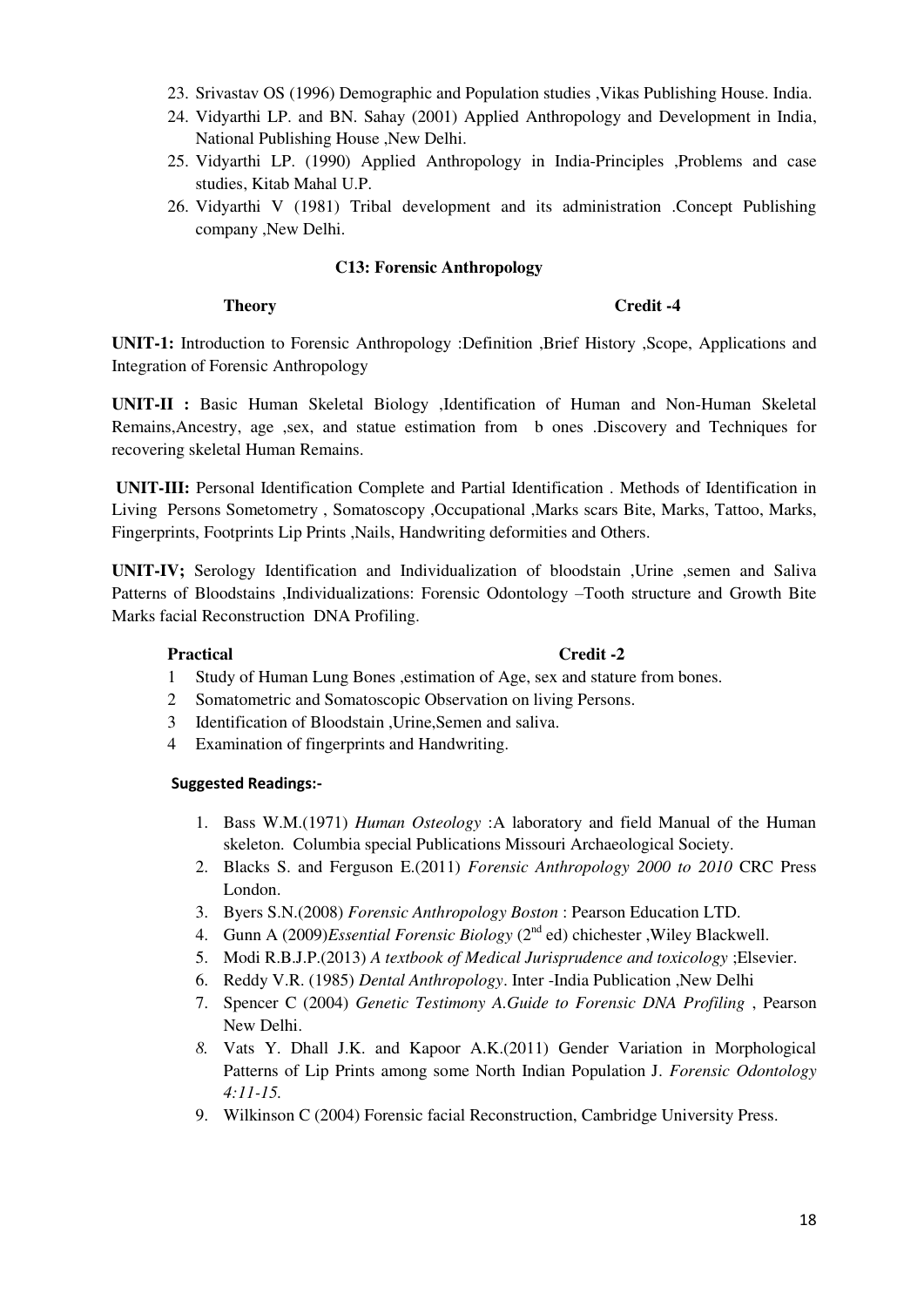### **C14: Anthropology of India**

#### **Theory** Credit -4

**UNIT-I** : Origin history and development of Anthropology in India approaches to study .Indian society and culture –traditional and contemporary Racial and linguistic elements in Indian Population Understanding the diversity of Indian social structure –concept of Varna ,Jati, Caste. Ashram or purusharatha , gender ,hierarchies –their economic and cultural impact,origin and evolution of Social structures and their underlying philosophies ,.Contribution of Contemporary biological social and Archaeologicalanthropologists in India.

**UNIT-II :** Aspects of Indian village –social ,organization, agriculture and impact of market economy on villages ;Tribal situation in India –biogenetic ,linguistic and socio-economic characteristics .Problems of tribal peoples ,land-alienation, indebtedness ,lack of education facilities ,shiftingcultivation migration, forests and tribal unemployment ,health and nutrition tribal movement and quest for identity.

**UNIT-III:** Development projects –tribal displacement s and rehabilitation problem :Impact of culture contact ,,urbanization and industrialization on the tribal and rural Population .Basic concept –Great tradition and little tradition ,sacred complex ,Universalization ,and parochialization, Sankritization and Westernization,Dominant caste,Tribes-caste; continuum,Nature–man–spirit complex, pseudotribalism.

**UNIT-IV;** Problems of expoitation and deprivation of scheduled caste/ tribe and other Backward class. Constitutional Provisions for the scheduled caste and scheduled tribes. Evaluation and Development of Indian Population .Human Rights Protection and enforcement of Human rights . Human rights of special category and marginal groups .Emerging trends of human rights with respect of terrorism globalization and environment.

#### Practical Credit -2

- 1. Identify various traits/variables which can be used in racial classification and comment on its relevance.
- 2. Review a book/edited volume on Indian social structure such as caste , religion ,tribe or rural population and give its salient features.
- 3. Explore the biological diversity of any population group considering a minimum of five genetic traits.
- 4. Highlight the contributions of any two contemporary Indian anthropologists.

- 1 Nicholas D (2001) Castes of Mind ,Colonialisn and th Making of Modern India Princeton University Press.
- 2 Bernard CS(2000) India :The Social Anthropology of Civilization Delhi, Oxford University Press.
- 3 Bhasin MK Watter H. and Danker –Hopfe H (1994) People of India –An Investigation of Biological variability in Ecological .Ethno-economic and Linguistic Groups ,Kamla Raj Enterprise Press,Delhi.
- 4 Lopaz DS (1995) Religions of India in Practice ,Princeton University Press.
- 5 Gupta D Social Straitification Delhi ,Oxford University Press.
- 6 Karve I (1961) Hindu society : AN Interpretation Poona,Deccan College.
- 7 Guha BS.(1931) The racial attributes of People of India .In Census of India 1931 vol.I.Part III (BPO.Simla)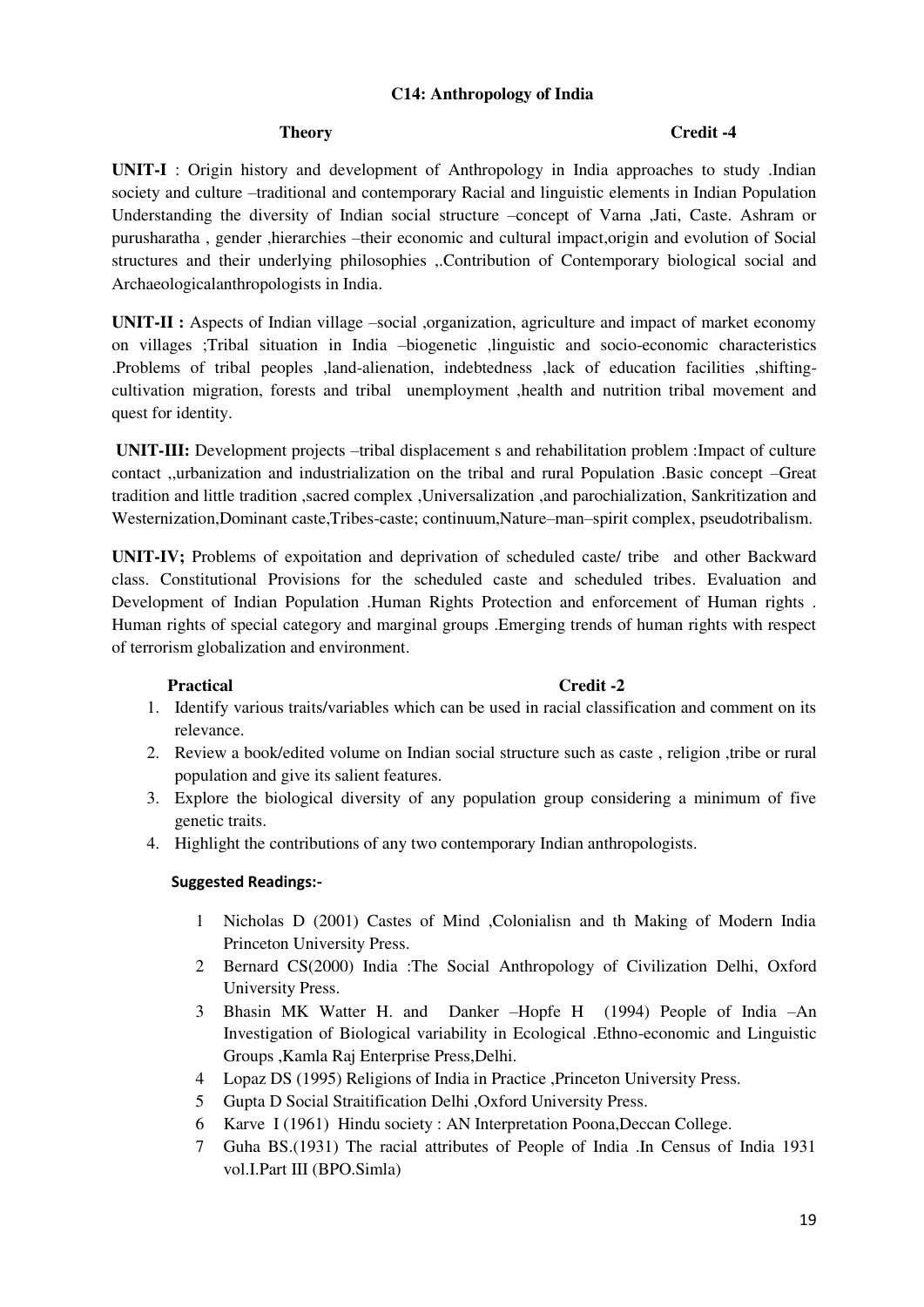- 8 Trautmann TR(2011) India.Brief History of Civilization Oxford University Press Delhi.
- 9 Vidyarthi LP and Rai BK(1976) The tribal culture of India Concept publishing , Delhi.
- 10 Haddon AC(1929) races of man Cambridge University London.
- 11 Kapoor A,K,(1992) Genetic Deversity among Himalayan Human Population s M/S Vinod Publisher Jammu.
- 12 Manjundar DN (1901)Races and Culture of India Asia Publishing House ,Bombay.
- 13 Dube SC(1992) Indian Society ,National Book Trust India, New Delhi.
- 14 Dmont L (1980) Homo Hierachicus University of Chicago Press.
- 15 Guha BS.(1931) The racial attributes of People of India .In Census of India 1931 vol.I.Part III (BPO.Simla).
- 16 Malhotra K,C.(1978) Morphological Composition of People of India ,J.Human Evolution.

# **ELECTIVE COURSES (DSE)**

# **Credits: Any four papers =Theory+ Practical =(4+2)\*4=24 (Including one Project Report)**

# **DSE1.Physiological Anthropology**

# **Theory**

**UNIT-1** Fundamentals of work physiology ,homeostasis metabolism and energy and system ,exercise respiratory system and haemodynamics (blood pressure ,pulse rate, and oxygen –transporting system ,blood flow., Hb, heamatocrit etc.)

**UNIT-II :** Acute physiological adjustments during transition from resting homeostasis to sub-maximal and maximal exercise chronic physiological adaptations to exercise training age, sex, and population variation in the physiological characteristics.

**UNIT-III:** Cardio-vascular and respiratory endurance ,physical working capacity and physical fitness –evaluation of response and assessment ;Relationship of body measurement with cardio-vasular and respiratory function s aerobic and anaerobic exercise training ,health related fitness in gender and ethnic group .,Principles of effective physical conditioning techniques.

**UNIT-IV;** Impact of smoking ,alcohol, drug, pollution and occupation on cardio-respiratory functions physical performance and environmental stress chromic diseases,malnutrition lifestyle disease factors affecting physical performance and capacity relation between physique .body composition , nutrition and performance, ageing and health related aspects of exercise.

# Practical(Any Two) Credit -2

- 1. Cardiovascular function (Blood pressure ,heart, rate, pulse rate)
- 2. Respiratory function (Tidal volume,vital capacity ,forced vital capacity, minute ventilation etc)
- 3. Haemoglobin estimation.
- 4. Step-test Treadmill test.

# **Suggested Readings:-**

1. MaArdle WD. Katch FI and Katch VI.,(2010),Exercise Physiology, Nutrition, Energy and Human Performance Lippincott William &Wilkins.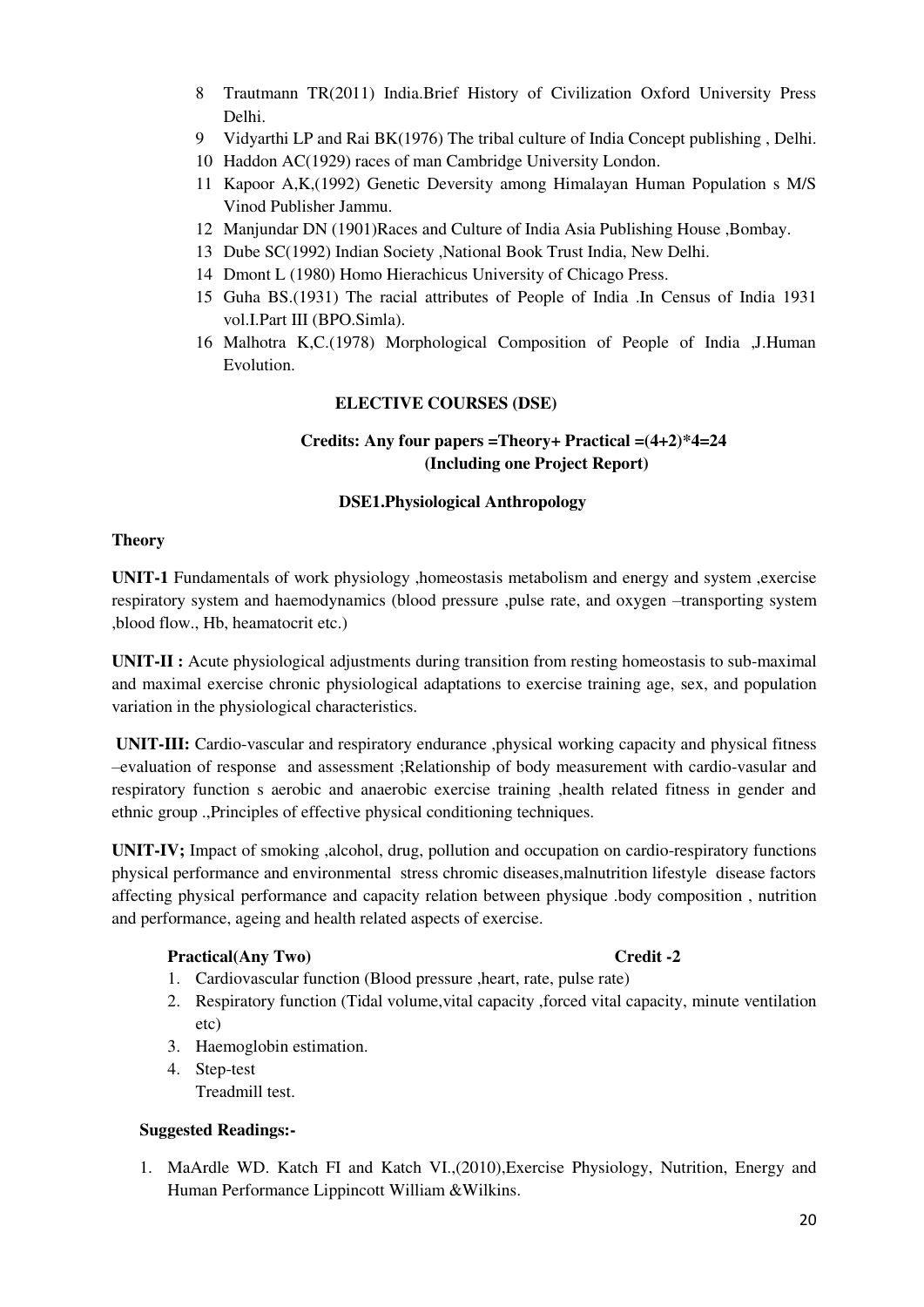- 2. Powers SK and Howley ET (2007) Exercise Physiology :Theory and Application to Fitness and Performance .McGraw–Hill.
- 3. Sherwood L.(2008) Human physiology :from cells to Systems BrooksCole.
- 4. Case RM.(1985) ,Variation in Human Physiology Manchester University Press.
- 5. Vander AJ Sherman JH ad Dorothys L. (1978) Human physiology : The Mechanisms of Body functions McGraw –Hill.
- 6. Nageswari KS and Sharma S.(2006),Practical Workbook of Human Physiology. Jaypee Brothers Medical Publisher.
- 7. WIldmaler EP Raff H.Strang KT.(2014) Vander's Human Physiology . The mechanisms of Body McGraw –Hill Education.
- 8. Hale T(2003) Exercises physiology England ;John Wiley & Sons Inc.

# **DSE 2. Sports and Nutrition Anthropology**

# **Theory**

UNIT-1 Anthropology of sports -Physical fitness , component of physical fitness.

UNIT-II : Physical Conditioning training –techniques and physiological effects environmental effects on physical performance effect of heat stress ,cold stress and high altitude on physiological response and performance.

UNIT-III: Body composition and Athletes ,sports selection and monitoring.

**UNIT-IV;** Human biological variability ,health and nutrition doping and performance; cultural construction and physiologic implications of food across time space and society ,an integrated biobehavioural perspective towards food preference.

# Practical(Any Two) Credit -2

- 1. Assessment of daily nutrient intake (Weighting method)
- 2. Evaluate association of nutritional status and physical performance.
- 3. Demonstrate cultural Perspective for preference of specific food of a population.

# **Suggested Readings:-**

- 1. Stinson S.(1992) Nutritional Adaptation Annual Review of Anthropology 21;143-170
- 2. Brughart R .(1990) The cultural context of Diet ,Disease and the Body .In Diet and Diseas in Traditional and Developing Societies ,GA Harrison and JC Eater low ,eds. P 307-325 Cambridge University Press, Cambridge.
- 3. Rozin P. (1987) Psychobiological Perspectives o Food Preference .In Food and Evolution ;Toward a Theory of Food Habits. M Harris and EB Ross(eds0Temple University Press Philadelphia pp.181-205.
- 4. Quandit SA (1987) Methods for determining Dietry .Intake. In Nutritional Anthropology ed Pp 67-84 Liss NY.
- 5. Ulijasek SJ and Strickland SS (1993) . In Nutritional Anthropology ;Prospects and Perspectives Pp1-5 Smith Gordon London.

# **DSE 3. Human Genetics**

# **Theory**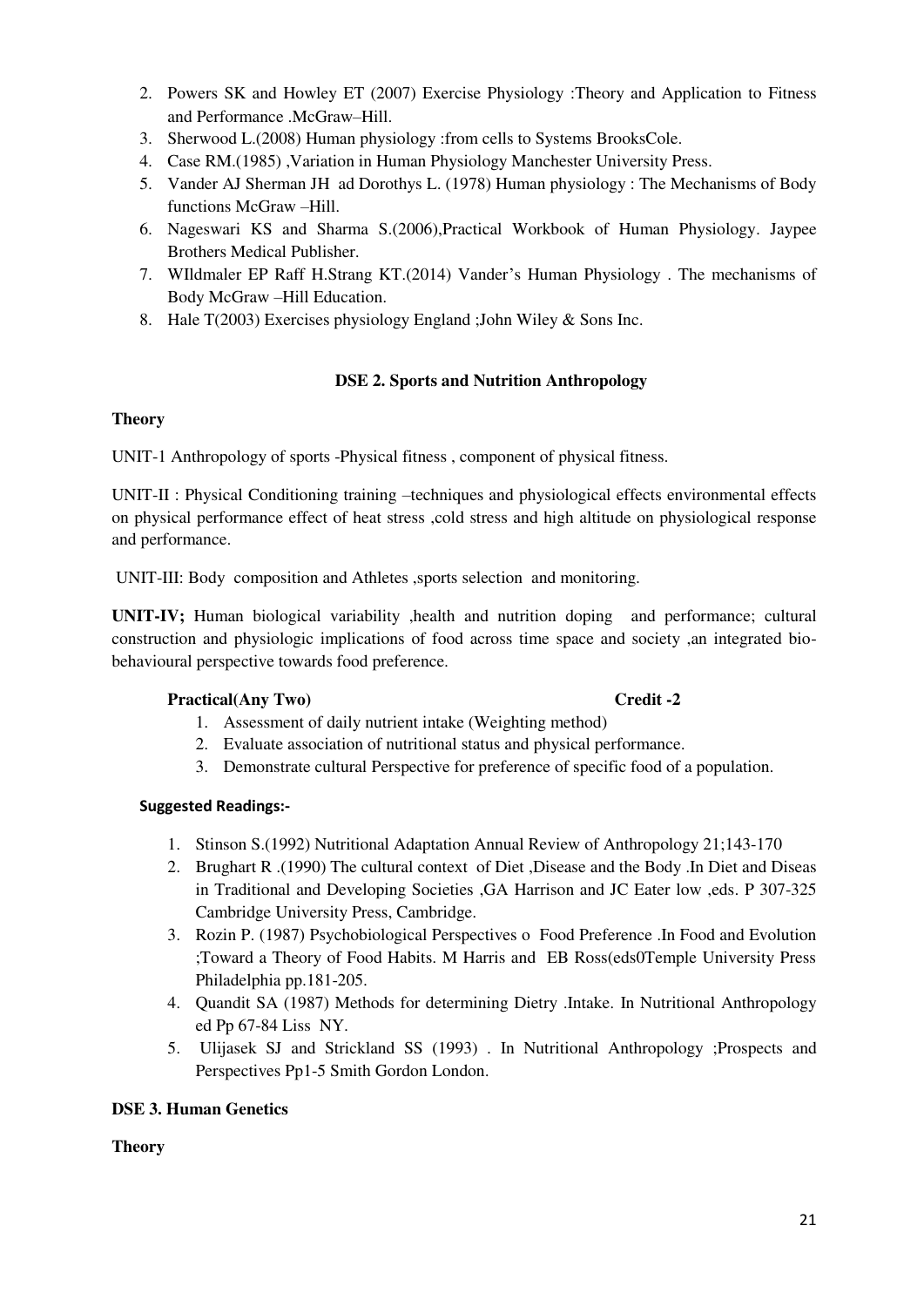UNIT-1 Sturcture function and inheritance of the human genome ,gene DNA structure and replication DNA repair and recombination gene expression ,coding and non-coding region..

UNIT-II : Expression of genetic information from Transcription to Translation- the relationship between genes and protein transcriptions and RNA processing encoding genetic information decoding the codons the role of transfer RNAs.

 UNIT-III: Methods of genetic study inhuman Pedigree analysis and expressivity ; Chromosomal Basis of Genetic Disorders (Karyotypes and identification of chromosome variation .Nucleic Acid Hybridization Assays ,cytogenetic mapping). Genetic mapping (Microsatelite and other DNA polymorphisms).LOD core sequencing strategies (PCR based Sangar sequencing to Exome sequencing ) concept of non -mendelian inheritance and complex diseases.

**UNIT-IV;** Genomic Diversity & Human Evolution ,Genomic Variation Genomic Polymorphisms (SNPs, VNTR CNVs etc) haplotypes and haplogroups ;genotype –phenotype correlations, epigenetic ,Peopling of the Indian .Subcontinent :Evidence from mt DNA and Y-chro mosome .evolutionary genetics Molecular evolution DNA sequence variation and human origins.

### Practical(Any Two) Credit -2

- 1 Blood Collection transportation and storage in field.
- 2 DNA extraction from whole blood.
- 3 DNA Quantification .Aliquotting and sample preparation.
- 4 PCR and electrophoresis.
- 5 Gel documentation.

- 1 Strachan T and Read AP (2004) Human Molecular genetics ,Garland Science.
- 2 Brown TA(2007) Genomes Garland Science.
- 3 Griffiths AJF (2002) Modern Genetics Analysus :Integrating Genes and genomes WH Freeman Press.
- 4 Griffiths AJF Wessler SR Carroll SB Doebley J (2011) An Introduction to Genetic Analysis Macmillan Higher Education.
- 5 Cavalli-sforza LL ,Monozzi P Piazza A(1994) History and Geography of Human Genes Princeton University.
- 6 Cumming Michael R(2009) Human Genetics Cengage Learning India Pvt. Ltd Delhi.
- 7 Cumming Michael R(20011) Human Heredity Principles and Issues .Brooks .Cole Cengage Learning .
- 8 Gilblett ER (1969) Genetic Markers in Human Blood Blackwell Scietific Oxford.
- 9 Jobli ng M Harls M and Tyler-Smith C (2004) Human Evolutionary Genetics ,Origins Peoples & Disease <New York Garland Science/
- 10 Lewis R.(2009) Human Genetics : Concepts and Application .TheMcgraw-Hill Campanies, Inc.
- 11 Patch C.(2005) Applied Genetics in Health care Taylor & Francis group.
- 12 Snustad D.P. and Simmons M.J. (2006) Principles of Genetics ,Fourth Edition ,John Wiley & Son USA,
- 13 14. Verma P.S. and V.K. Aggarwal (19740 ,Cell Biology ,Genetic , Molecular Biology , Evolution and Ecology.S.Chand and Company Pvt.Ltd,New Delhi.
- 14 Vogel F and Motulsky A.G.(1996) Human Genetics Springer,  $3<sup>rd</sup>$  revised edition.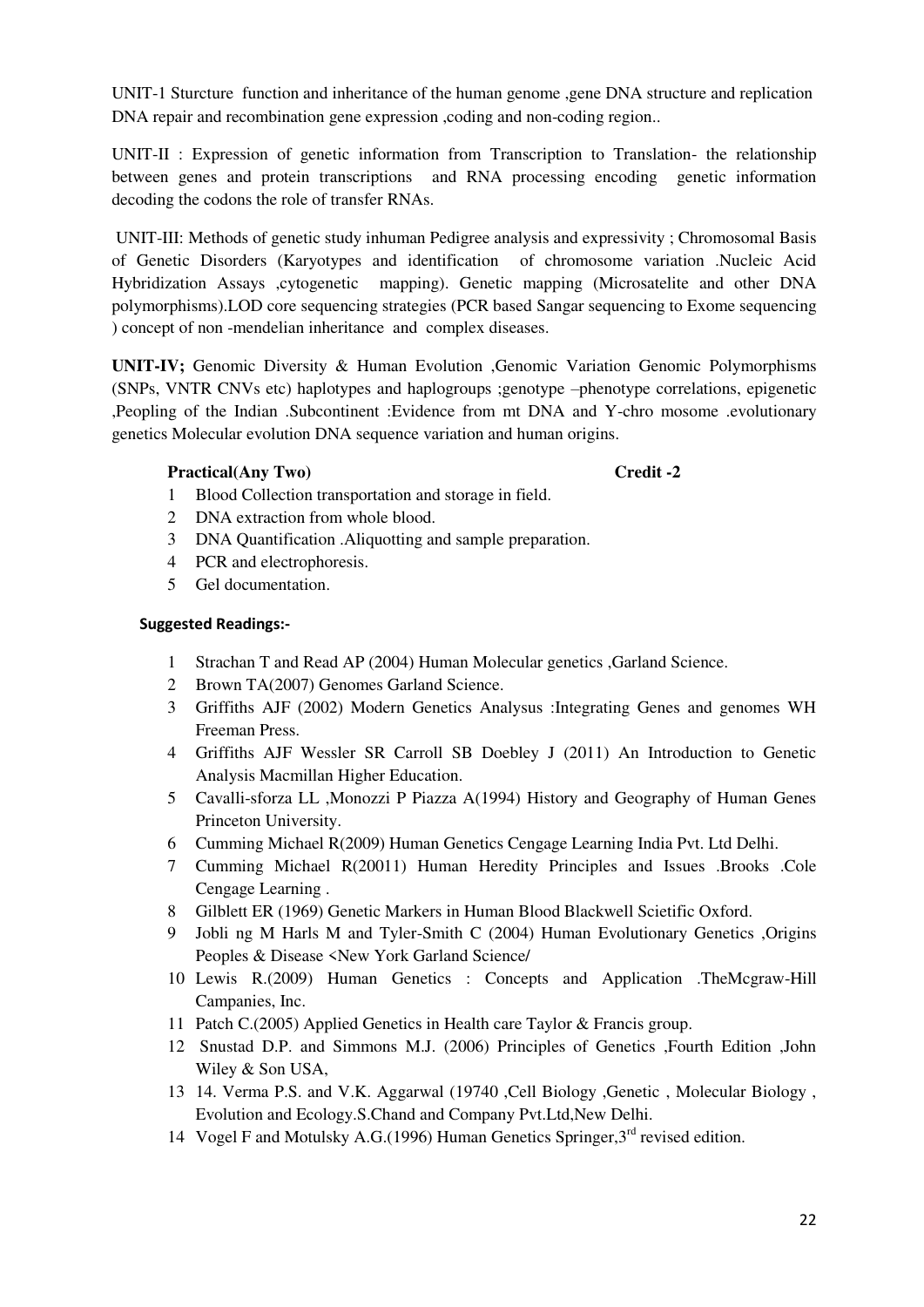# **DSE 4. Neuro Anthropology**

# **Theory**

**UNIT-I:** Enculturation and Behaviour, Neuroanthropology., Holism ,The Basics of Neuroanthropology. The Nature of Variation .Overview of Brain ,Neural Systems & Their interconnections . Niche construction .Theory Evolution and Brain ,Social Cognitive Development Culture and Socialization.

**UNIT-II** : Balancing Between cultures :Human capacities ,Skills and Variation :Male embodiment in subsistence societies Overcoming Mind .Body Dualism..

**UNIT-III:** War and Dislocation Neuroanthropological model of Trauma .Autisms theory of mind and religious development culture consonance Consciousness and depression Neuroconstructivism and Embodied Learning ,Human Development .A Biocultural Process Enculturation and Memory .The Neuroanthropology of stress. The Neuroanthropology of PTSD (Post traumatic stress disorder) Psychiatry in Neuroanthropological. Perspective Addiction and Neuroanthropology.

**UNIT-IV;** Neurological and Anthropological Methods Neuoanthropology Applied ,Critical Neuroscience The Social and Personal Uses Neuroscience.

# **Practical(Any Two)** Credit -2

- 1. Case Studies on Humna behavior Capacities ,Skills and Variation (0r,a case study report on understanding addiction using. Neuroanthropology)
- 2. Prepare a report on socio–cultural and b iological perspective of human behaviour and Inter Individual variation.
- 3. Somatometric measurements of human skull and relation with neural activity.
- 4. Class blog participation :Once every week ,each student will be responsible for finding one source in the Popular .lay press that's related to the topic for that week (e.g.,from newspapers, news magazines, Science magazine), and introducing a brief online discussion about what it says and why it's relevant.
- 5. A report on Disorder and its case study on any disorder and a report in Neuro- anthropological perspective.

- 1. Downey (2008) Balancing Between Cultures ,in The Encultured Brain,J.,of Neuroanthropology.
- 2. Downey (2010) Practice without theory: A Neuroanthropological Perspective on Enbodied Learning JRAI.
- 3. Miller & Kinsbourne (2011) Culture and Neuroscience in Development Psychology contributions and Challenges Child Development Perspective .http;// online libraty.wiley.com/dot/10/1111/k.1750-8606.2011.00199.x/abstract.
- 4. Worthman (2010) The Ecology of Human development Evolving Models for cultural Psychology (*required for 500 level optional for 400 level.*  http;//jcc.sagepub.co,m.content/41/4/546.abstract.
- 5. Davidsson & McEwen (2012) Social Influence in Neuroplasticity :Stress and Inter ventions to promote well Being J of Nature Neuroscience. http://www.nature. com/neuro.journak.v15/n5.full/nn.3993.html.
- 6. Bonanno et al.(2011) Weighting the Costs of Disaster consequences Risks and Resilience in individuals Families and Communities .Association for psychological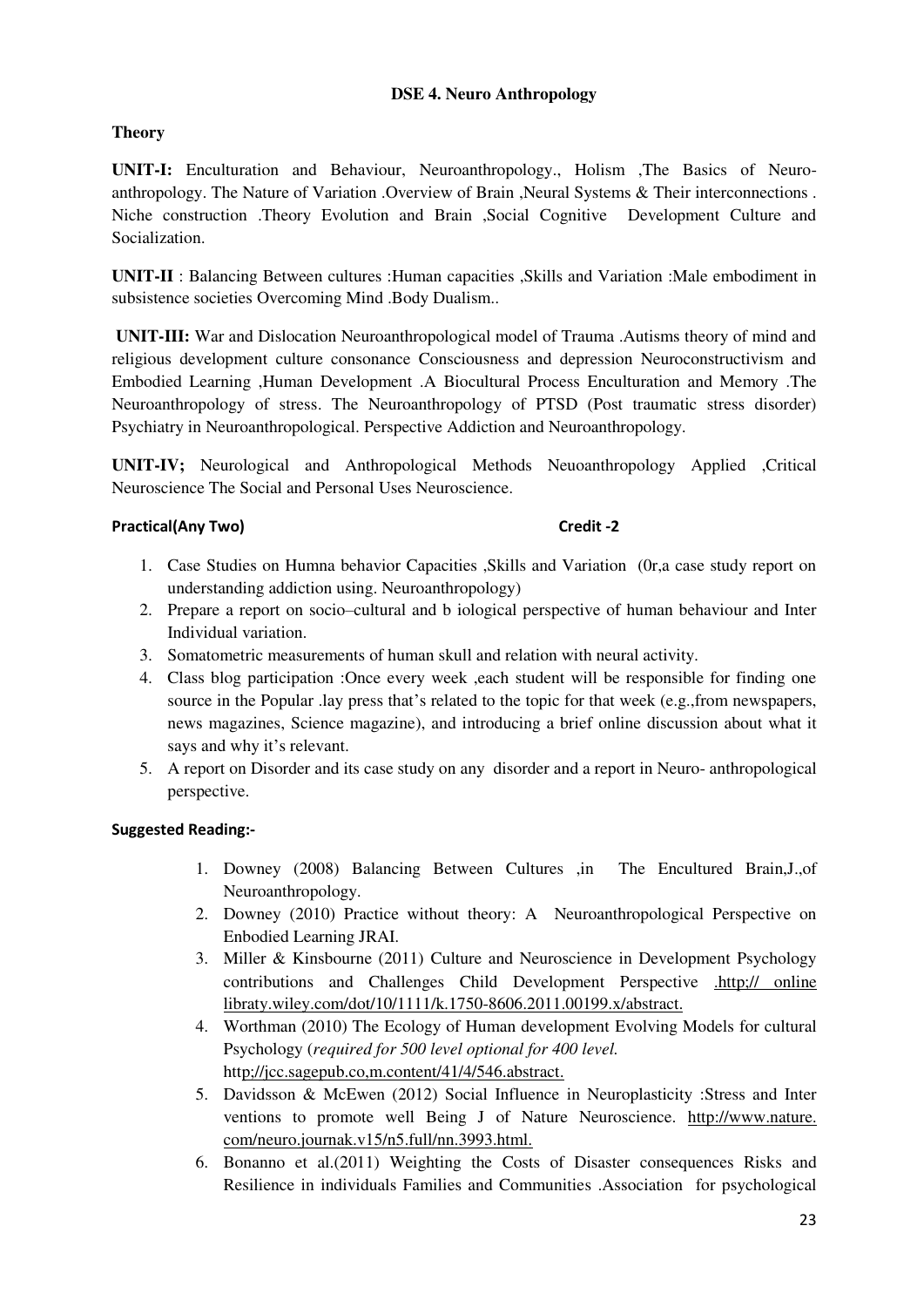science Luhrmann(2012) Beyond the Brain .http:// [www.wilsonquarterly.com](http://www.wilsonquarterly.com/) article ,cfm/AID-2196.

- 7. Kirmayer & Gold (2012) Re-Socializing Psychiatry :Critical Neuroscience and the limits of Reductionism in Critical Neuroscience .Blackwell Reference online.
- 8. Lende and Downey (2012) The Encultured Brain A Introduction to Neuroanthropology Cambridge, Massachusetts Institute of Technology Press.
- 9. Goldine & Marrick (2012 )Neuroscience Neurobabble. <http://www.stars.org/stories> /2012/Neuroscience Or Neurobabble \_jul16.12html.
- 10. Margulies (2011) The Salmon of Doubt in Critical Neuroscience.
- 11. Lende (2012) Neuroanthropology Applied research and Developing Intervations .http://blogs.plos.org/ neuroanthropology/2012/05/10 neuroanthropology-applied research-and –developing –interventions/
- 12. Buchowski et.al.(2011) Aerobic Exercise Training Reduces Cannabis Craving and Use in Non-Treatment Seeking Cannabis-dependent Adults <http://www.plosome.org/article.info%3Adi%2F10.1371%2Fjournal.pone.0017465> http://www.mc vanderbilt.edu/news .releases.php/release=2014.
- 13. Xue et al/(2012) A Memory Retrival-Extenction Procedure to prevent Drugs Cravingnda Relaps .http://www.sciemcemag.org/content.335/6078/241/ful/

# **DSE 5. Forensic Dermatoglyphics**

# **Theory**

**UNIT-I** : Introduction to Dermatoglyphics: History and Development,scope and Application.

**UNIT-II :** Formation of Fingerprint ridges,pattern types and patterns area, Classification on Fingerprints-Henry Classification ,Vucetich System.Single –Digit Classification.

**UNIT-III:** Types of fingerprints Plastic,Visible and Latent prints Conventional and Modern methods for Development of latent fingerprints –Silver Nitrate, Ninhudrin,Iodine,Fuming ,Powder Methods Metal Deposition Methods.Small Particle reagent and Laser Techniques.

**UNIT-IV;** Basis of Fingerprints Comparison ,Class characteristics ,and Individual ,Characteristics Determination of Identity . Other Dermatpglyphic Patterns ,PalmPrint.Sole Prints and Toe Prints ,Recent advances : Fingerprint and Palmprint Recognitiona Automated Fingerprint Identification System.

#### Practical(Any Two) Credit -2

- 1. Recording and Study of finger and Palm Prints.
- 2. Determination of Palmar main line formula .Ridge count and Indices.
- 3. Comparison of Fingerprints and palmprints on the basis of class and individual ridge characteristics.
- 4. Development of latent fingerprints using different chemical and powder Methods.

- 1. Cowger J.F (1992) Friction ridge skin comparison and Identification of fingerprints (Vol .8) CRC Press,
- 2. Cammins H.& Midlo C (1961) Finger Prints palm and soles. An introduction to dermatoglyphics (vol.319) New York.Do ver Publication.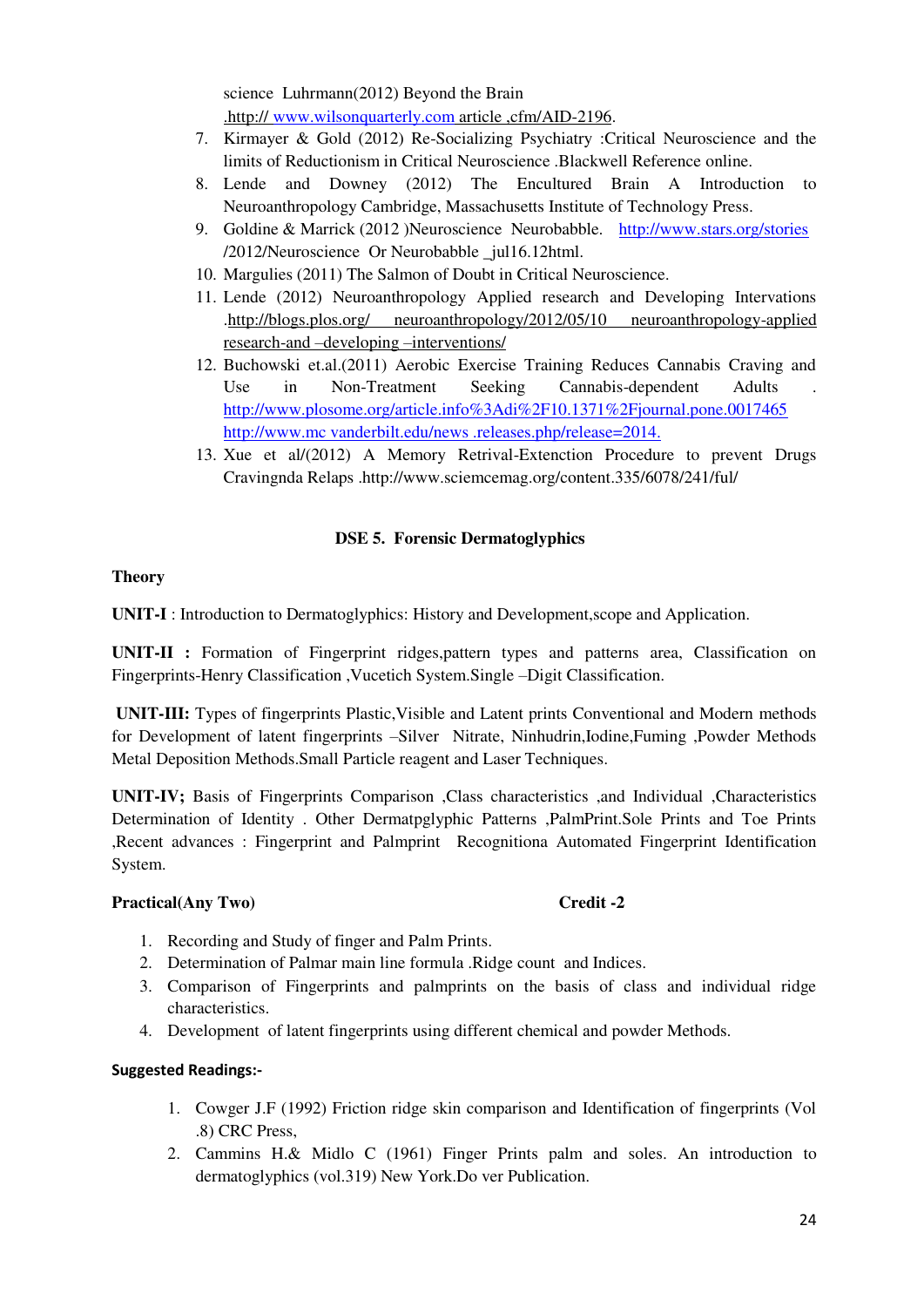- 3. Jain A.K. Flynn.P.,& Ross.A.A. (2007) Handbook of biometrics .Springer Science & Business Media.
- 4. Lee H.C. Remotowski r.. & Gaensslen R.E.(Eds) (2001) Advances in fingerprint technology CRC Press.
- 5. Berry J. & Stoney D.A (2001) The History and development of fingerprinting Advances in fingerprints technology 2.13-52.
- 6. Mehta M,K. (1980) Identification of thump impression and cross examination of Fingerprints N.M. Tripathi Publication Bombay.

# **DSE 6. Paleoanthropology**

# **Theory**

**UNIT-I:** Dating methods ,geological time scale, taphonomy and interpretation of the paleontological and archaeological records taxonomic and chromological problems of fossils records.

Evolutionary biology ,Origins and evolution of stone age technology (Human Origins ,Development distribution and fossilized evidence of Australopithecines ,Paramthropus (Zinjanthropus)Homo habilis, Homo erectus, Archaic H sapiens,prehistoric,hunter–gatherers,modern pastoral communities , emergence of prehistoric people in Africa.

**UNIT-II :** Primate and Non-Primate ,Models for Early Hominid Behavour ,Hominizarion process – Evolution of hominid-human Bipedalism. Primate speciation and extinctions ageologi cal perspective adptive primates radiation, differential rate of somatic evolution.

**UNIT-III:** Palaeodemography–reconstruction of population patterns from skeletal analysis, determination of demographic variables in prehistoric populations and post-noelithic population growth theory and techniques in paleodemography,Methodological issues for reconstructing demographic structure,demographic models of mortality and their interpretation..

**UNIT-IV;** Palaeodemography-bioarchaeological approach of disease effects of agriculture ,urbanization ad slavery on health and disease ,colonization and diseases with special emphasis on the New World ;dispersion of modern humans –molecular and morphological patterns of relationship.

# Practical **Credit -2**

- 1. Comparative primate osteology.
- 2. Description and Identification of the disarticulated skeleton of non-human primates.
- 3. Identification and description of fossil casts.
- 5. Excursion to a site for seven days for collection of fossil material and its report.

- 1. Napier JR and Napier PH (1985) The Natural History of the Primates Cambridge MA: The MIT Press.
- 2. Boyd R and Silk JB (2009) How Humans Evolved London:WW Norton.
- 3. Tattersall(2009) The fossil Trail:How We know What We Think We know about Human evolution New York Oxford University Press.
- 4. Waldron T(2008) Palaeopathology Cambridge University Press.
- 5. Cela –conde cj and Frisancho J (2007) Human Evolution :Trails from the past Ayala Oxford University Press.
- 6. Barnes E .Diseases and Human Evolution (2005) University of New Mexico Press.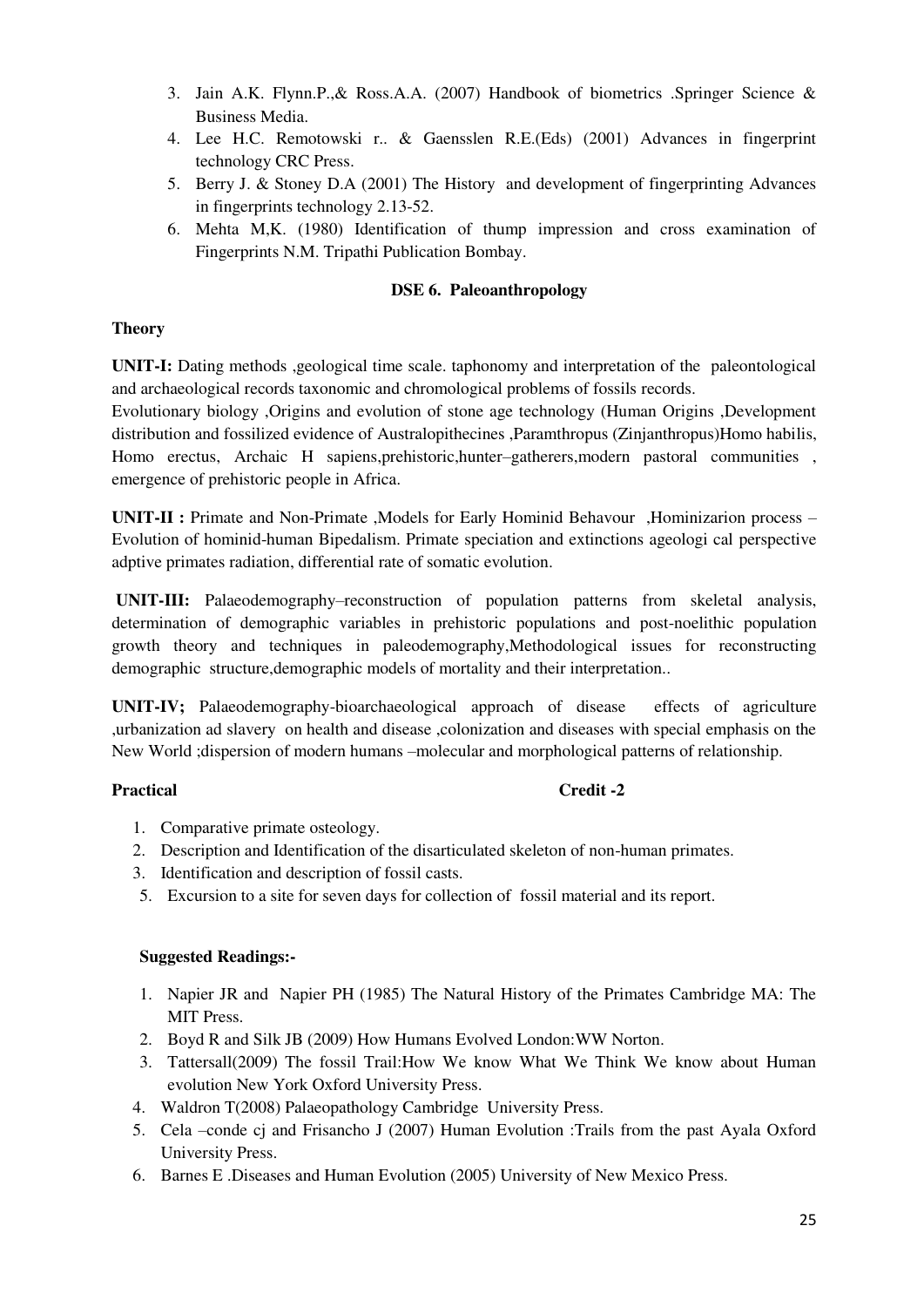- 7. Pinhasi R and Mays S (2008) Advances in Human Palaeopathology .Chichester .John Wiley & Sons .Inc (PM)
- 8. Hoppa RD and Vaupel JW (2002) Paleodemography : Age distribution from Skeletal Samples Cambridge University Press.
- 9. Lansen CS,Matter RM and Gebo DL (1998) Human Origin .The Fossil Record Waveland Press.
- 10. Cameron DW and Colin P Groves CP (2004) Bone Stones and Molecules :Out of Africa and Human Origins Elsevier Inc.
- 11. Stringer C (2011) The Origin of Our Species London ;Allien Lane.
- 12. Conroy GC(200%) Reconstructing Human Origins WW Norton and Company.

# **DSE 9. Human Population Genetics**

# **Theory**

**UNIT-I:** Hardly –Weinberg Principle Genotypic and allelic frequencies .assumptions of Hardly – Weinberg equilibrium its. applications and exceptions Mechanism for dynamics in Gene Frequency mutation selection (pattern and mechanism) Genetic drift (bottle neck and founder effect) Gene Flow migration inbreeding (inbreeding so-efficient and its generic consequences)

**UNIT-II :** Ecological Genetics and Polymorphism phenotypic & genotypic Polymorphisms transient Polymorphism, balanced Polymorphism (models explaining the maintance of generic Polymorphism)Relationship between sickle cell and malaria ,X-linked Polymorphism selection due to infections diseases and its association with blood groups and other

 **UNIT-III:** Population structure and admixture in human populations random & non-random Mating (positive and nagetive assortative mating) heritability ,linkage disequilibrium ,genetic marker utility of genetic markers in population and diseases association studies

**UNIT-IV;** Human evolutionary genetics from Mendel to molecules. A brief history of evolutionary genetics Epistasis and the conversion of genetic variances .Human –Ape comparisons.

# **Practical (Any Two)** Credit -2

- 1. Blood groups typing A1,A2,B,O, MN and Rh (D) blood groups.
- 2. Colour Blindness
- 3. Glucose -6-phoshate dehydrogenase deficiency(G6PD)
- 4. PTC testing ability.
- 5. Biochemi cal markers –DNA isolation and Polymerase chain reaction (PCR)

- 1. Brooker R.J.(2012) *Genetics analysis & Principles* .The McGraw –Hill(Companies Inc.4th ed.
- 2. Cavalli-Sforza L.L. and Bodmer .W.F.(1971).*The Genetics of Human Population* San Francisco Freeman.
- 3. Cooper DN and Kehrer –Sawatzki H(2008) *Handbook of Human Molecular Evolution* John Wiley & Sons.Volume-2
- 4. Grawlord MH(2007) *Anthropological Genetics Theory. Methods and Application* ,Cambridge University Press.
- 5. Cummings M.R(2011) Human Heredity .Principles and Issues ,Ninth Edition Brooks /Cole Cengage Learning.
- 6. Joblin M.A Hurls M and Tyler Smith C.(2004) *Human Evolution Genetics Origins Peoples & Diseases* GS.NY .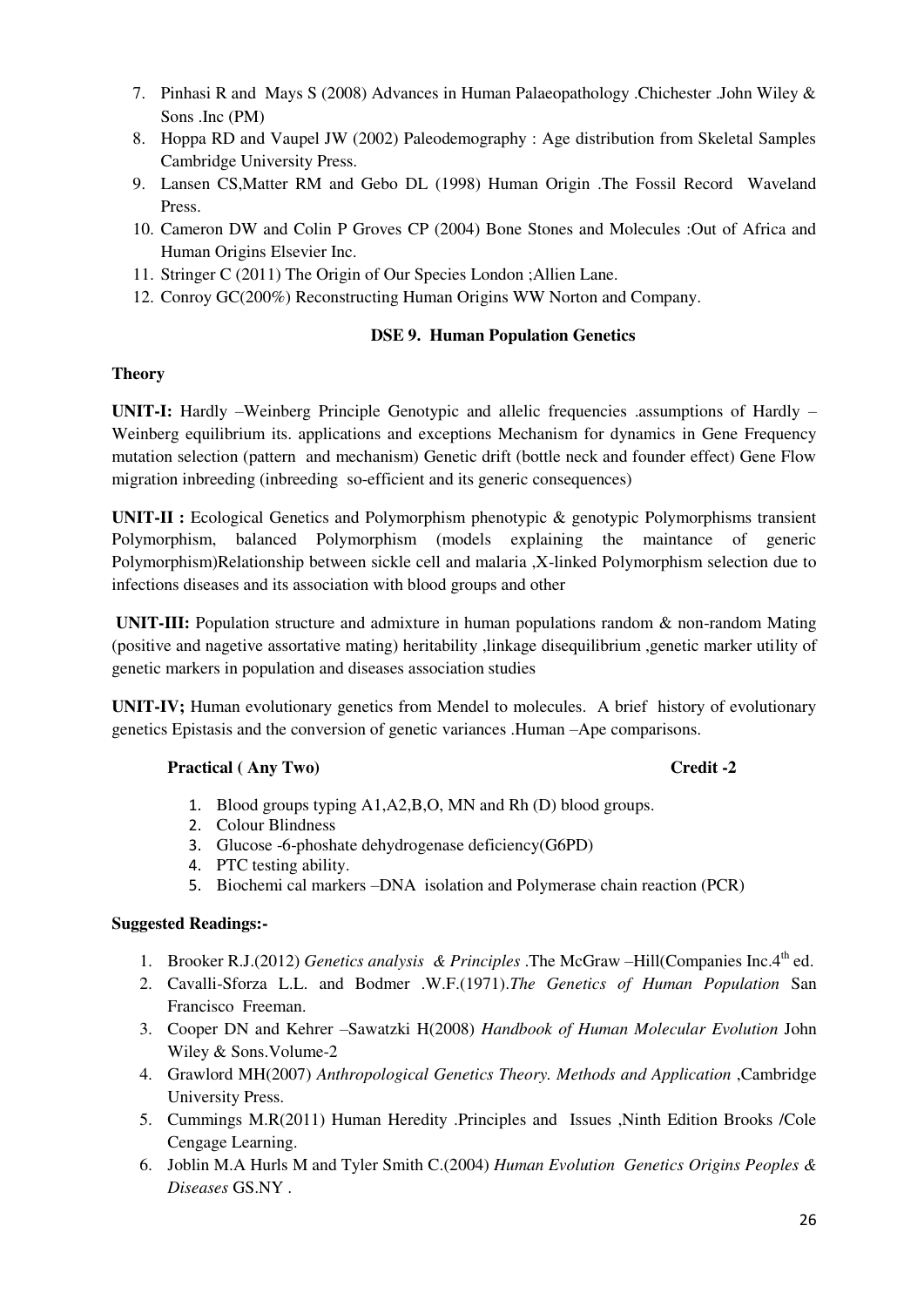- 7. Lewis R.(2009) Human Genetics Concepts and Application s  $9<sup>th</sup>$  edition .The McGraw-Hill Companies Inc.
- 8. Patch C(2005) Applied Genetics in Healthcare .Taylor & Francis Group.
- 9. Relethford ,H.(2012) Human Population Genetics Wiley-Blackwell USA
- 10. Snustad D.P. and Simmon M.J.(2006) *Principle of Genetics.Fourth edition* John Wiley & Sons USA ,Hoboken NJ.
- 11. Strachan T Read A.P. (2004) Human Molecular Genetics Sciences Taylor & Francis Group.
- 12. Vogel F and Motulsky A.G.(1996) Human Genetics Springer  $3<sup>rd</sup>$  revised edition.

# **DSE 10. Visual Anthropology**

# **Theory**

**UNIT-I:** Introduction to Visual Anthropology .Visual Culture Photographic and Digital Media.Still. Interactive and Moving Theory and Representation. Anthropology and Images Ethnophotography and ethnographic films and mass Media.

**UNIT-II** : Early Ethnographic Photography Contexts and Trends. Anthropology of Art and Aesthetics Ethnographic ,Photography, Convention and Methodologies.

 **UNIT-III:** Ethnographic Film Theoretical issues concerning ethnographic film,ethical dimension of Ethnographic film. Interdependency of technology and culture

**UNIT-IV;** Cinema Studies with emphasis on key feature ,documentary and Ethnographic films with a focal theme the examination of the language of Film.

# Practical **Credit -2**

This paper deals with analysis of visual such as photographs and films pertaining to cultural practices dealing with institutions of religion ,economy and politics.

**Theory and Representation** : Anthropology and images. Ethnophotography and Ethnographic films and mass media. Theories of representation ,modern media and political advocacy.

**Anthropology of Art and Aesthetics** : Critical reflection on the relation of images ,objects and persons objects and images from other societies valued as Art.

**Ethnographic Film and Cinema Studies:** : This Unit consists of Screening followed by seminars. The emphasis will be on key feature documentary and ethnographic films with a focal theme-the examination of the language of Films.

**Practical Implication** : Explore traditional and experimental means of using visual and audio visual is media to research represent and produce anthropological knowledge .Critical engagement with policy and the use of audio –visual and internet based media in advocacy and activism. The Students are required to do the following exercises.

- **1.** Basic Principles of producing ethnographic films ;text and its focus ,camera angle, lighting and decision making behind the camera.
- **2.** Analyze the visual data from classical ethnographies signifying how "otherness" is constituted
- **3.** A gendered analysis of visual produced during colonial and postcolonial times.
- **4.** Hypertext and multimedia as analytic end points.
- **5.** Collection reporting and analysis of Photo=ethnographic data.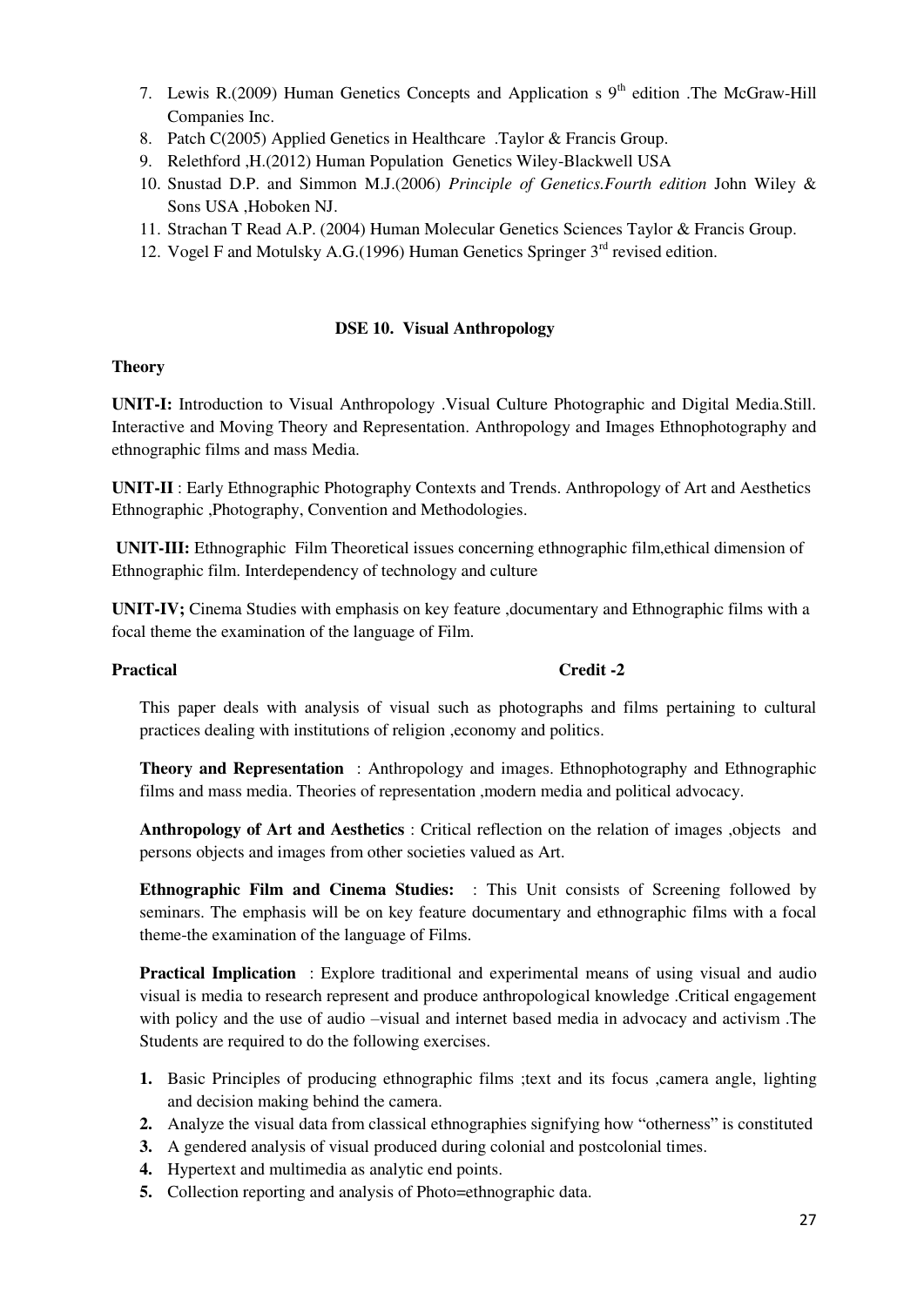**6.** Digital mirror computer assisted exercises leadings to production of ethnographic text.

# **Suggestion Readings:-**

- 1. Marcus Banks and Howard Morphy,1998 Rethinking Visual Anthropology.
- 2. David Mac Dougall Transcultural Cinema.(Princeton 1999)
- 3. Ruby jay 1996" Visual Anthropology".In Encyclopedia of Cultural Anthropology. David Levinson and Melvin Ember editors NewYork. Henry Holt and Company, Vol,4:1345-1351.
- 4. Ch..Reading Pictures Pp1-12 (from Banks Marcus 2001,Visual Methods in Social Research London Sage.)
- 5. Ember C.R et at (2011) Anthropology New Delhi : Dorling Kinderslay (Unit II.III.IV)Page282-321,430-438,464,469-471)
- 6. Banks M and Ruby J(2011)Made do Be Seen Perspectives on the History of Visual Anthropology University of Chicago Press (practical)
- 7. Sehneider A and Wright C(2010) Between Art and Anthropology Contemporary Ethnographic Practice .Berg Publishers (practical).
- 8. Hettley P(2010) The Adventure of the Real Jean Rouch and the Craft or Ethnographic Cinema Chicago University Press(practical)\
- 9. Pink S(2010) Doing Sensory Ethnography.Sage Publications(practical)
- 10. Gimshaw A and Ravetz A (2009) Observational Cinema Anthropology ,Film and the Exploration of Social Life Indiana University Press (practical)

#### **DSE 11 Fashion Anthropology".**

**UNIT-I** :Theoretical and Ethnogrphic Approaches to Understanding Fashion and Consumer Society Colonialism .Dress abnd Identity:Colonialism Consumotion and Civilizing Fashion Anticolonial.Dress Clothing Debates in Burma and Africa.

**UNIT-II;** Race and Fashion .The 1980s "Japanese Invasion' 1990s"Asian Chic" Alternative Approaches to Consumerism.

**UNIT-III:** Gender :Fashiob and Consumption in defferent Human societies Application of fashion in traditional and ,modern societies ,role of religion in fashion.

**UNIT-IV:** Globalization and Dress leather cosmetic, relationship, relationship of tribal clans with references to embroidery colour and design in ethnic group of India.

- 1. Identification of Pattern making Garment construction and color dynamics.
- 2. Sewing and Clothing manufacture practical.
- 3. Surface ornamentations .Textile crafts and Accessories Design in different ethnic group.

# **Theory** Credit-4

# **Practical** Credit-2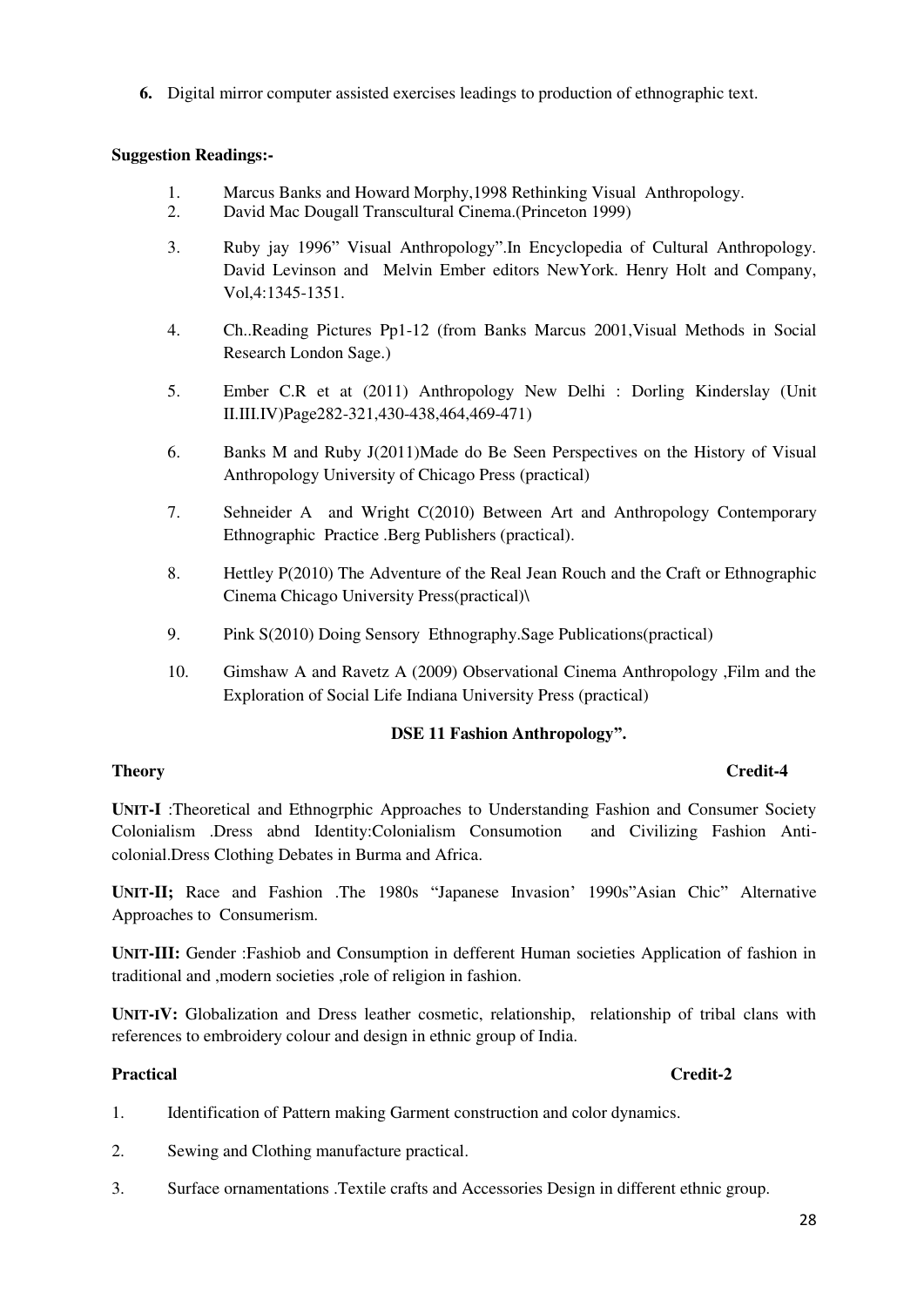4. A comparison of Computer aided design versus traditional designs.

# **Suggested Reading.**

- 1. Allman Jean Fashioning Power Clothing Politics and African Identities. Bloomington :Indiana Unversity Press.2004.
- 2. Atonson Lisa "Body Modification and Art' .In the Encyclepedia of World Dress and fashion,Volume,I. Africa Berg Fashion Library2010.
- 3. Bache,parminder ,Dangerous Designs ;Asian Women Fashion the Diaspora Economies .New York Routledge 2004.
- 4. Brradley Foster Helen, and Johnson. Donald Clay Wedding Dress Across Cultures .Berg Fashion Library 2003
- 5. Eicher Joanne B and Roach-Higgins Mary Ellan-Definition and classification of Dress Implications for analysis for Gender Roles .In Dress and Gender Making and Meaning Oxford Berg.1992,8-28.
- 6. El Guindi Fadwa Veli modesty .Privasy and Resistance Berg Fashion Library,2003(1999)
- 7. Faire Laura "Veiling Fashion and Social Mobility:A Century of Change in Zanzibar, In Veiling in Africa Bloomington Indiana University Press 2013,15-33.
- 8. Fee Sarah –Anthropology and Materiality .In The Handbook of Fashion studies ,London, Bloomsbury.2013,301-324
- 9. Gott Suzanne and Loughran Kristyne Contemporary African Fashion Bloomington Indiana University Press.2010.
- 10. Hansen Kareb Tranbeg-The World in Dress Anthropological Perspectives on Clothing ,Fashion and Culture in Annual Review of Anthropology 34 (2004) 369-392
- 11. Hebding Dick subculture :The Meaning of style Routledge 1979.ISBN 0415039495.
- 12. Hansen Karen Tranbeg- Salaula .The World of Secondhand Clothing and Zambia Chicago 2000. ISBN0226315819.
- 13. Rooks .Noliwe Hair Raising Beauty Culture and African ,American Women Rutgers .1996,ISBN9780813523125.
- 14. Miller Daniel and Sophic Woodward eds,Global Denim Berg,2011,ISBN9781847886316.
- 15. Mangieri Tina,Fashion Transnationality and Swahili Men.In African Dress Fashion Agency,Performance London Bloomsbury 2013.153-167.
- 16. Schneider Jane 'The Anthropology of Cloth.in Annual Review of Anthropology,16 (1987)409-448.
- 17. Smith Fred T "Archaeological Evidence ";in the Berg Encyclepedia of World Dress and Fashion. Volume I .Africa ,Berg Fashion Library-2010.
- 18. Tarlo Emma and Moors ,Annelies Islamic Fashion and Anti 0Fashion,New Perspectives fron Europe and America ,London; Bloomsbury2013.
- 19. Tarlo Emma :Clothing Matters :Dress and Identity in India Chicago University of Chicago Press.
- 20. Tarlo Emma ,Visible Muslim Fashion Politics Faith Berg Fashion Library.2010.

# **DSE 12 Demographic Anthropology".**

# **Theory** Credit-4

**UNIT-I :** Demographic Anthropology. Introduction ,Definition and basic Concepts .Relationship Between demography population studies and Anthropology .Population Theories :John Graunt .Thomas T Malthus Biological Theory of Population ,Theory of Demographic transition.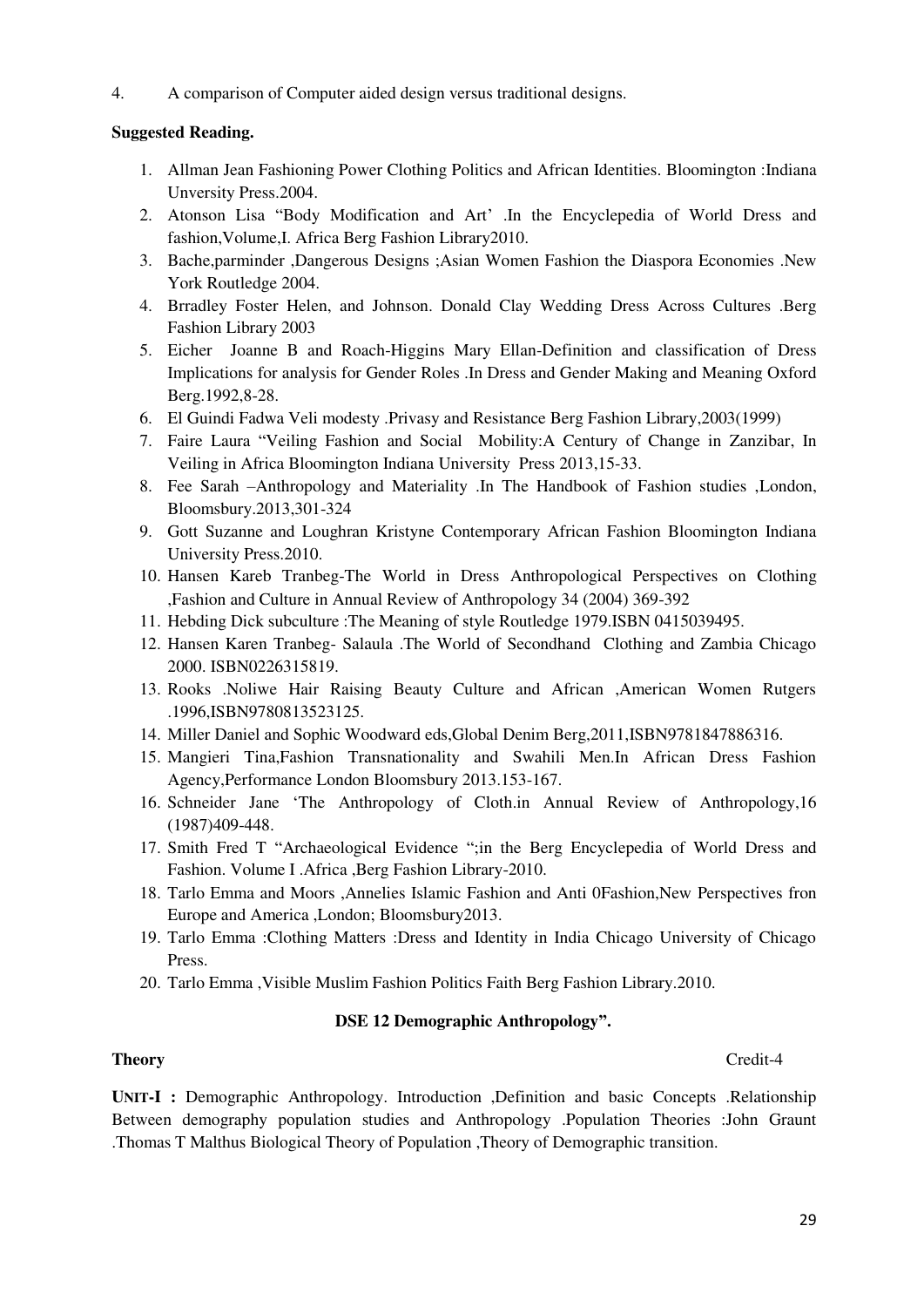**UNIT-II :** Tools of Demographic Data ,Measure of Population Composition ,distribution and growth Measure of fertility :Measures of Mortality :Measure of migration.

 **UNIT-III:** Population of India ,Sources of Demographic data in India ,Growth of Indian Population Demography of Indian tribal and non-tribal groups .Anthropological determinants of population growth: Impact of urbanization on the migration of Tribal Groups.

**UNIT-IV;** National policies :National Population Policy :National Health Policy :National Policy on Reproductive Health Care.

#### Practical Credit -2

 A student will compile demographic data from different secondary sources on any given topic by the concerned teacher and a project report will be submitted for its evaluation .

### **Suggested Readings:-**

- **1.** Bhande A and Kanitkar T.(2010) Principles of Population Studies :Himalaya {Publication House Mumbai (All Units it Cover most topics).
- **2.** Caldwell J. C.(2006) Demographic Transition Theory Springer.
- **3.** Census of India (2001,2011) SRS bulletin (2013) NFHS(2006) .CRS NSSO(Can be seen from Browsing net.)
- **4.** Gautam R.K. ,Kshatriya.G.K. and Kapoor A.K.(2010) Population Ecology and Family Planning Serials publication New Delhi.
- **5.** Howell N (1986) Demographic Anthropology Ann.Rev. Anthpol/15:219-246)
- **6.** Kshatriya G.K.(2000) Ecology and health with special reference to Indian tribes Human Ecology special volume 9:229-245.
- **7.** Kshatriya G.K.Rajesh G and Kapoor A.K(2001) Population Characteristics of Desert Ecology VDM,Variag Dr.Muller Gmbh and Co..Germany.
- **8.** Mishra BD(1982) An introduction to the study if population South Asia Publ.Ltd.New Delhi.
- **9.** National Population Policy/http:// populationcommission.nic.in/npp.htm.
- **10.** Park .K. (2000) Textbook of Preventive and Social Medicines .Banarsidas Bhanot .Jabalpur.
- **11.** Patra P.K. and Kapoor A.K (2009) Demography. And Development Dynamics in a Primitive Tribe of Himalayas International Book Distributors Dehradun.
- **12.** Riley N.E. and McCarthy .J.(2003) Demography in the Age of the Postmodern .Cambridge University Press.UK page1-13 and 32-98.
- **13.** Sharma A.K. (1979) Demographic transition .A determinant of Urbanization .Social Change 9:13-17.
- **14.** Srivastava O.S.(1996) Demographic and population studies.Vikas Publishing House .India.
- **15.** Zubrow E.B.W (1976 ) Demographic anthropology: Quantiative approaches .University of New Mexico Press. Albuquerque.
- **16.** http:// human-nature .com/dm/chap3.html.
- **17.** http:// biography.yourdicitionary.com/john-graunt.
- **18.** http:// www. Marathon.uwc.edu/geography/demotrans/demtran.hmtl.

# **DSE 13 :Urban Anthropology.**

# **Theory Credit-4**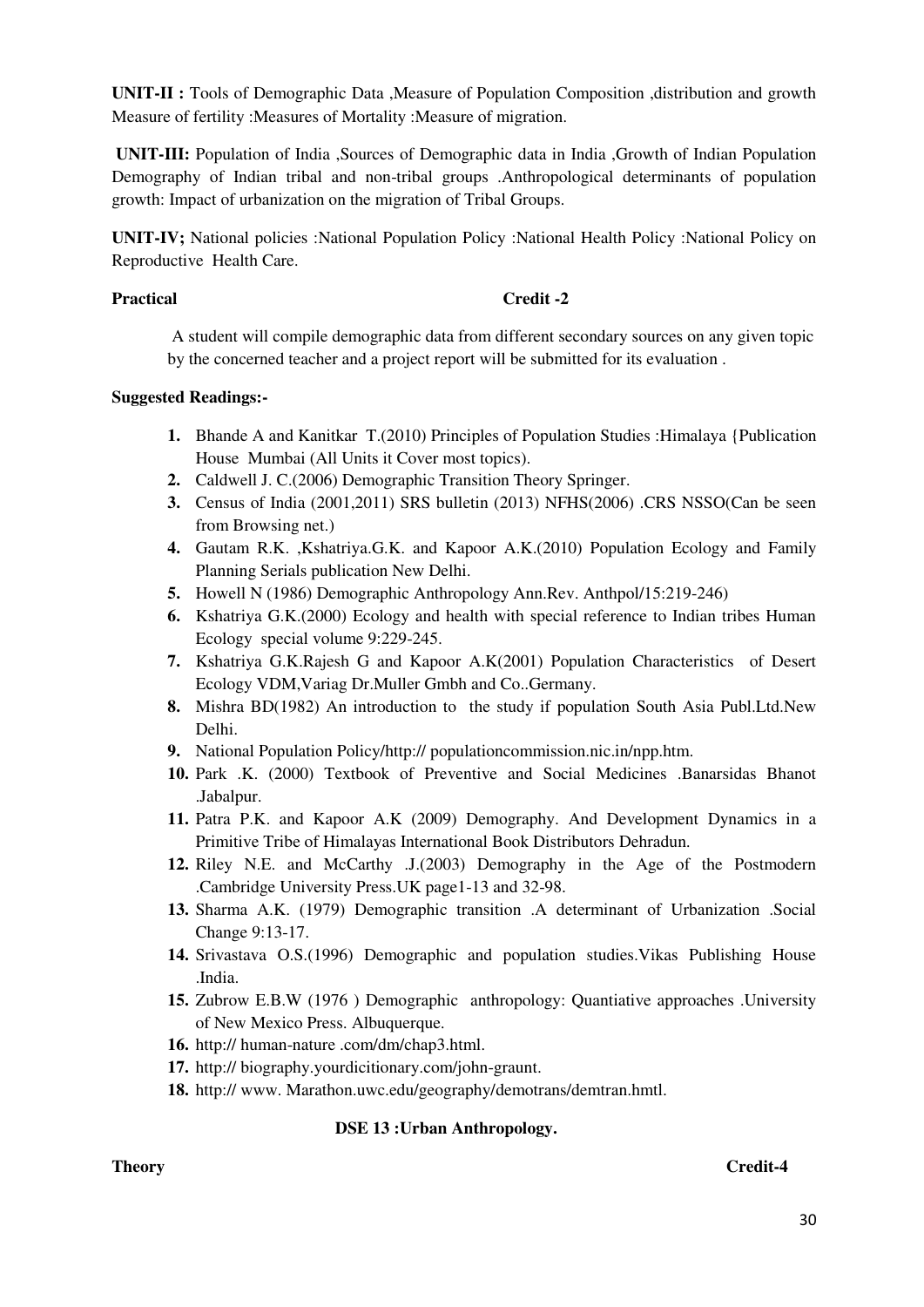**UNIT-I** : Emergence of Urban Anthropology: Introduction Extension of the Anthropological interest in peasant and rural areas. Origins of Cities and Early Socialogical Approaches Urban Planning and design.

**UNIT-II :** Political economy :Rural–urban migration kinship in the city problems that arise fron urbanism poverty and social stratification.

**UNIT-III:** Class approach :Culture of Proverty and the Underclass Approach ,Comparison between relations function in an urban setting versus function in a rural setting. Race and class in Urban Ethnography.Urban Dystopia.

**UNIT-IV :** Urban Inequality and Disasters :Poverty extended family for urban natives versus migrants. Global cities and the Production of Space ,Community study and Urban ecology.Urban Space,Postman and Hypermodern City: Contemporary urban issues .Suburbs ,Exurbs and Urban Decline.

# **Practical** Credit-2

- 1. Visit city life among business community and appreciate and role of culture with politics and economics.
- 2. Media-popular culture beheviour.
- 3. Photo shoot in any city life, Creating captions and texts relating to urban Anthropology findings

#### **Suggested Readings.**

- 1. http:// [www.oxfordbibligraphies.com/](http://www.oxfordbibligraphies.com/)
- 2. Cities classes and the social order ,Anthony Leeds ,Rogar Sanjek.
- 3. Childe.V. Gordon 1950"Urban Revolution>Town Planning Review.
- 4. Low Reader Part-V; The Postmodern City in Low pp.317-377.
- 5. Dear and Flusty –"Anthropological Fieldwork in Cities."The anthropology of Cites. Some Methodological Issues.

#### **DSE 14 : Anthropology of Health..**

#### **Theory Credit-4**

**UNIT-I** : Defining Health and fitness in Cross-Cultural Perspective: Looking at "health" "illness" and related concepts in Western culture including sociological sick role' models. Some important variations in the process of seeking health care Morbidity .Mortality . Epidemiology: Meaning scope and methods Epidemiology of common communicable diseases .Malaria,Tuberculosis ,Leprosy, Diabetes, Cardiovascular diseases and Sexually Transmitted Diseases (STDS),HIV,AIDS.

**UNIT-II :** Women's Health, Sex, Family, Planning and Maternal-infant Health. Reproductive, life child Birth, Family planning adoption male dominance, Nursingand early narture, hyper-menstruation and its corollaries .Chronic Disease, Injury,Stress and Mental Health: Relationship between mental healthmchronic disease and injury. Understanding Stress and Its Effects Cross-Culturally.Mental Disorders and Related Phenomena, diseases associated with specific socioculturaland envirnemental context:kuru, osteomalacia.sickle cell anaemia. Adaptations to Health Threats :Genetic Vulnerability and Resistance & Environment. Developmental and Cultural Adaptations to advers Conditions.

**UNIT-III:** Variations in Health Care systems .A Comparative Perspective :Health promotion and health care delivery programmes. Family welfare-programmes .Child health and nutrition programmes .Reproductive health awareness. Healing and Healers in cross-Cultural Perspectives: Shaman,Magic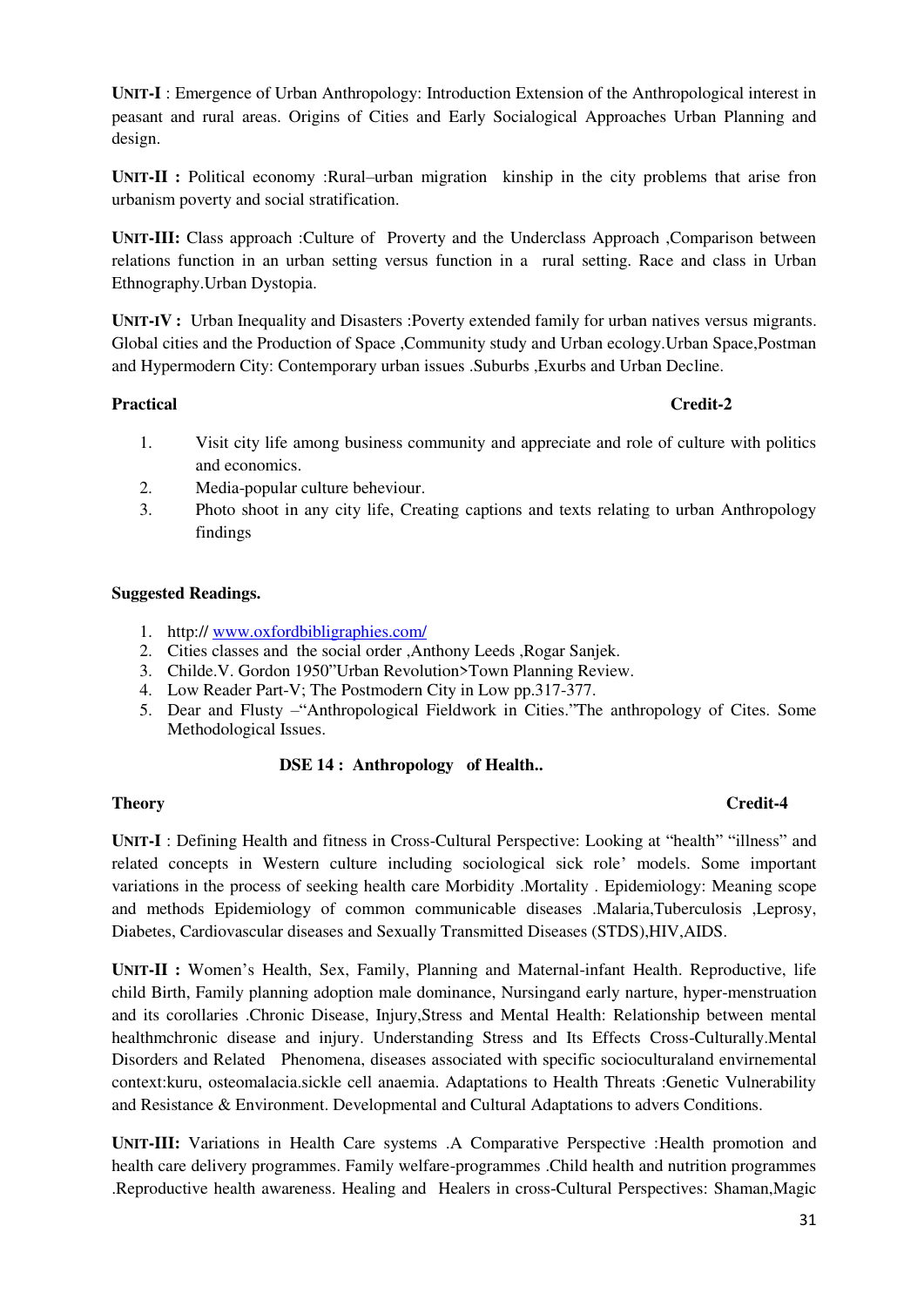,Witchcraft and Sorcery :Folk healers alternative medicine: Types of healers and healing. Problems in evaluating efficacy .Sources of dissatisfaction with mainstream medicine.

**UNIT-IV :** Legal Aspects & Future Prospects for Health: Rules and regulations of international health policy Medico-Legal Problems in relation to health administration .International health organization .NGOs Medical Ethics, Criticalissues in global health..

# **Practical Credit-4**

- 1. Make a Schedule on Health and Demography.
- 2. Calculation of Infant sex ration. Fertility rate .Total fertility rate .Mortality rate Birth rate crude birth rate crude, death rate, Mortality rate,life expectancy .Immigration rate population growth rate.
- 3. Identification and Characteristics of Various diseases.
- 4. Case Studies of Traditional and Modern healers.

- 1. Rajesh Khanna and A,K, Kapoor 2007 :Ethnic Groups and Health Dimensions Discovery Publishing House New Delhi.
- 2. Chin,Jaines M.D.M.P.H.(ed.)2000.Control of Communicable Diseases Manual.17<sup>th</sup> Edition .American Public Health Association, *Anyone Interested in fieldwork inless developed areas should own this book for reference.*
- 3. Heiman Cecil G.2001 Culture>health and IIIness, 4<sup>th</sup> ed. London. Arnold.*This book is written for health care practitioners and clearly explains the relevance of culture to health*.
- *4.* Mann.Johnson M.et al (eds) 1999.Health. and human Rightss ,NewYork:Routledge.
- *5.* Albrecht Gary L.Ray Fitzparick abd susan Scrimshaw (eds.)2000.*The Handbooks of Social Studies in Health and Medicine,SAGE.Publication.*
- 6. Bannerman .Robert .J.Burton and Ch'en Wen-Chien (eds.)1983.Trditional Medicines and health care Coverage Geneva:World Health Organization.
- 7. Chen Lincoln C.Arthur Kleinman and Norma C,Ware 1994,Health and Social Change in International Perspective Harvard University Press.
- 8. Corell Jeannine and J.Dennis, Mull (eds.) 1990 Anthropology and Primary Health Care. Boulder Westview Press.
- 9. Hahn.Robert A,1999 Anthropology in public Health ,Bridging Differences inCulture and Society .New York,Oxford University Press.
- 10. Helman.Cecil G.1994.Culture : Health and Illness , 3<sup>rd</sup> ed.Oxford: Buttrerworth-Heinmann.
- 11. Inhorm ,Marcia C and Peter I Brown 1997.The Anthropology of Infectious,Disease .International Health Perspective s Gordon and Breach Publishers.
- 12. Koop.C.Everett,Clarence E.Pearson and M Roy ,Schwartz (eds.) 2001.Critical Issues in Global Health San Francisco: Jossey-Bass.A wiley Company.
- 13. Mayer Kenneth H.and H.F.Pizer (eds)2000.The Emergence of AIDS. The Impact on Immunology.
- 14. Microbiology and Public Health Washington.D.C.American Public Health Association.
- 15. Nichter.Mark and Mimi Nichter 1996. Anthropology and international Health Asian Case Studies,Gordon and Breach Publishers.
- 16. Paul BenjaminD.(ed.) 1995 Health,culture and Community .Case Studies of Public Reactions to Health Programs.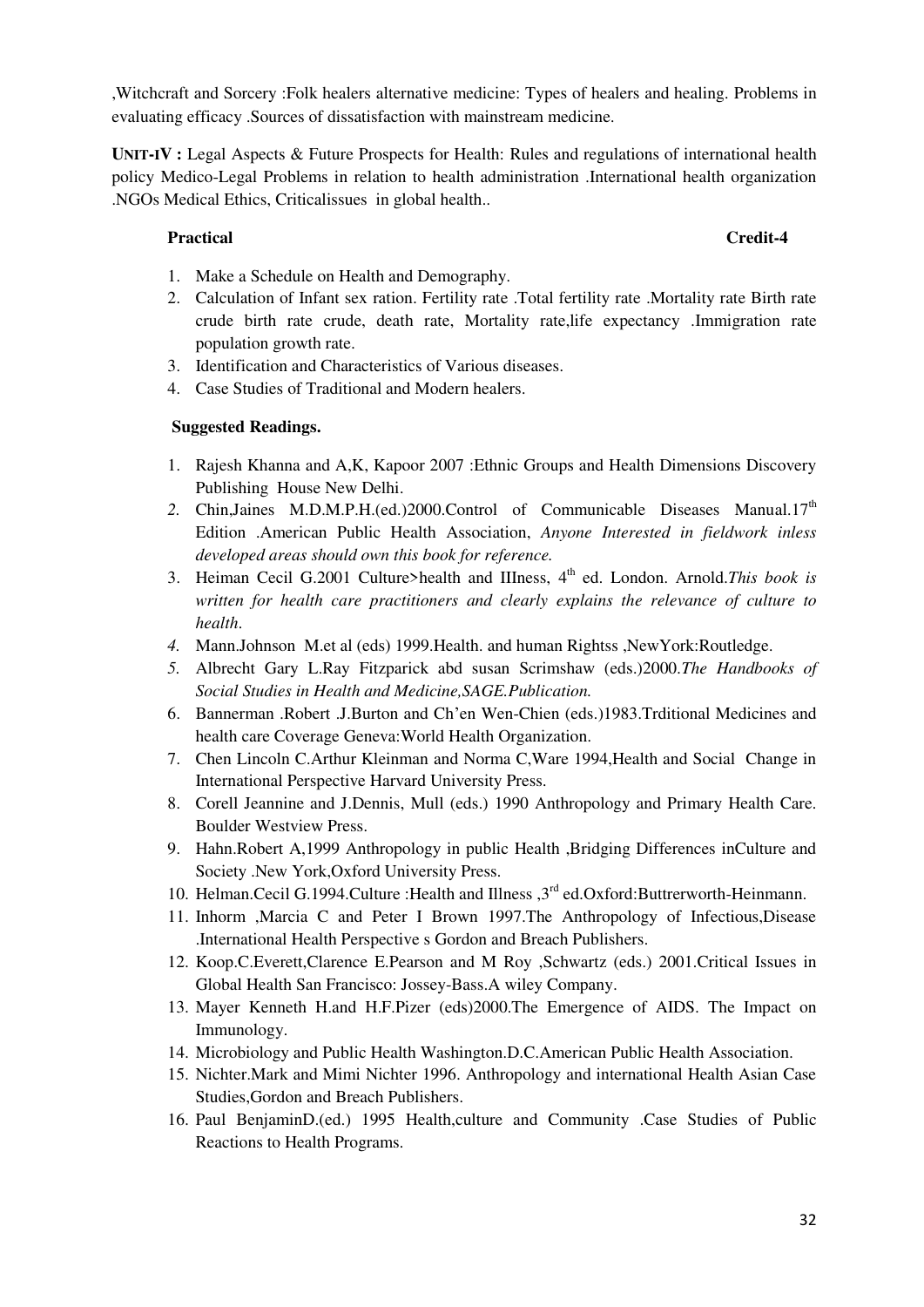- 17. Williams.Gicely D. Naomi Baumslag.and Derrick B.Jelliffe 1994.Mother and Child Health Delivering the Services 3<sup>rd</sup> Edition.New York,Oxford University Press,Basch Paul F.Textbook of International. Health 1999. New York,Oxford University Press,
- 18. TsulAmy O,Jedith N.Wasserheit and John G. Haaga (eds.) 1997,Reproductive Health in Developing Counties.Washington.D.C.National Academy Press.

# **DSE 15 : Linguistic Anthropology**

# **Theory** Credit-4

**UNIT-I :** Concept and Scope of Linguistic Anthropology.Linguistic Anthropology and other Behavioural Sciences :Universals of Language. Types Descriptive and Historical Linguistics. Origin and Evolution of Language. Language. Dialect and Idiolects,Definitions and Interrelations,Socio-Linguistics.

**UNIT-II :** Language as a system Phonetic sub-system Morphophonemic, Sub System, Syntictic,Sub-Systen and Semantic sub-system,Language and Culture:Cultural Influence on Language anf linguistic ,Influence on Culture Sapir, Whorg Hypothesis: Linguistic and Culture Change.

**UNIT-III:** Classification on Languages: Typological and Genealogical:Functional Study of Language India as a Linguistic Area. Standard languages and Nationalism ,speech variation and the study of Indian civilization.

**UNIT-IV** : Language and the Analysis of Social Laws ,Language and Social Structure.Structural Analysis in Linguistics and Anthropology. Language and Communication.Verbal and Non-Verbal(Signs and Symbols): Communication and Socialbility: Language and Speech.

#### Practical **Credit-4**

- 1. Report Writing.
- 2. Education Policies in India.
- 3. Multilingual Education.
- 4. Tribal Languages

# **Suggested Reading.**

- 1. Ardver .E(ed.) Social Anthropology and Language.
- 2. Bloomfield.I. Language.
- 3. Bright.W. Socio-Linguistics
- 4. Burling R. Man's Many voices –Language in its Cultural Context.
- 5. Gleason H.A. An Introduction to Descriptive Linguistics
- 6. Gumperz and The Ethnography of Communication Hymas (eds.)
- 7. Hoekett, C.P A Course in Modern Linguistics.
- 8. Hoijer.H.(ed.) Language in Culture.
- 9. Hymes D.(ed.) Language inCulture and Society.
- 10. Lehman.H.P. Historical Linguistics
- 11. Levis Strauss.C Structural Anthropology (Selected chapter)
- 12. Mishra K.K. Anthropology Linguistics.
- 13. Sapir E. Language.

*Note :Student will write dissertation on the basis of 20 days field work in the nearby locality on any branch of Anthropology in 6th Semester.She/He will be supervised by on Teacher/teachers.*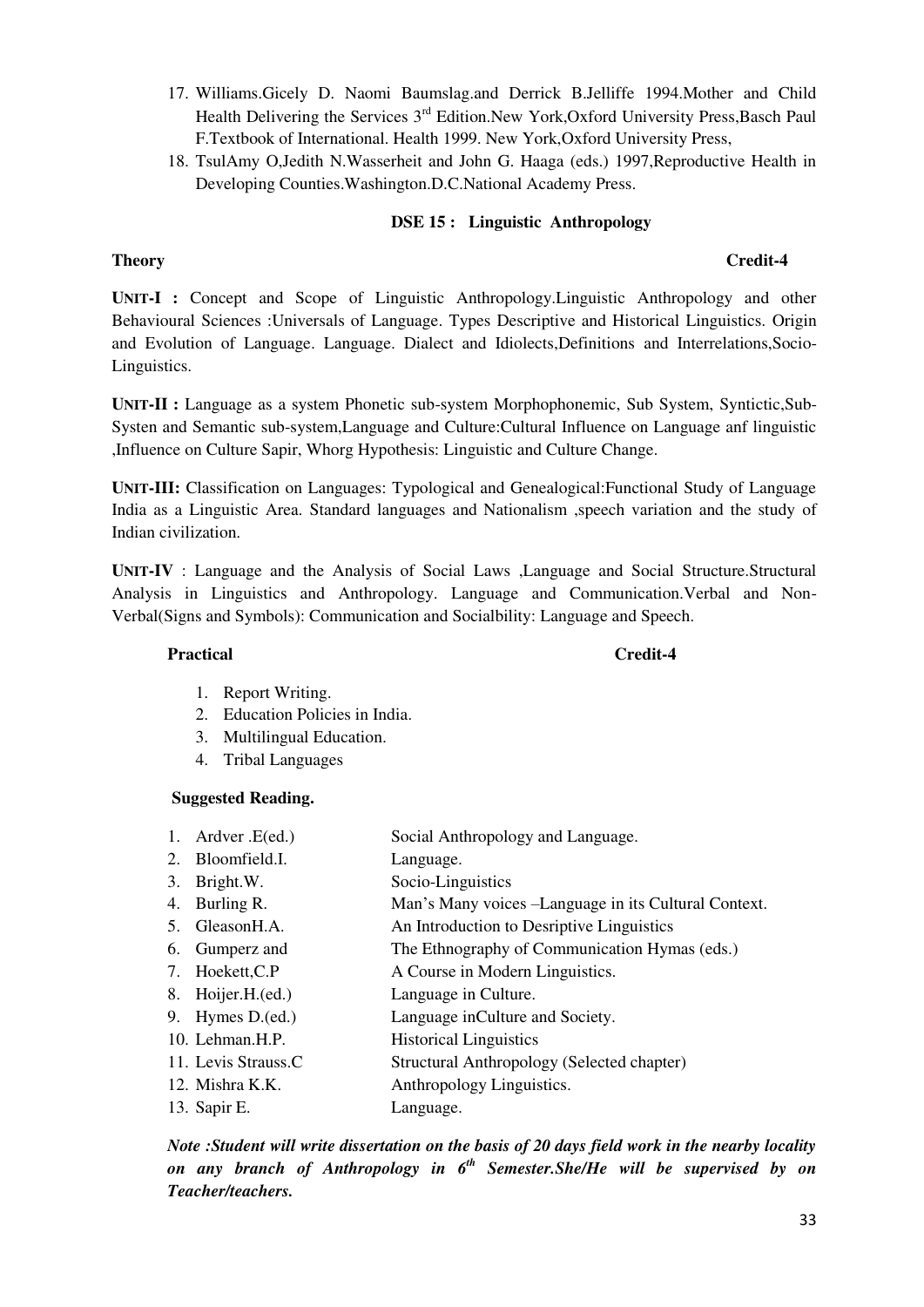# **Generic Elective Course (GE)**

# **Credits : Any four papers = Theory + Practical =(4+2)\*4 =24**

**For B.Sc. in Anthropology** ,**a student shall have the option to choose from the following subjects:** Chemistry, Botany, Zoology, Geology, Geography ,Bio-Technology, Environmental Science, Psychology, Statistics Marine Science ,BCA.

**For B.Sc. in Anthropology** ,**a student shall have the option to choose from the following subjects**:-History, Political Science ,Economics , Psychology, Geography, Sociology, Home science, Sanskrit, Odia, Philosophy and BBA (Health care Management) Tourism Administration.

# **Ability Enhancement ( (Compulsory Course**

**Credits : Two Papers =2x4=8** 

**Ability Enhancement Elective ( Skill based ) Course** 

**Credits : Any Two Papers = Theory + Practical = 2x4=8** 

# **SEC1 .Public Health and Epidemiology**

# **Theory** Credit -4

**UNIT 1:** Principles of Epidemiology in public Health :Public health and Anthropology: Overview of epidemiology methods used in research studies to address disease patterns in community and clinic-based populations distribution and determinants of health-related states or events specific populations, and strategies to control health problems.

**UNIT-II:** Environmental Health ,Effects of biological ,chemical , and physical agents in environment on health (water, air, food and land resources); ecological model of population health current legal framework. Policies and practices associated with environmental health and intended to improve public health Psychological , Behavioural and Social Issues in Public Health :behavioural science theory and methods to understanding and resolving public health problems.

**UNIT III:** Management of Health care Program and Services Organization : Techniques and procedures for monitoring achievement of a program's objectives, generating evidence of program effectiveness, assessing impacts in public health settings; evaluate framework that leads to evidence –based decision –making in public health.

**UNIT-IV:** Epidemiology of disease: Contemporary methods for surveillance ,assessment,prevention and control of infectious and chronic diseases disabilities ,HIV/AIDS: understanding etiology: determining change in trend over time ,Implementation of control measures.

# Practical **Credit-2**

1. Draw appropriate inferences from provided epidemiologic data through statistical analysis.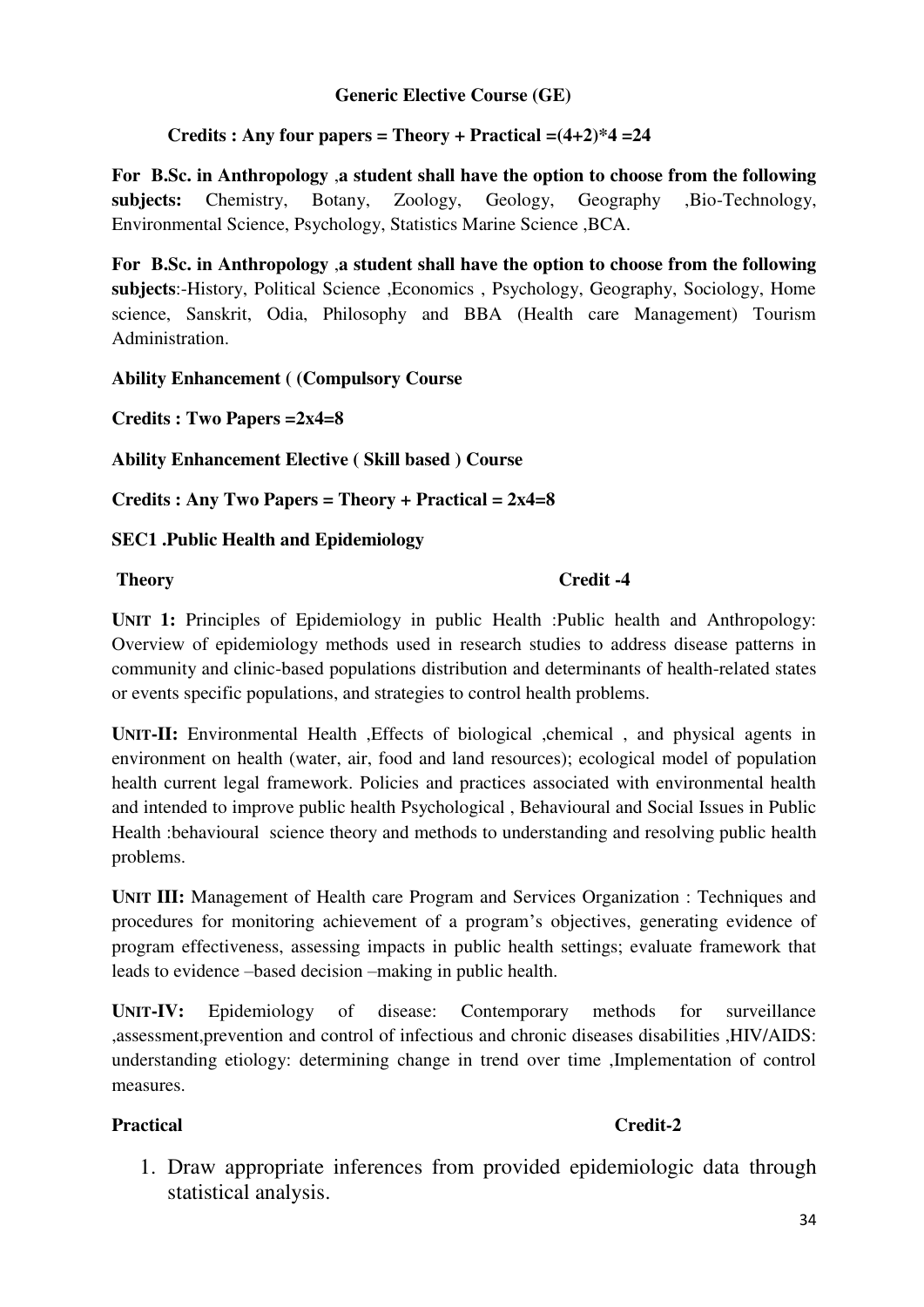- 2. Assesses the health status of population and related determinants.
- 3. Analysis information relevant to specific public health policy issues.
- 4. Development of health promotion model for health problem.

# **Suggested reading**

- 1. Gordis L. (2004).Epidemiology.Third edition. Philadelphia: Elsevier Saunders.
- 2. Remington PL, Brownson RC, and Wegner M.V (2010). Chronic Disease Epidemiology and control.American Public Health Association.
- 3. Pagano M and Gauvreau K.(2000). Principles of Biostatistics. Belmont.C.A: Wadsworth.
- 4. Turnock B.(2011). Public health.Jones & Bartlett Publishers.
- 5. Edberg M.(2013) Essentials of Health Behaviour . social and Behavioral Theory in public Health .second edition ,jones and Bartlett publishers.
- 6. Griffith JR and White KR. (2010). The well Managed Healthcare Organization. Health Administration press: Chicago.IL .
- 7. Kovner AR. Mc Alearney AS. Neuhauser D. (2013). Health services Management:cases, Readings, and commentary .  $10^{TH}$  Ed. chicago IL:Health Administration press.
- 8. Lee LM. (2010) principles and practice of public Health Surveillance.Oxford University Press
- 9. Turnlock B. (2011). Essential s of public Health. Jones & Bartlett publishers
- 10. Merson M.Black RE, mills A.(2006). International public Health: Diseases , programs, systems and policies. Jones & and Bartlett Learning.
- 11. Aschengrau A and seage GR. (2008). Essential s of Epidemiology in public Health.Boston.massachusetts.

# **SEC 2 .Business and Corporate Anthropology**

# **Theory Credit-2**

**UNIT I :** History of Business and corporate Anthropology ; Subject matter of Business Anthropology ;Organizational Anthropology. Marketing and consumer Behaviour . Design Anthropology, Globalization and International communication.

**UNIT 2 :** Applied anthropology in industry; application of the ethnography in business Management; organizational ethnography, stages and advantages of ethnographics approach. ethical issues in ethnographic research.

**UNIT 3:** Anthropology and consumer behaviour ; cultural meaning to consumer behaviour ; Anthropological approach to consumer behaviour ,symbols and consumer behavior. Heros and consumer beheviour. Rituals and consumer behavior. Symbols and consumer beheviour

**UNIT 4:** Globalization ,Regional Cooperation, and International Business . cultural dimensions in international business ; hofstede and ferraro ;cross-cultural Business Etiquette and sensitivity in international communication.

# Practical **Credit-4**

1. Visit a corporate sector and write a short report case study.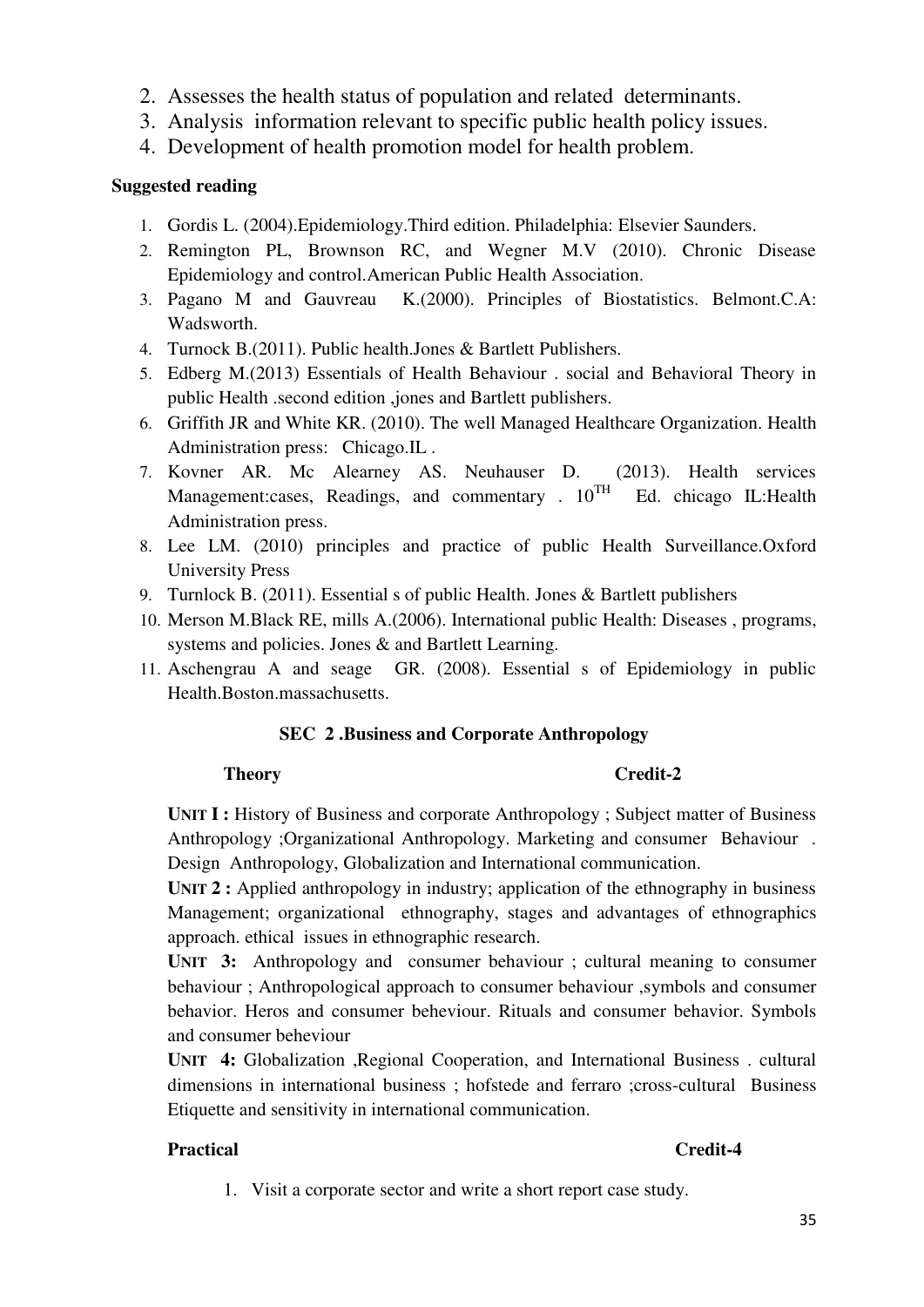- 2. Study of interaction pattern in corporate sector with reference to ethnicity.
- 3. Make a schedule on the structure of the corporate /MNC.
- 4. Make a brief report only on one dimension of the corporate sector and give your assessment.

# **Suggested Readings**

- 1. Jordan, Ann T. Business Anthropology, Waveland press ,Long Grove, Illinois.
- 2. Whyte, W.F. 1948 Incentives for productivity ;The case of the Bundy Tubing Company Applied Anthropology 7(2);1-16.
- 3. Gardner ,Burleigh b. 1978 Doing Business with Management .In applied Anthropology in America, Elizabeth M. Eddy and William partridge (Eds.). New York ;Columbia University press . pp. 245-260.
- 4. Handbook of Anthropology in Business by Rita M Denny.
- 5. Advanced reading in Business Anthropology edited by Robort Guang Tian, Daming Zhu, Alfons van Marrewijk.

# **SEC 3 .Media Anthropology**

# **Theory Credit-2**

**UNIT 1 :** Introduction to Media. Anthropology :Audiences Consumption and Identity Formation .The Social and Material Life of Cinema; Television and the cultural Politics of Nation.Media as Materials Objects.

**UNIT 2 :** The Cultural work of Mass Media Production "Producing "Bollywood."

**UNIT 3:** Producing Reality –Journalism and Advertising ;News as Social Practice. the Local and the Global in Advertising.

**Unit 4:** Small Media: Materiality ,Circulation Everyday life & Social Transformation .Indigenous ,Media and cultural Activism .The Social and Material Lives of Cell Phones :Media as Social Infrastructure- The Case of Facebook Learnig From New Media. The Possibilities & Constraints of You Tube.

# Practical **Credit-4**

- 1. Visit to Mass Media Company and submit a report on any one dimension.
- 2. Making a schedule and testing the same in the field with focus on either cinema or television.
- 3. Describe the components of mass media in its different parts.
- 4. Submit a report on the behevioural pattern of Media people.

# **Suggested Readings**

- 1. Rothnbuhler ,Eric W: Coman Mihal : Media Anthropology-2005 California sage.
- 2. Askew K ,and R.R. Wilk (eds) 2002. The Anthropology of Media- a Reader Blackwell Publishers Ltd.USA.
- 3. Brauchler .B and J postill (Eds)2010.Theorising Media and Practice Berghahn Books.

# **SEC 3 .Tourism Anthropology**

# **Theory Credit-2**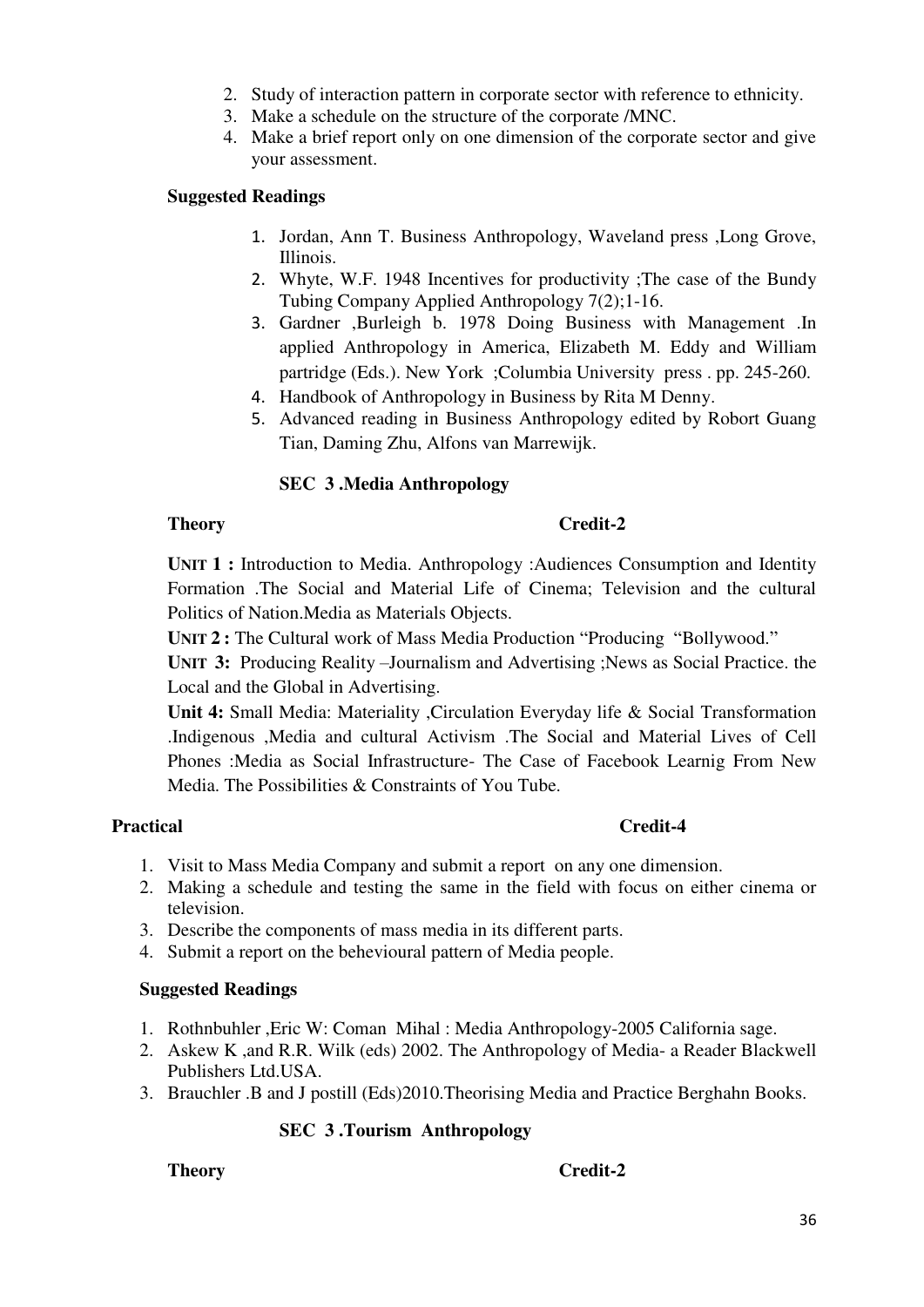**UNIT 1 :** Tourism-anthropological issues and theoretical concerns, tourists as ethnographer: pilgrimage and Authenticity Issues.

**UNIT 2 :** Interconnections between tourism history and the rise of the socio-cultural study of tourism including temporary migration colonial exploration Pilgrimage .visiting relatives imagined and remembered Journey and Tourism.

UNIT 3: Understand the Implication of Tourism as a major mechanism of crosscultural interaction ,role of symbolism ,semiotics and the imagination in tourism ;tourism and the commoditization of culture of cultural degradation.

**UNIT 4:** Understand the Global and local political economy of contemporary tourism particularly in relation to international development ,explore dynamic relationship between heritage-making enterprises, revival and preservation Projects the international flow of capital; role of museums and other branches of the cultural industries (Including music, art, and food),in tourism economic ,tourism and global mobility Ecotourism and Development.

# Practical **Credit-4**

- 1. Visit a Place ,Identity a population and write a short report Case study.
- 2. Make a brief report only on one dimension of the tourism sector and gives your assessment.

- 1. Chamers E (2000) Native Tours .The Anthropology of travel and Tourism .Prospect height Waveland.
- 2. Crick M.(1995) .The Anthropology as Tourist :An Identity in Question.In Lanfant MF.Allcock JB.Bruner EM(eds)Internationa, TourismL Identity and Change.London, Sage PP.205-223.
- 3. Dann GMS, Nash D and Pearce PL.(1988) Methodology in Tourism Research. Annals of Tourism research.15:1-28
- 4. Gmelch SB(2004) Tourists and Tourism. A Reader .Long Grove :Waveland.
- 5. Grabum NHH (1977) Tourism. The Sacred Journey Hosts and Guests. The Anthropology of Tourism Research.,Valene L.Smith, ed. Philadelphia: University of Pennsylvania Press PP.33-47.
- 6. Darnn G.(2002)The Tourist as a Metaphor of the Social World Wallingford CAB. International.
- 7. Nash D (1996) On the Beaten Tracks Tourism Art and Place New Press.
- 8. Kirshenblatt-Gimblett B(1998) Distinction Culture: Tourism,Museums and Heritage University of California Press.
- 9. Lippard I.R.(1999) On the Beaten Track Tourism Art and Place New Press.
- 10. Picard M and Wood R.(1997) Tourism Ethnicity and the State in Asian and Pacific Societies University of Hawai Press.
- 11. Crick M.(1995) .The Anthropology and the study of Tourism :Theoretical and Personal Reflection. In Crick M (eds) Resplendent sites Discordant Voices .Sri Lankans and International Tourism Chur Switzerland University Harwood Publisher.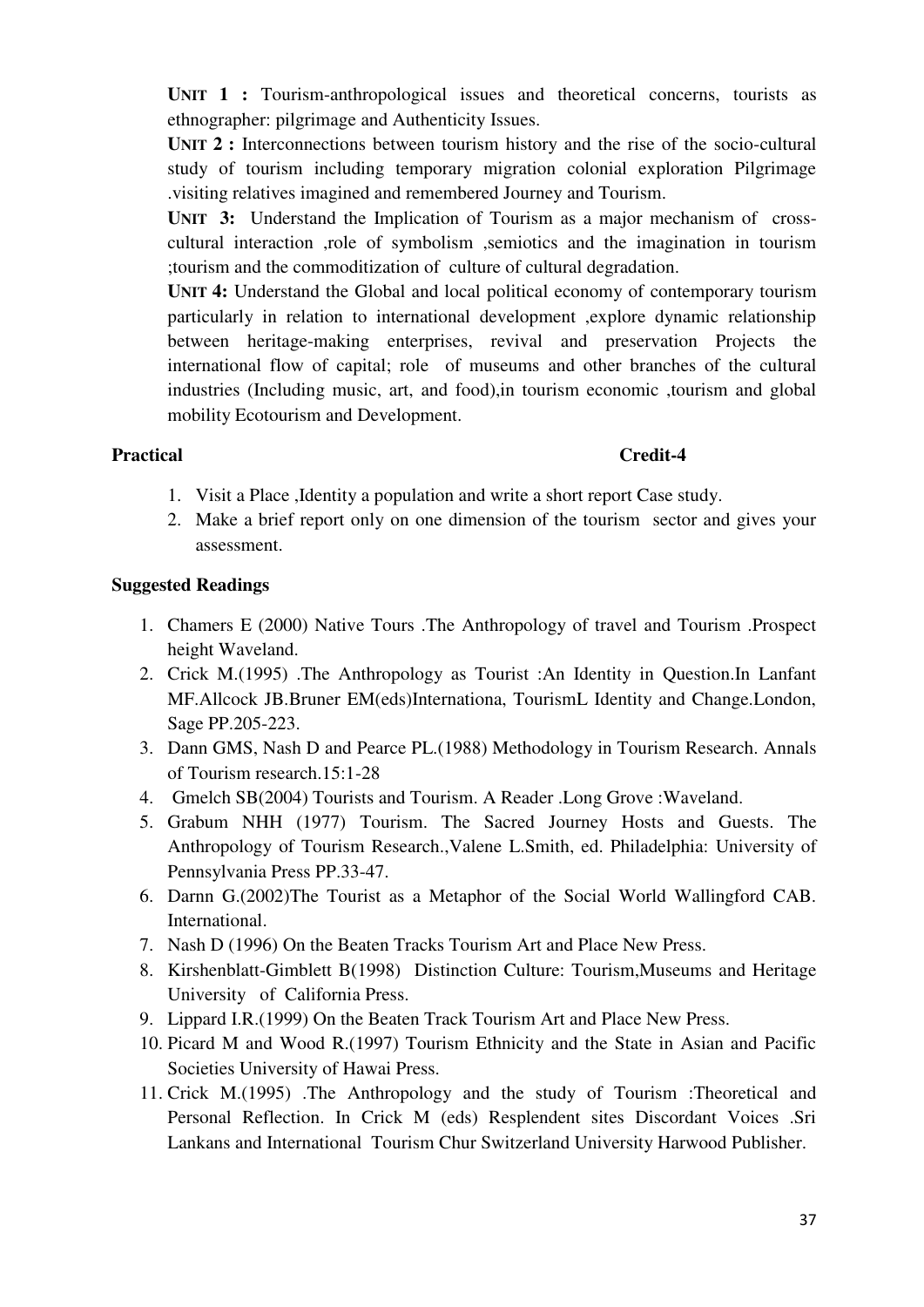12. Wood R.(1997) Tourism and the state :Ethnic Options and the Construction of Otherness. In Picard and Wood Tourism. Ethnicaity and the State in Asian and Pacific Societies .University of Hawai Press.

# **SEC 3 .Muesology and cultural Resource Management.**

# **Theory Credit-2**

**UNIT 1 :** Museom, Museology and New Musicology,Museum and Museology ,Meaning .Definition ,Nature and scope ,Classification of Museoums in India-National Museum .State Museum University Museum Speciallized Museoms In India. New Musicology. Concept and Scope New Museum Movements.

# **UNIT 2 : Museum Administration Acquisition ,Display and Documentations**. Museum Administration Staff.

**Acquisition and Arrangement of Specimens** : Modes and ways of Acquisition of Museum Specimens Principles of Display and Arrangement in Museums (including lightings)

**Documentation and labels of Museum Specimens** : Methods of Documentation. Documentation of Ethnogtaphic and Archaeological Specimens.

# **Unit 3: Management of Cultural Resources in Museum (Storage, Security and Conservation.**

**Museum Storage:-**Location of the Storage .Storage Furniture, Lighting and Ventilation in Storage Methods of Storage Visual Storage.

**Security in Museum:-**Security Risks of Museum Objects Preventive Measures.

**Conservation of Cultural Resources in Museum:-** Causes of Decay and Deterioration , Care and Handling cleaning and repairing ,Packing and Shifting of Museum Objects ,Preservation of Organic and Inorganic Objects in Museums.

# **Unit 4: Educational and Extension Activities of Museum**.

Museum Education,,Tourism and Museum ,Travelling Exhibition ,Museum Library and Publication ,Public Relations Museum and Communities.

# **Practical Credit-4**

- 1. Development of Computer based Documentation, Museum Labels Dioramas , Models and Charts Museum Photography.
- 2. Cleaning and repairing Packing and Shifting of Museum Objects Preservation of Organic and In organic Objects in Museums.

- 1 Agrawal O.P.and Sashi Dhawan (1985) Control of Biodeterioration in Museum National Research Laboratory for Conservation of Cultural Property Lucknow.
- 2. Agrawal O.P.and Mandana Barkeshli (1997) Converation of Books Manuscripts and Paper Documents (INTACH )Indian Council of Conservation Institutes ,Lucknow.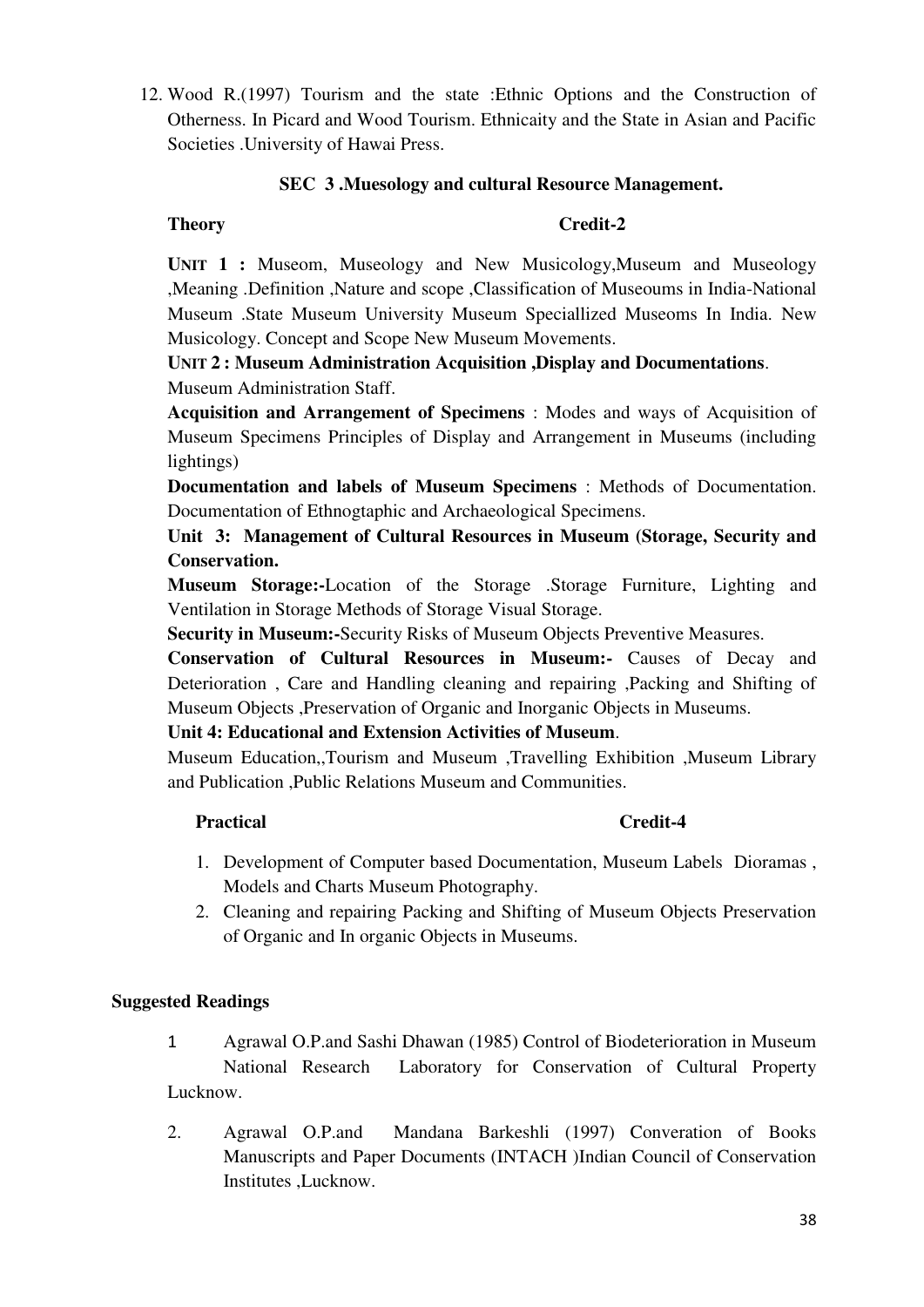- 3. Aiyappan A and S.T. Satyamurti (Ed.)1960.Handbook of Museum Techniques Government Museum Madras.
- 4. Banerjee N.R.1990 Museum and Cultural Heritage in India Agamkala Prakasan Delhi.
- 5. Basa K.K. Md.Rehan. RK.Gupta 2007.Museology A comprehensive Bibliography and Webliography,Serial Publications. New Delhi.
- 6. Basa K.K. 2010.Museums in India fron :Colonial constructs to Post-Colonial Engagements Jhargram:INCAA Publications.
- 7. Behera B.K. and S.K. Mohanty ,2007 Museology and Museum Management in India, Mayur Publications ,Bhubaneswar, Orissa.
- 8. Bhatnagar A.1999 Museum Museology and New Museology. Sandeep Prakashan,New Delhi.
- 9. Diwvedi V.P. and G.N. Path(Ed) 2001. Museum Museology . New Horizon. Agam Kala Prakashan,New Delhi.
- 10. Ghoshmaulik.S.K. and K.K. Basa (Ed)2001. Heritage ;Role of Museum Academic staff Collage, Utkal University ,Bhubaneswar, India.
- 11. Nair S.M. (1970) Bio-deteriorations of Museum Materials .Agam Kala Prakashan ,New Delhi.
- 12. Nigam M.L. 1985.Fundamentals of Museology.Deva Publications,Hyderabad.
- 13. Sarkar H.1981,Museum and Protection of Monuments and Antiquities in India Sandeep Prakashan,New Delhi.
- 14. Stone P.G. and B.L. Molyneaur 1994.The Presant Past: Haritage Musuems and Education,Routledge.

# **CBCS: BA, B.Sc.(Regular /Pass ) in Anthropology**

Core courses  $= 14$  papers of 6 Credit each :100 marks each (5 Units in each course) 1400

Ability Enhancement Compulsory Course (AECC) =2 papers of 4 credit each 50marks each 100 (English Communication /MIL/Environmental Science)

Skill Enhancement Courses (SEC) = 2 papers of 4 credit each  $=$  50 marks each 100

Sem I :2 Core Courses-1AECC IGE = 4 papers =  $350$  marks

Sem II :2 Core Courses-1 AECC IGE = 4 papers =  $350$  marks

Sem III :3 Core Courses -1 SEC IGE = 5 papers =  $450$  marks

Sem IV :3 Core Courses-1 SEC IGE =  $5$  papers =  $450$  marks

Sem V :2 Core Courses-2  $DSE = 4$  papers = 400 marks

Sem VI :2 Core Courses -1 DSE Project Report = 4 papers = 400 marks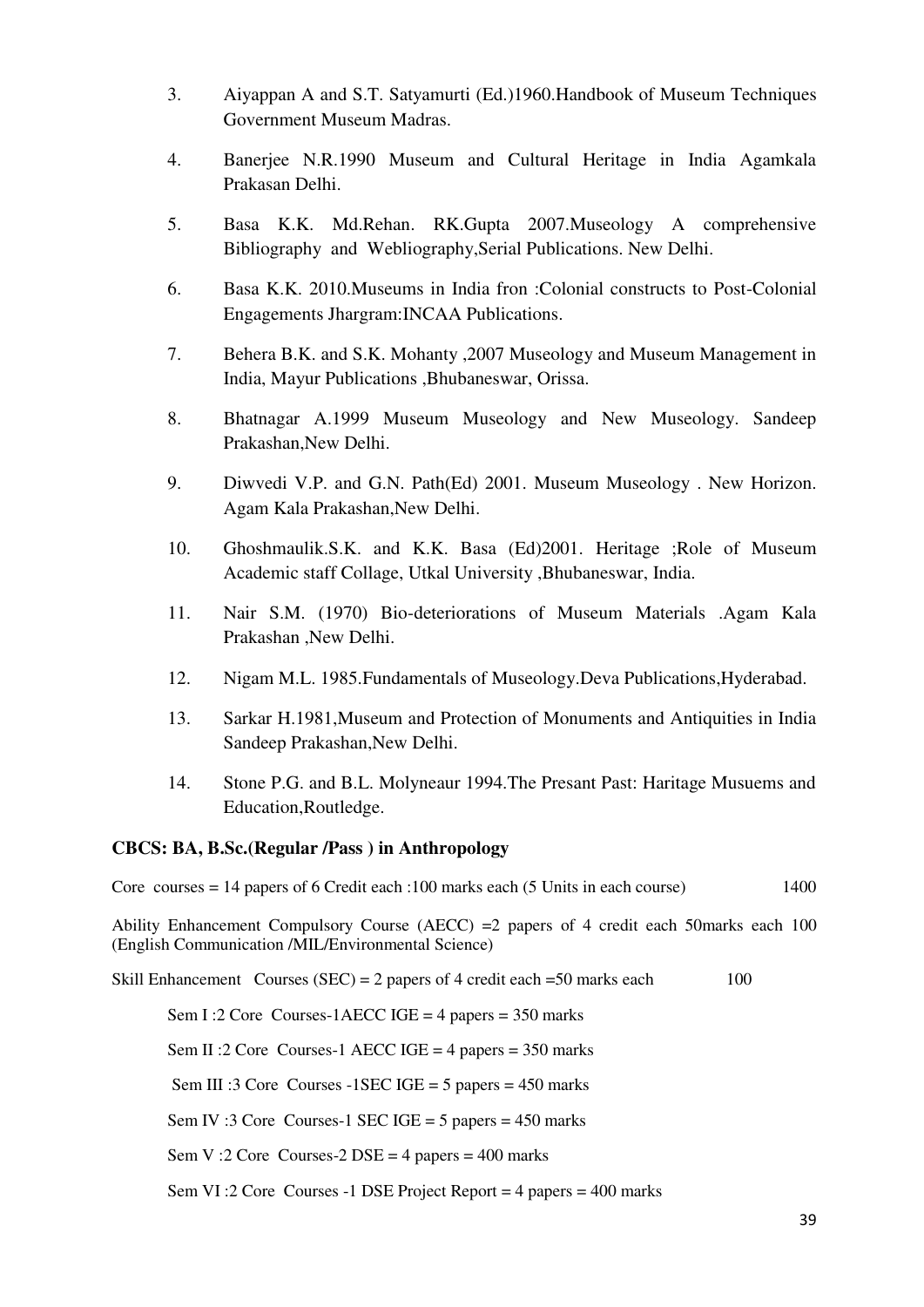# **Total =26 papers = 2400 marks(148 Credits)**

# **For Papers with Practical Component : Theory -70 (Mid seat 20-End Sem 50): Practical 30(End Sem I here will be no mid sem exam for Practical paper,**

For Papers with no Practical -100 marks paper =2- (Mid sem) +80 (End Sem :50 marks Paper =10 (Mid Sem + 40(End Sem)

### **Subjects with Practical**

Each the 14 Core Course 4 Discipline specific elective courses and 4 Generic Elective Papers will have minimum 40 theory classes (Lectures) of 1 hour duration and minimum 20 (practical Classes (Normally practical classes at Hons level are of 2hours duration each)

### **Subject without Practical**

Each the 4 Core courses 4 Discipline specific elective courses and 4 Generic Elective papers (100 marks each will have minimum 50 theory classes (Lectures) of I hour duration and minimum 10 tutorial classes .Ability enhancement (compulsory) and 2 Ability enhancement (Skill based) papers will have minimum 20 classes (lectures)each of 1 hour duration,

# **CBCS : B.A.(PASS.) Anthropology**

Core courses = 12 papers  $AECC = 2$  papers,  $SEC=4$  papers,  $DSE = 4$  papers  $GE = 2$  papers,  $24$  Papers (2100 Marks -132 credits)

To complete this programme ,a student has to take 4 Core Courses each in 2 disciplines of choice and two core papers each in English and MIL respectively,

# **CBCS : B.Sc (Pass)**

Core Courses -=12 papers AECC-=2 Papers ,SEC =4 Papers,DSE- 6 Papers:24 papers (2100 Marks-132 credits)

To complete this programme a student has to take 4 Core Papers each in 3 disciplines of choice,

# **BA, B.Sc. in Anthropology**:

| Sl.No          | <b>Core Paper</b>                           | Theory | <b>Practical</b> |
|----------------|---------------------------------------------|--------|------------------|
| C <sub>1</sub> | Introduction to Biological Anthropology     |        |                  |
| C <sub>2</sub> | Introduction to Socio-cultural Anthropology |        |                  |
| C <sub>3</sub> | Archeological Anthropology                  |        |                  |
| C14            | Anthropology of India                       |        |                  |

#### **B.A./B.Sc, in Anthropology**

| Sl.No             | <b>Elective Courses</b>                        | <b>Theory</b> | <b>Practical</b> |
|-------------------|------------------------------------------------|---------------|------------------|
| DSE3              | <b>Human Genetics</b>                          |               |                  |
| DSE7              | Anthropology of Religion, Politics and Economy |               |                  |
| DSE <sub>8</sub>  | Tribal Cultures of India                       |               |                  |
| DSE <sub>12</sub> | Demographic Anthropology                       |               |                  |
| DSE <sub>13</sub> | Urban Anthropology                             |               |                  |
| CH.               | Prehistory Archaeology of India                |               |                  |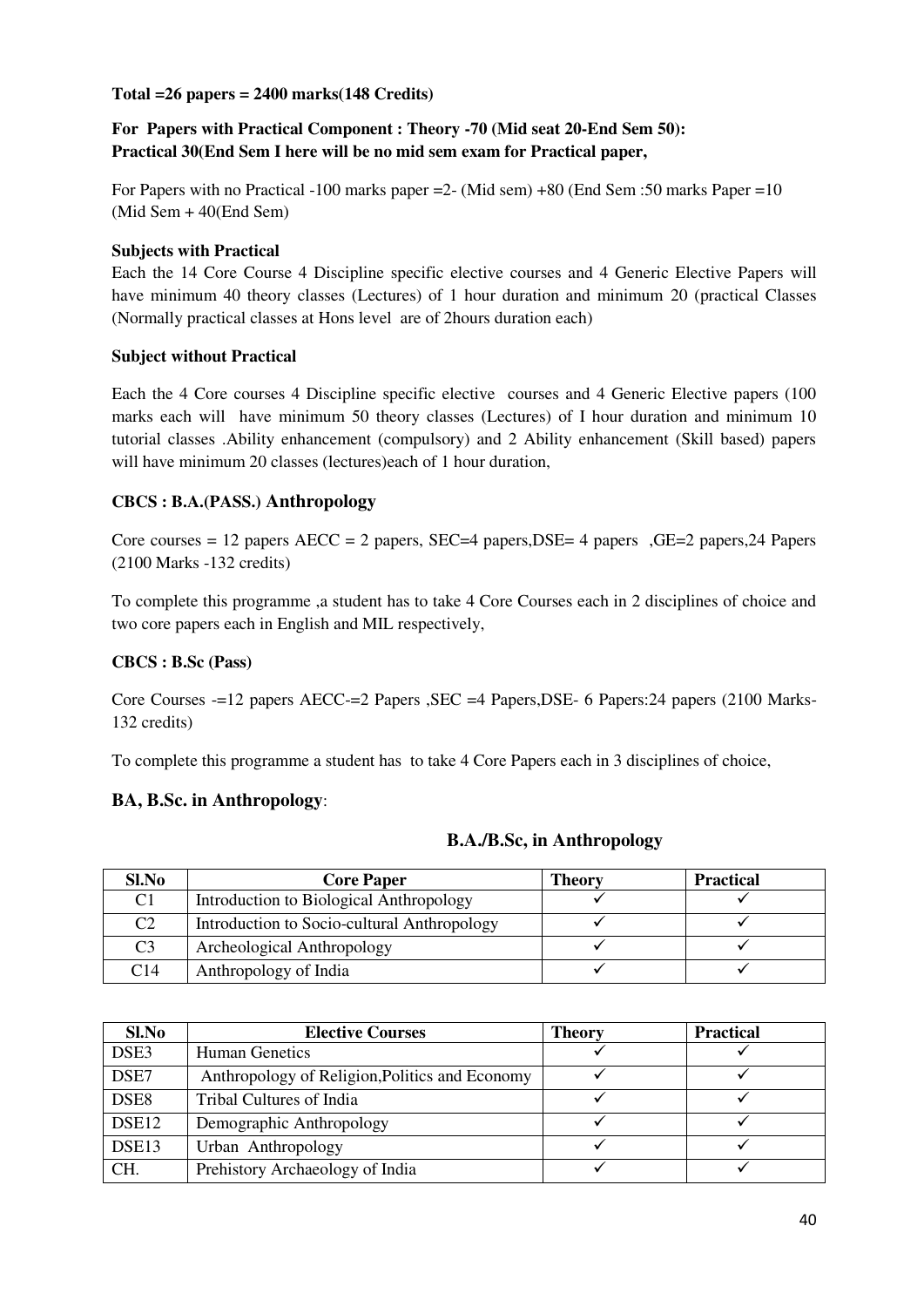### **Generic Elective (GE)**

For B.Sc. in Anthropology : Chemistry, Botany, Zoology, Geology, Geography , Bio-Technology, Environmental Science, Psychology, Statistics Marine Science ,BCA.

For B.A . in Anthropology:-History, Political Science ,Economics , Psychology, Geography, Sociology, Home science, Sanskrit, Odia, Philosophy and BBA (Health care Management) Tourism Administration.

#### **Ability enhancement Elective (skill Based)(SEC**)

SEC1 .Public Health and Epidemiology SEC-2. Media Anthropology SEC-3 Business and Corporate Anthropology SEC-4 Tourism Anthology SEC-5 Museology and Cultural Resource Management.

#### **CORE PAPERS**

#### **C1 :Introduction to Biological Anthropology**

**Theory** Credit -4

Unit 1: History and development of understanding human variation and evolutionary thought. Theories of evolution .Human variation and evolution in ancient times  $pre-19<sup>th</sup>$ .Century: Theories of evolution Lamarckism. Neo Lamarckism, Darwinism Synthetic theory,Mutation and Neo–Mutation theory.

Unit-II: History of Physical Anthropology and development of Modern Biological anthropology ,aim scope and its relationship with allied disciplines ; difference in the approaches of modern and traditional Biological Anthropology with emphasis on human evolution.

Unit III: Non Human primates in relation to human evolution Classification and characteristics of living primates; Comparative anatomy and behaviors of human and non-human primates : Significance of non-human primate study in Biological Anthropology.

Unit-IV: Structure and function of an animal cell; cell theory and cell division. Essentials of Genetics ,Landmarks in the history of genetics principle in human genetics Mendel's Laws of inheritance and its application to man ;Concept of race & UNESCO statement on Race; A comparative account of various races of the world.

# **Practical Credit-2**  1.Maximum head length 9. Physiognomic facial height. 2. Maximum head Breadth 10. Morphological facial height. 3. Minimum frontal breadth 11.BPhysiognomic upper facial height 4. Maximum Bizygomatic Breadth 12. Morphological Upper facial height 5. Head circumference 13.Stature. 6. Nasal Height 14. Head Circumference 7.Nasal Length 15.Sitting height 8.Nasal Breadth 16.Body weight Somatoscopy 1. Head form 2. Hair form 3.Facial form 4.Eye form 5. Nose form 6. Hair colour 7. Eye colour 8. Skim colour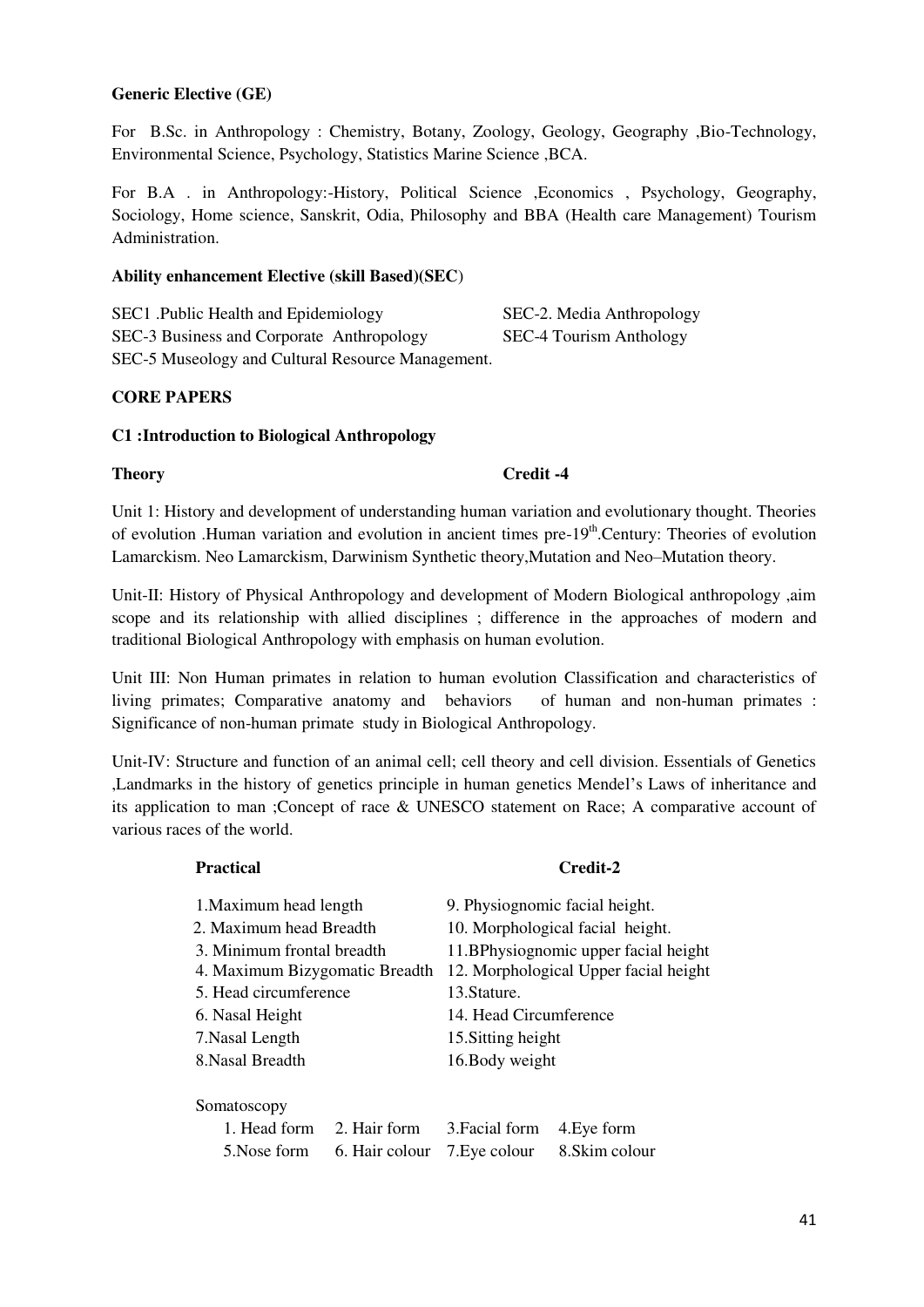### **Suggested Readings**:-

- 1. Jurmain R. Kilgore L. Travathan W.. Cuochon R.L.(2012),Introduction to Physcial Anthropology Wardsworth Publ.USA..
- 2. Krober A.L. (1948) Anthropology .Oxford & IBH Publishing Co.,New Delhi.
- 3. Stanford C., Alien J.S. and Anton S.C. (2010) Exploring Biological Anthropology .The Essentials Prentice Hall Publ.USA.
- 4. Statement on Race: Annotated Elaboration and Exposition of the Four Statements on Race (1972),Issued By UNESCO ,Oxford University Press.
- 5. Stein P.L. and B.M. Row .1974.Physical Anthropology McGraw-Hill Inc.USA. Singh I.P. and M.K.Bhasin 1989 A. Laboratory Manual on Biological Anthropology; Anthropometry Kamal-Raj ,Enterprises,Delhi.

# **C2 : Introduction to Socio-Cultural Anthropology**

### **Theory** Credit -4

**UNIT-I :** Anthropological Perspective and orientation, scope and relevance of social anthropology; Relationship & social Anthropology with other disciplines.

# **UNIT –II**

Concept of society & culture ;Status & role groups and institution ,social stratification and civil Society

# UNIT-III

Social organization, social structure, Social Function, social system .

UNIT-IV

Theory and Practice of Ethnographic fieldwork ; Survey method comparative & Historical methods.

# **CREDIT-2**

Methods and Techniques of Social Anthropology : The Practical will include the following techniques and methods in collection of data in social Anthropology.

(i) Observation ,(ii)Interview,(iii)Question aired and Schedule (iv) Case study (v) Life history.

- 1. Beattie J.(1964) Other Cultures Londan : Cohen & West Limited.
- 2. Bernard H.R.(1940) .Research Methods in cultural Anthropology,Newbury Park. Sage Publication.
- 3. Davis K.(1981)*Human Society* New Delhi; Surjeet Publication.
- 4. Delaney C.(2004) Orientation and disorientation .In Investigating Culture; An experiential Introduction to Anthropology .Wiley –Blackwell.
- 5. Ember C.R. et at.(2011) .Anthropology New –Delhi :Dorling Kindersley.
- 6. Farraro G. and Andereatta S (2008) .In Cultural Anthropology; An Applied Perspective Belmont;Wardsworth.
- 7. Haviland ,Prins,Walrath McBride (2007) Introduction to Anthropology.Cengage Learning India Pvt.Ltd. New Delhi.
- 8. Haviland ,Prins,Waltatin McBride (2008) Cultural Anthropology.Cengage Learning India Pvt.Ltd.New Delh.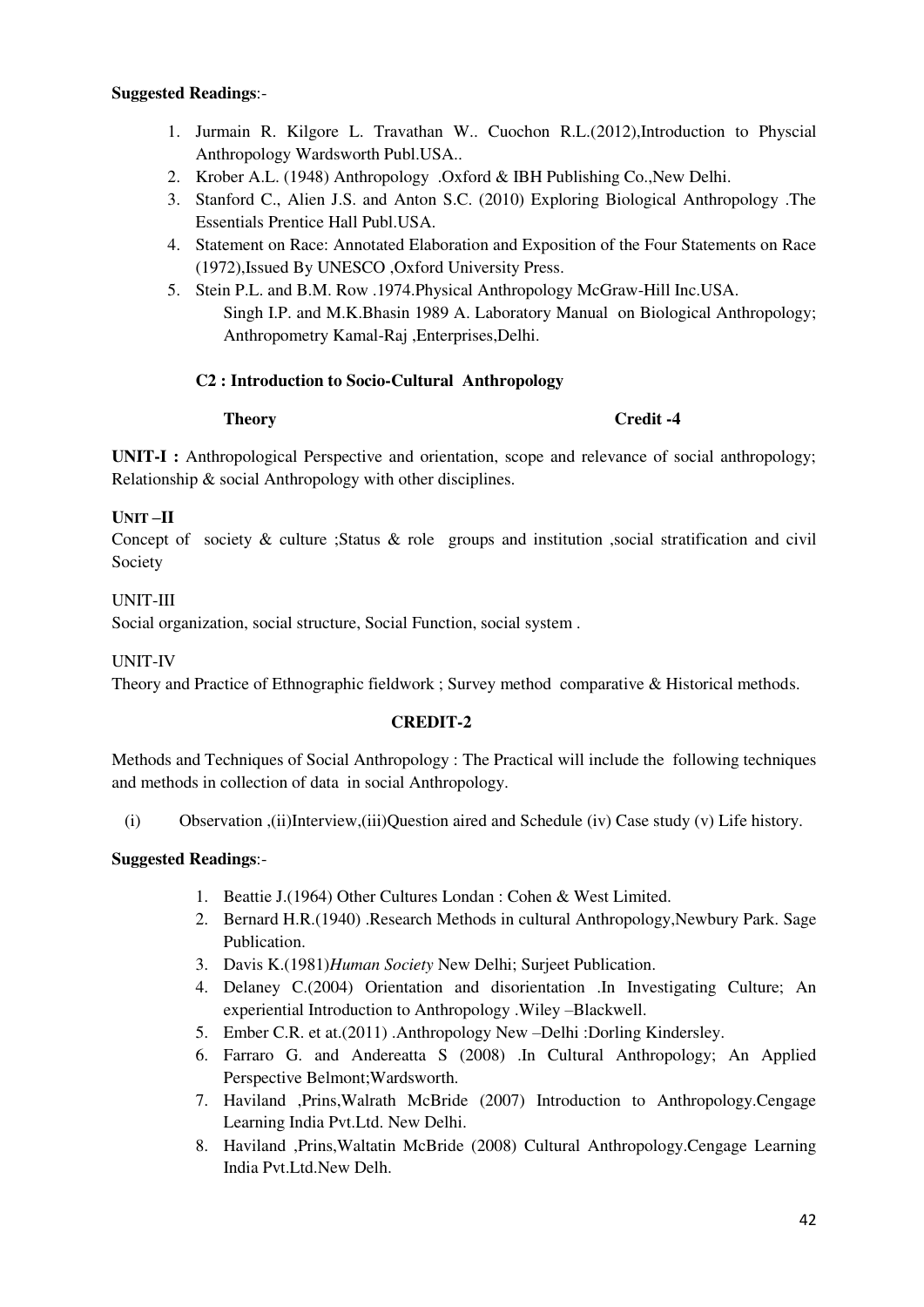- 9. Karen O'reilly.(2012). "Practical Issues in Interviewing Ethnographis Methods Abingdon ; Routledge.
- 10. Lang G/(1956) .Concept of status and Role in Anthropology; *Their Definitions and Use. The American catholic Sociological Review.*17(3) ;206-128.
- 11. O'reilly K .(2012)Ethnographic Methods ;Abingdon Routledge.
- 12. Parsons T (1968) The Structure of Social Action .New York; Free Press.
- 13. Repport N. and Overing J (2004) Key Concepts in Social and Cultural Anthropology .London. Routledge.
- 14. Royal Anthropological Institute of Great Britain and Ireland(1971),:Methods IN Notes and Queries on Anthropology. London Routledge & Kegan Paul Ltd.

# **C3 : Archeological Anthropology**

.

# **Theory** Credit -4

**UNIT-1 :** Introduction . Definition and scope of archaeological anthropology; Relation with other disciplines Methods of studying archaeological anthropology.

UNIT-II Methods of Estimation of Time and Reconstruction of the Past; Absolute dating methods: Radiocarbon 14 dating c14) ,Potassium-Argon, Fission Track Dating ;Relating dating methods. Stratigraphy. Paleontology ,Palynology.

UNIT-III: Geochronology of Pleistocene Epoch; Glacial and Interglacial; Pluviation and Inter Pluviation; Different types of geoclimatic events.

UNIT-IV; Understanding Culture ,Technique of tool manufacture and estimation of their relative efficiency; Classification of Tools; primary and combination fabrication techniques : Earliest evidence of culture in the world. Konso ,Olcuva Gorge Pirro Nord,Damanist ,Attirampakkam ,Isampur,Kuliana.

# Practical Credit -2

Type –technological Analysis of Prehistoric Tools :Identification ,Interpretation and Drawings of the tool Type

- 1. Core Tool Types
- 2. Flake Tool Types
- 3. Blade Tool Types
- 4. Microlithle Tool Types
- 5. Neolithle Tool Types

- 1. Allchin and Allchin(1993) The Rise of Civilization of India and Pakistan, Cambridge University Press.
- 2. Bhattacharya D.K.(1978).*Emergence of culture in Europe,Delhi*,B.R. Publication.
- 3. BhattacharyaD.K.(1979).*Old stone Age Tools and Technique* ,Calcutta ,K.P. Bagchi Company.
- 4. Bhattacharya D.K.(1996) .Paleolithic Europe ,Netherlands Humanities Press.
- 5. Champion et al.(1983) *Prehistoric, Europe* New York Academic Press.
- 6. Fagan B.M(1983)People of Earth :An Introduction ,Boston, Little, Brown & Company.
- 7. Phillipson D.W (2005) *African Archaeology,Cambridge* ,Cambridge University Press.
- 8. Sankalia H.D.(1964) Stone Age Tools Poona Deccan College.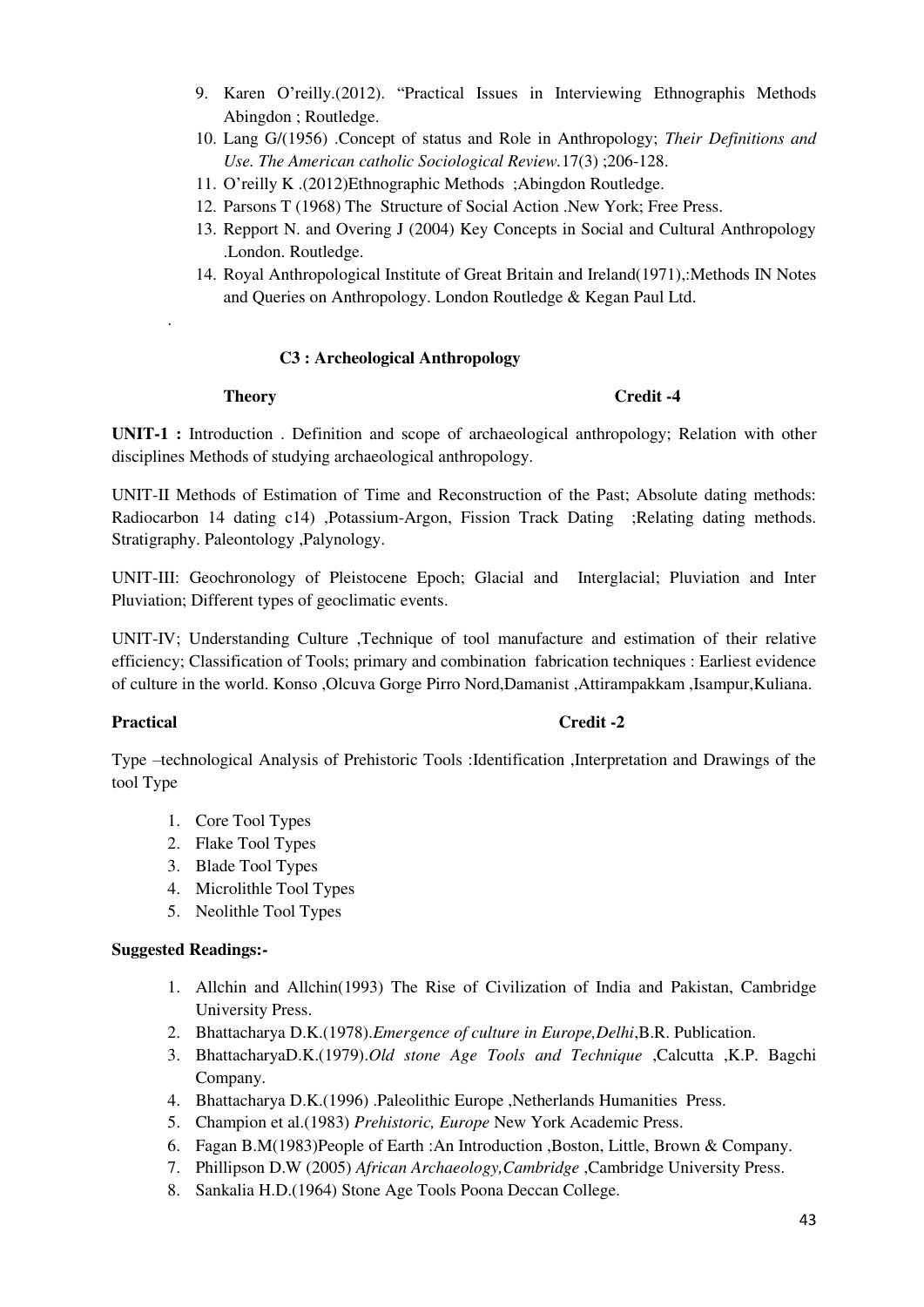9. Basa.K.K. and P.K.Mohanty (Ed.)2000.Archaeology of Orissa.Delhi,Pratibha Prakasan.

# **C14: Anthropology of India**

### **Theory Credit -4**

**UNIT-I:** Origin history and development of Anthropology in India approaches to study .Indian society and culture –traditional and contemporary Racial and linguistic elements in Indian Population Understanding the diversity of Indian social structure –concept of Varna ,Jati, Caste. Ashram or purusharatha ,gender ,hierarchies –their economic and cultural impact .,origin and evolution of Social structures and their underlying philosophies ,.Contribution of Contemporary biological social and Archaeological anthropologists in India.

**UNIT-II :** Aspects of Indian village –social ,organization, agriculture and impact of market economy on villages ;Tribal situation in India –biogenetic ,linguistic and socio-economic characteristics .Problems of tribal peoples ,land-alienation, indebtedness ,lack of educational facilities ,shiftingcultivation migration, forests and tribal unemployment ,health and nutrition tribal movement and quest for identity.

 UNIT-III: Development projects –tribal displacement s and rehabilitation problem :Impact of culture contact ,,urbanization and industrialization on the tribal and rural Population .Basic concept –Great tradition and little tradition ,sacred complex ,Universalization and parochialization, Sankritization and Westernization ,Dominant caste ,Tribal-caste. continuum ,Nature –man –spirit complex pseudotribalism.

**UNIT-IV;** Problems of expoitation and deprivation of scheduled caste/ tribe and other Backward caste .Constitutional Provisions for the scheduled caste and scheduled tribes. Evaluation and Development of Indian Population .Human Rights Protection and enforcement of Human rights .Human rights of special category and marginal groups .Emerging trends of human rights with respect of terrorism globalization and environment.

# Practical Credit -2

- 1. Identify various traits/variables which can be used in racial classification and comment on its relevance.
- 2. Review a book/edited volume on Indian social structure such as caste ,religion ,tribe of rural population and give its salient features.
- 3. Explore the biological diversity of any population group considering a minimum of five genetic traits.
- 4. Highlight the contributions of any two contemporary Indian anthropologists.

- 1. Nicholas D (2001) Castes of Mind ,Colonialisn and th Making of Modern India Princeton University Press.
- 2. Bernard CS(2000) India :The Social Anthropology of Civilization Delhi,Oxford University Press.
- 3. Bhasin MK Water H and Danker –Hopfe H (1994) People of India –An Investigation of Biological variability in Ecological .Ethno-economic and Lingustic Groups Kamla Raj Enterprise Press.
- 4. Lopaz DS (1995) Religions of India in Practice ,Princeton University Press.
- 5. FGupta D Social Straitification Dekhi ,Oxford University Press.
- 6. Karve I (1961) Hindu society : AN Interpretation Poona,Deccan College.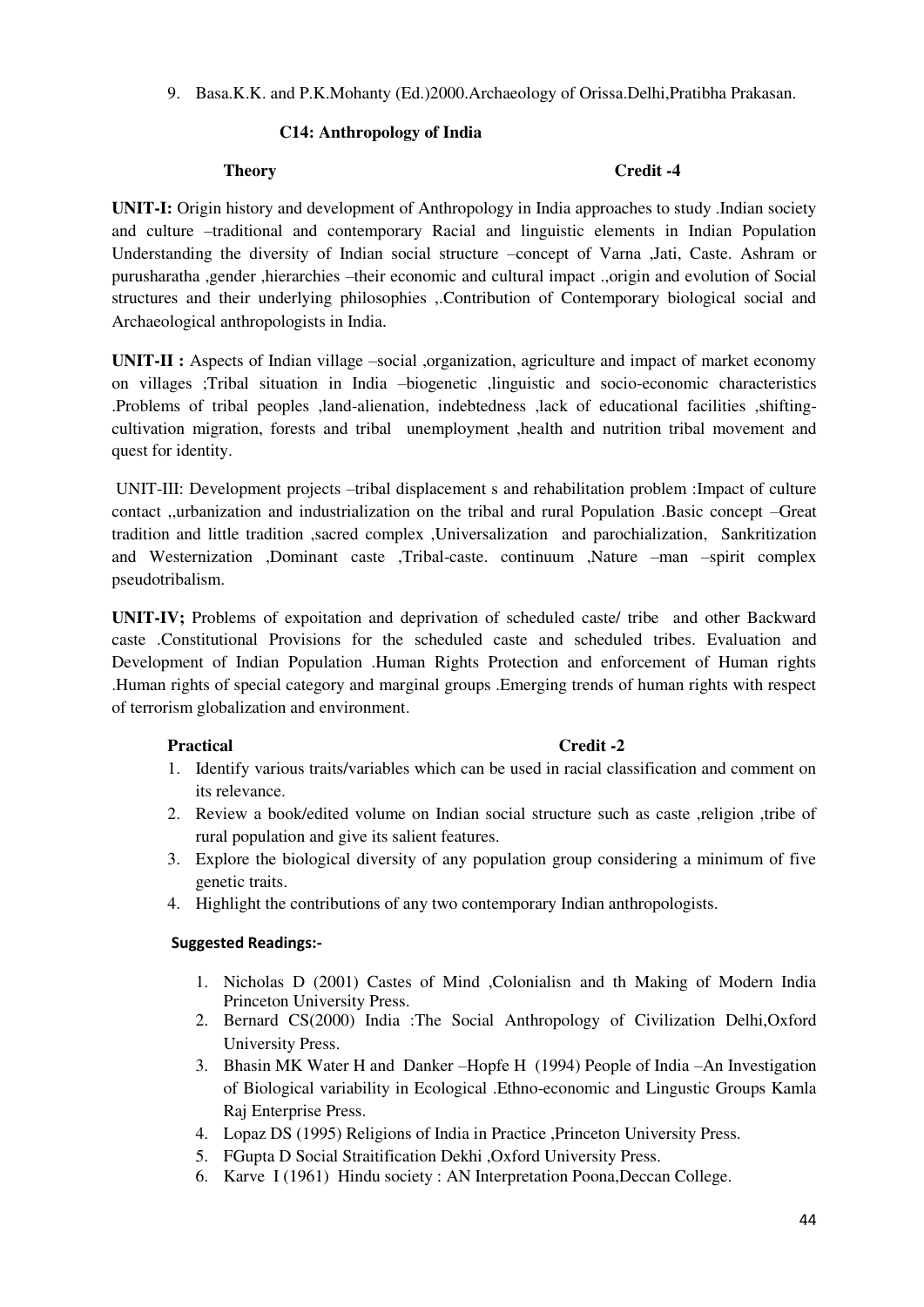- 7. Guha BS.(1931) The racial attributes of People of India .In Census of India 1931 vol.I.Part III (BPO.Simla)
- 8. Trautmann TR(2011) India.Brief History of Civilization Oxford University Press Delhi.
- 9. Vidyarthi LP and Rai BK(1976) The tribal culture of India Concept publishing Co.Delhi.
- 10. Haddon AC(1929) races of man Cambridge University London.
- 11. Kapoor A,K,(1992) Genetic Deversity among Himalayan Human Population s M/S Vinod Publisher Jammu.
- 12. Manjundar DN (1901)Races and Culture of India Asia Publishing House ,Bombay.
- 13. Dube SC(1992) Indian Society ,National Book Trust India, New Delhi.
- 14. Dumont L (1980) Homo Hierachicus University of Chicago, Press.
- 15. Guha BS.(1931) The racial attributes of People of India .In Census of India 1931 vol.I.Part III (BPO.Simla).
- 16. Malhotra K,C.(1978) Morphological Composition of People of India ,J.Human Evolution.
- 17 Bailey.F.G.1960:Tribe,Caste and Nation :A study of Political Activity and Political Change in Highland Orissa,UK,Manchester University Press.

# **ELECTIVE COURSES (DSE)**

# **DSE 3. Human Genetics**

### **Theory**

UNIT-1 Sturcture function and inheritance of the human genome ,gene DNA structure and replication DNA repair and recombination gene expression ,coding and non-coding region..

UNIT-II : Expression of genetic information from Transcription to Translation- the relationship between genes and protein transcriptions and RNA processing encoding genetic information decoding the codons the role of transfer RNAs.

 UNIT-III: Methods of genetic study in Human Pedigree analysis and expressivity ; Chromosomal Basis of Genetic Disorders (Karyotypes and identification of chromosome variation .Nucleic Acid Hybridization Assays ,cytogenetic strategies (PCR based Sangar sequencing to Exome sequencing )concept of non Mendelian inheritance and complex diseases..

**UNIT-IV;** genomic Diversity & Human Evolution ,Genomic Variation Genomic Polymorphism(SNPs) VNTR CNVs etc) haplotypes and haplogroups ;genotype –phenotype, epigenetic ,Peopling of the Indian .Subcontinent :Evidence from mt DNA and Y-chro mosome .evolutionary genetics Molecular evolution DNA sequence variation and human origins.

# Practical(Any Two) Credit -2

- 1. Blood Collection transportation and storage in field.
- 2. DNA extraction from whole blood.
- 3. DNA Quantification .Aliquotting and sample preparation.
- 4. PCR and electrophoresis.
- 5. Gel documentation.

# **Suggested Readings:-**

1. Strachan T and Read AP (2004) Human Molecular genetics ,Garland Science.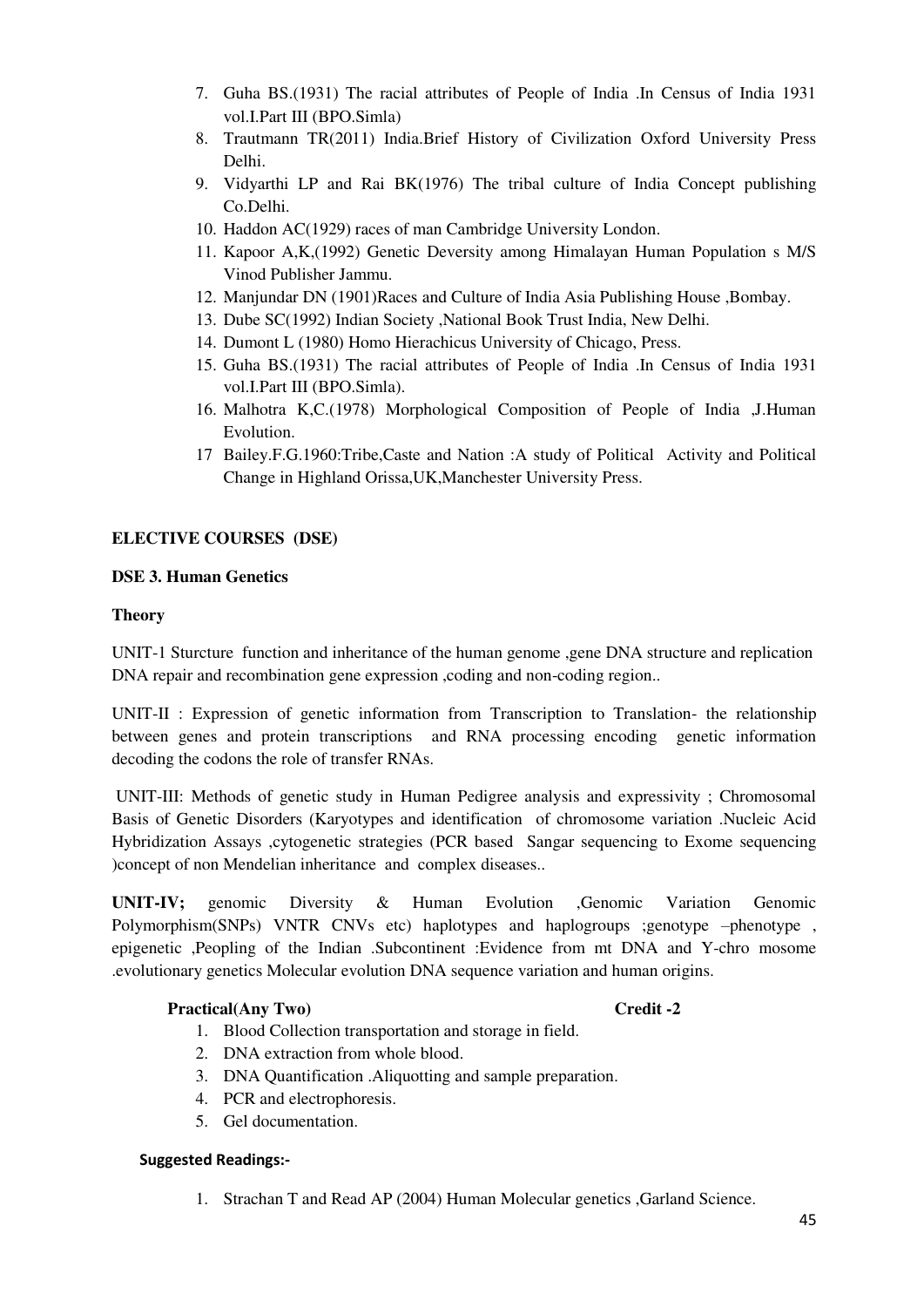- 2. Brown TA(2007) Genomes Garland Science.
- 3. Griffiths AJF (2002) Modern Genetics Analysus :Integrating Genes and genomes WH Freeman Press.
- 4. Griffiths AJF Wessler SR Carroll SB Doebley J (2011) An Introduction to Genetic Analysis Macmillan Higher Education.
- 5. Cavalli-sforza LL ,Monozzi P Piazza A(1994) History and Geography of Human Genes Princeton University.
- 6. Cumming Michael R(2009) Human Genetics Cengage Learning India Pvt.Ltd Delhi.
- 7. Cumming Michael R(2011) Human Heredilty Principles and Issues .Brooks .Cole Cengage Learning India Pvt. Ltd Delhi.
- 8. Gilblett ER (1969) Genetic Markers in Human Blood Blackwell Scientific Oxford.
- 9. Jobli ng M Harls M and Tyler-Smith C(2004) Human Evolutionary Genetics ,Origins Peoples & Disease <New York Garland Science.
- 10. Lewis R(2009) Human Genetics :Concepts and Application.The McGrew-Hill Companies.Inc.
- 11. Patch c(2005) Applied Genetics in Health care Tayler & Francis group.
- 12. Snustad D.P. and Simmons M.J. (2006) Principles of Genetics ,Fourth Edition ,John Wiley & Son USA,
- 13. 14.Verma P.S. and V.K. Aggarwal (1974) ,Cell Biology ,Genetics ,Molecular Biology , Evolutional and Ecology.S.Chand and Company Pvt.Ltd,New Delhi.
- 14. Vogel F and Motulsky A.G.(1996) Human Genetics Springer,  $3^{rd}$  revised edition.

# **DSE 7. Anthropology of Religion ,Politics and Economy.**

### **Theory**

**UNIT-I** Anthropological approaches to understand religion-margin, animism, animatisms', totemisn naturism, witchcraft and socrcey;Religious specialists Shaman,Priests ,mystics Overview of Anthropological .Theories of Religion .Religion as the sacrality of ecological adaptation and socialness.

**UNIT-II :** Economic institutions:Principles of production ,distribution and consumption insimple and complex societies critical examination of relationship between economy and society through neo classical, substantivist, and neo-Marxist approaches various forms for exchange ;barter, trade and market Forms of currencies reciprocities –generalized balanced and negative.

 **UNIT-III:** Political institutions concepts of power and authority types of authority ,state and stateless societies ; Law and justice in simple and complex societies , the prospects fordemocracy and tolerance among and within the world's diverse civilizations themeaning and sources of Identify in complex contemporary societies the origins of modern politics its institutions and cultures both Western and non-Western.

**UNIT-IV:** Interrelationship between religion politics and economy ;religious conversion and movements emergence of new religious sects in the global order.

# **Practical Credit -2**

1. Case study of any of the social institute (religion ,economic ,political) with respect to culture perspective.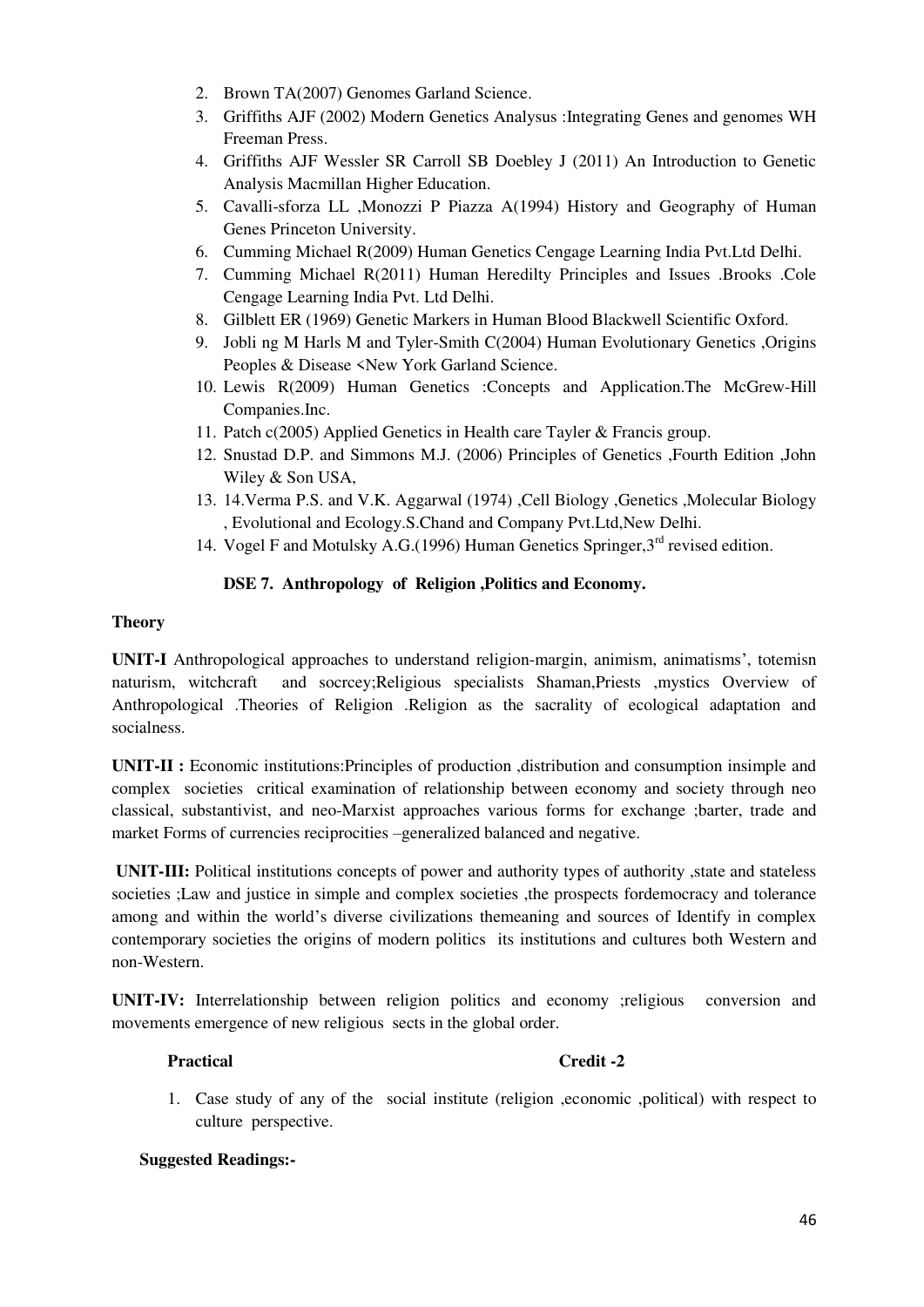- 1. Durkheim E (1986) The elementary forms of the religious life a study in religious sociology .New York Macmillan.
- 2. Benedict A (2006) Imagined communities :Reflections on the Origin and Spread of Nationalism Verso.
- 3. Gledill J (2000) Power and its Disguises Anthropological Perspective s on Politics  $2<sup>nd</sup>$ ed.London Pluto Press.
- 4. Ellis F(2000\_ A framework for livelihood analysis .In Rural Livelihood and Diversity in developing Countries Oxford Oxford University Press.
- 5. Henrich J.Boyd R.Bowles S Camerer C Fehr E .Gintis H Mc Elreath R Alvard M et at. (2005) Economic Man' in cross-cultural perspective Behavioural Experiments in 15 smallscale societies Behaviour and Brain Science 28(6)765-815.
- 6. Henrich J (2002) Decision –Making cultural transmission and adaptation in economic anthropology in J E..
- 7. Lambek M (2008) A Reader in the Anthropology of Religion.
- 8. Eller JD (2007) Introducing Anthropology of Religion New York Routledge.
- 9. Glazier SD (1997) Anthropology of Religion , a Handbook Westport,ct Greenwood Press.
- 10. Frick GD. and Langer R (2010) Transfer and spaces. Harrassowitz (Germany).
- 11. Evens -Pritchard EE (1937) Witchcraft ,Oracles and Magic among the azande ,OxfordClerendon press.
- 12. Frazer JG(1978) .The IIIustrated Golden Bough London Macmillan.
- 13. Berbara M (2011) Cultural Anthropology New Jersey Pearson education.
- 14. Ember CR(2011) Anthropology New Delhi Dorling Kindereslay.
- 15. Herskovits MI (1952) Economic Anthropology A study in Comparative Economics .New York. Alfred A Knofr Inc.
- 16. Malinowski B (1922) Arfonauts of the Western Pacific London,Routledge.
- 17. Polyani K et.at(1957) Trade and Market in the Early Empires Chicago ;Henry Regnery Company .
- 18. Balandier G. (1972) Political Anthropology Middlesex, Penguin.
- 19. Snsminger (Ed) Theory in Economic Anthropology (pp 251-295) Walnut Creeck CA Altamine Press.Bala

#### **DSE 8. Tribal Culture s of India**

#### **Theory Credit-4**

**UNIT-I** Concept of tribes and its problematic nature ,General and specific characteristic of tribes Classification and distribution of tribes based on their economy ,occupation and religion. Racial Elements among the tribes scheduled and non0scheduled category of tribes Particularly Vulnerable Tribal Groups.(PVTGs) .

UNIT-II : Tribes –caste continuum, Gender and Tribe Distribution of tribes India..

 UNIT-III: Tribes nomenclature –emic and etic differences :Tribal Movements problem of tribal development.

**UNIT-IV;** Forest policies and tribes ,Migration and occupational shift ,Tribal arts and aesthetics Displacement, rehabilitation and social change Globalization among Indian Tribes.

#### Practical **Credit -2**

1. Distribution of Indian Tribes PVTGs ST.